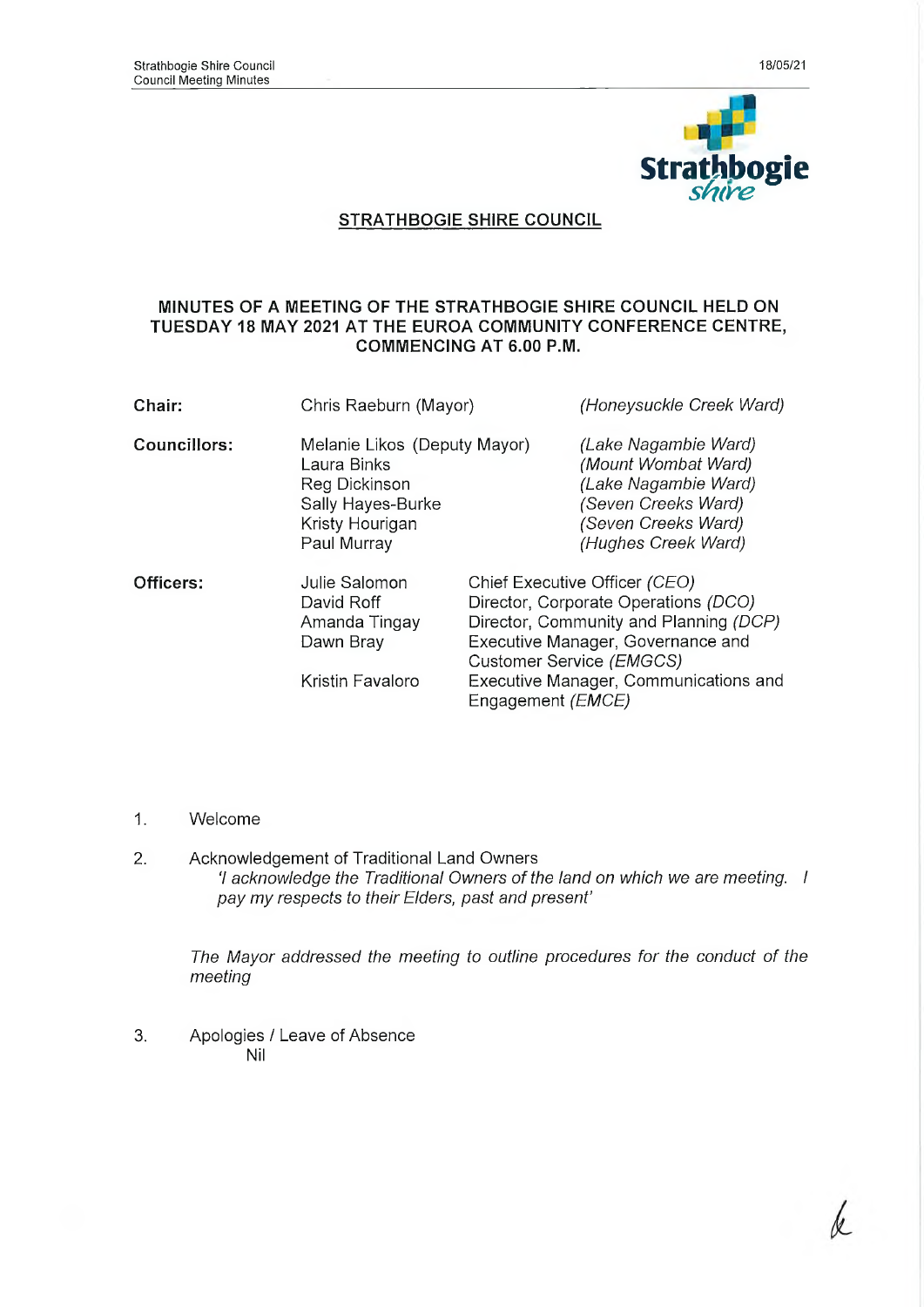- 4. Disclosure of Conflicts of Interest
	- Cr Hayes-Burke declared a General Conflict of Interest under Section 127 of the Local Government Act 2020 in Item 9.1 (Planning Application No. P2020- 125) due to being a close relation of an objector.
	- Cr Hayes-Burkes declared a Material Conflict of Interest under Section 128 of the Local Government Act 2020 in Item 9.7 (Councillor Training and Development Expense Request).
	- Cr Binks declared a Material Conflict of Interest under Section 128 of the Local Government Act 2020 in Item 9.8 (Councillor Training and Development Expense Request).
- 5. Confirmation of Minutes of Previous Meetings
	- Council Meeting Tuesday 20 April 2021

#### *MOVED: COUNCILLOR MURRAY SECONDED: COUNCILLOR HAYES-BURKE*

*112-20/21 CARRIED*

6. Petitions Nil

## *The Mayor provided the following address to the meeting*

Tonight, I wanted to take the opportunity to thank all the hard working volunteers in our Shire and acknowledge the significant role they play in building strong, inclusive and resilient communities.

This week is National Volunteer Week and to thank our local volunteers today, Council hosted a morning tea and film screening at the Euroa Community Cinema.

I want to thank those who attended, and each and every person in our Shire who gives up their time to help others.

We appreciate your hard work.

I also want to quickly touch on the next steps in our community engagement program as we develop our Community Vision, Council Plan and 2021/22 Budget.

I you haven't been to [www.share.strathboqie.vic.qov.au](http://www.share.strathboqie.vic.qov.au) already, I urge you to jump online today.

It's our dedicated online community engagement platform and it's where you can contribute ideas, provide feedback and exchange views with others on key decisions and priorities for our community.

We're now calling for feedback on the draft Budget, on the Community Vision and Council Plan, on the proposed partial road closure of the Euroa Tip Road, and for expressions of interest to join the Kirwans Bridge Community Panel.

These are all important topics and we need your advice to help our decision making.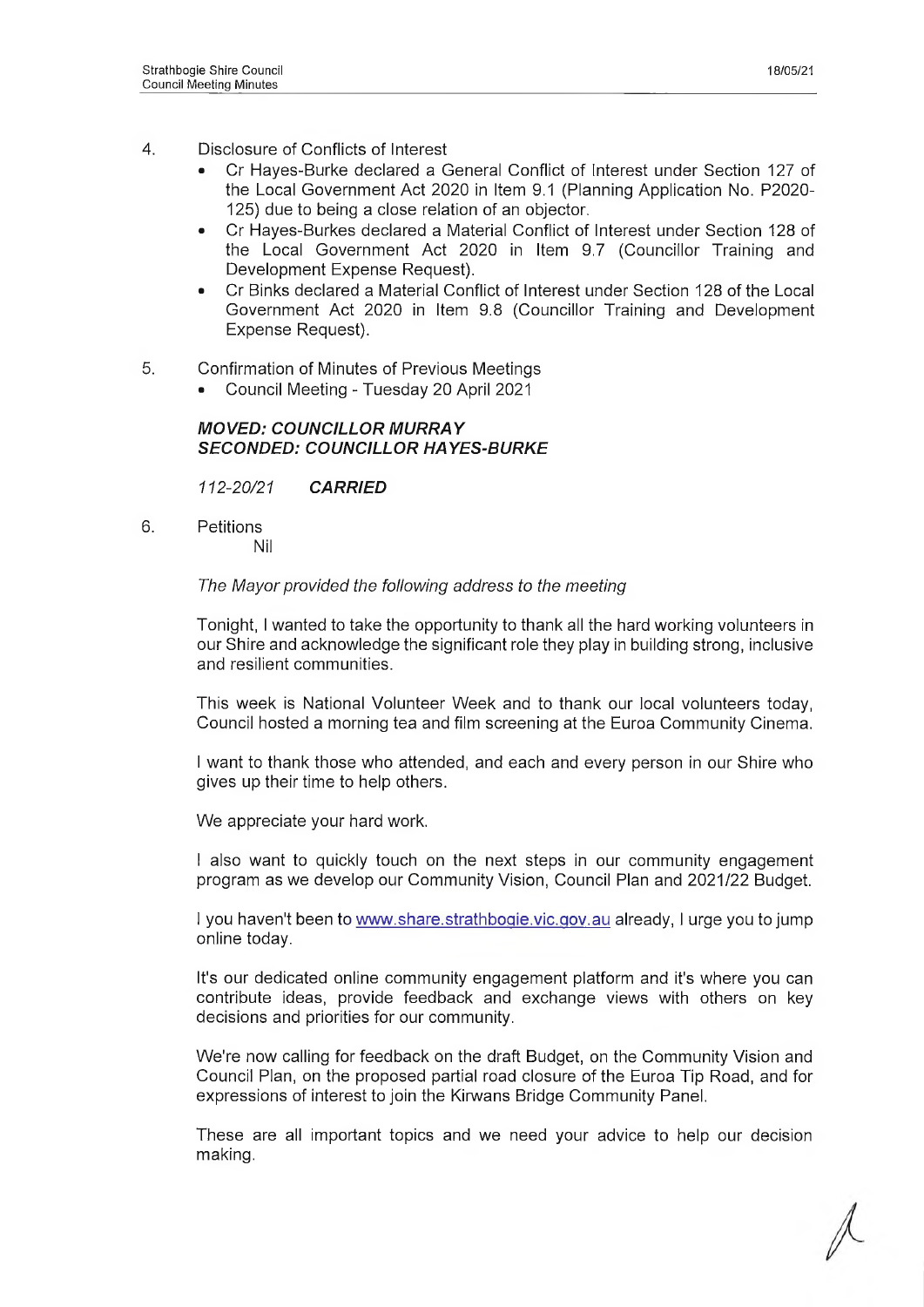#### 7. Reports of Mayor and Councillors

#### *Cr Dickinson*

• Acknowledgement to staff for hard work involved in the successful achievement in \$3million funding for foreshore walk around Lake Nagambie

#### Cr Binks

• Presented a report, a copy of which is attached over the next two pages

#### *Cr Likos*

• Also acknowledged the work staff had put in to the funding application for the foreshore walk around Lake Nagambie, which resulted in \$3million being granted

#### *Cr Murray*

- Echoed comments from Cr Binks in relation to ANZAC Day services
- Continuing being at the Daily Dose in Avenel on Fridays to speak to local residents
- Attendance at Active Avenel meeting
- Attendance at renewable energy meeting in Avenel progressing solar energy hub options for community

#### *Cr Haves-Burke*

- Thanked Cr Binks for attending Euroa ANZAC Day service on behalf of Seven Creeks ward Councillors, due to them being unable to attend
- Attendance Greening Euroa meeting
- Attendance morning tea for volunteers, and conveyed thanks to their volunteering commitments

The Mayor also advised that Nagambie has been announced as a finalist for Victorian Top Tourism Town Award, and encouraged community members to vote, which would assist in the Shire being recognized as part of a regional tourism region, which it currently isn't.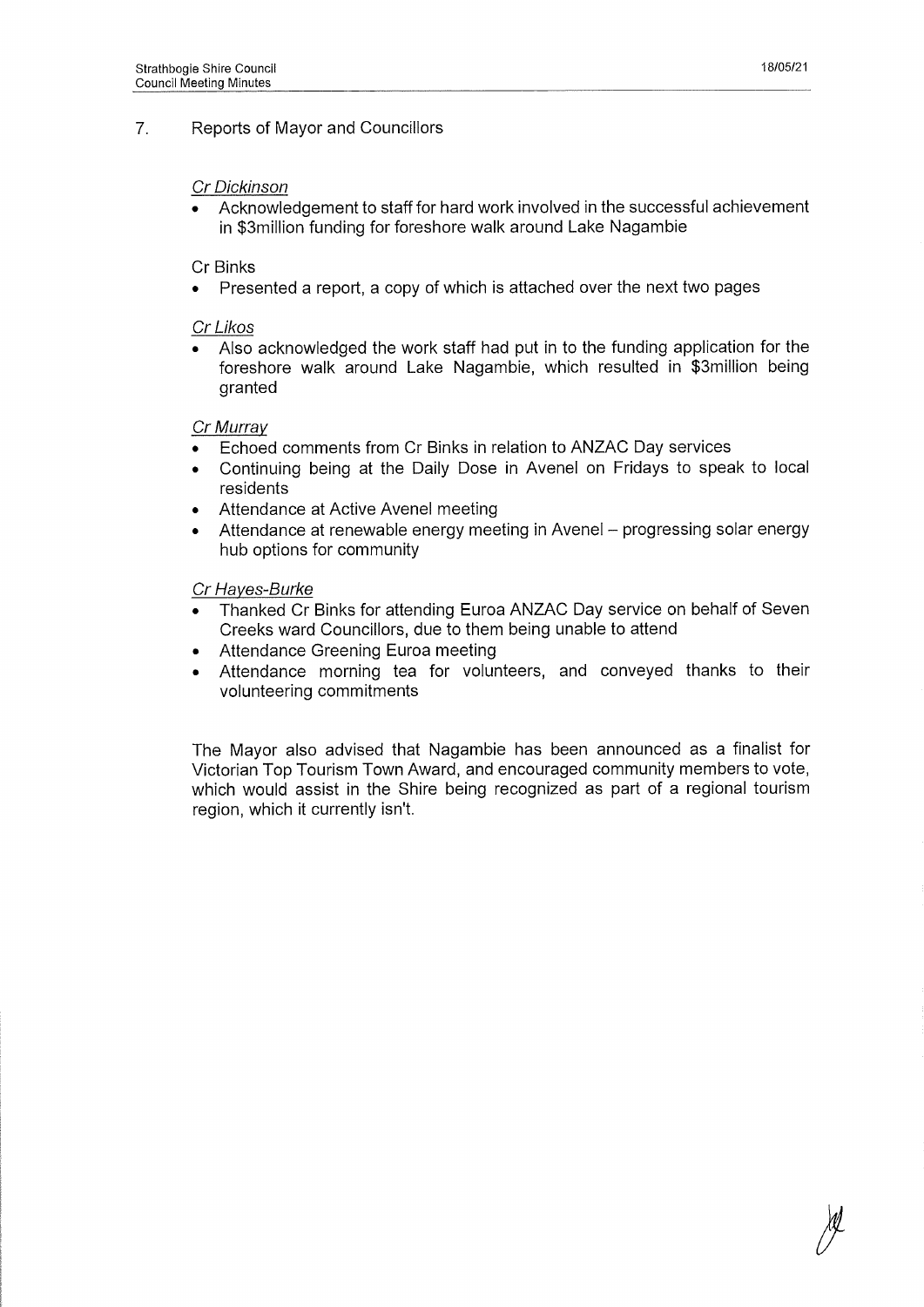#### 7. Reports of Mayor and Councillors and Delegates (cont.)

#### *Cr Laura Binks - Councillor Report May 18th 2021*

My month started with a very busy Anzac Day. I joined Cr Murray in Longwood for the Anzac Day March and Wreath Laying in a fabulous service organised by Lisa Hearmon and Peter Zuccato. Lisa's commitment to having an ANZAC Day service in Longwood is commendable and I was sorry to have to leave the proceedings early, to make an appearance at the Euroa ANZAC Day Ceremonies.

The Euroa ANZAC Day ceremony was incredibly well attended, and I had the honour of laying a wreath in the absence of Cr Hayes-Bourke and Cr Hourigan. Again, I was sorry to have to leave the ceremony early to make my way to Strathbogie where Joan and Alan Wood had organised an ANZAC Day ceremony at the War Memorial in Main St, Strathbogie. After laying a bouquet on behalf of Strathbogie Shire Councillors and Staff, I was able to remain for the full service and a photo to mark the occasion with the Mount Wombat Ward community. After a very busy series of services I was home when I realised, I had attended 3 ANZAC Day and not had a single ANZAC Biscuit!

We attended a tour of Kestrel Aviation in Mangalore to understand their crucial role in the fire fighting season and to get to know the facility, one of the most equipped in Australia, that is right here in our shire.

The final week of April was busy with formal visits from State politicians, The Honourable Mary-Anne Thomas, Minister for Regional Development and the Minister for Agriculture along with members of Regional Development Victoria met with councillors to discuss ongoing challenges and current opportunities for Strathbogie Shire Council.

The Honourable Shaun Leane, Minister for Local Government was in Avenel to announce the Living Libraries Infrastructure Program in partnership with Goulburn Valley Regional Library Corporation.

On Saturday 1st of May I attended the 2021 Australian Local Government Women's Association Conference, Culture, Conduct, Retention, hosted by the City of Yarra.

Following Aunty Annette Xiberras' Welcome to Country, an opening address by City of Yarra Mayor Cr Gabrielle de Vietri, the morning session was a deep conversation between Dr Helen Haines, Federal Member for Indi and Winsome McCaughey AO, ex Mayor of the City of Melbourne, discussing Women's Ways of Knowing, Doing and Power Sharing. Given the current behaviours coming to light at the federal level and the recent Victoria Attorney General Office report into Sexual Harassment in Local Government this was a lengthy and dynamic conversation around how we can work within the current patriarchal models of government we work in.

Jill Gallagher AO shared with us her experience on leadership in the field of advancing Aboriginal and Torres Strait Islander health and wellbeing.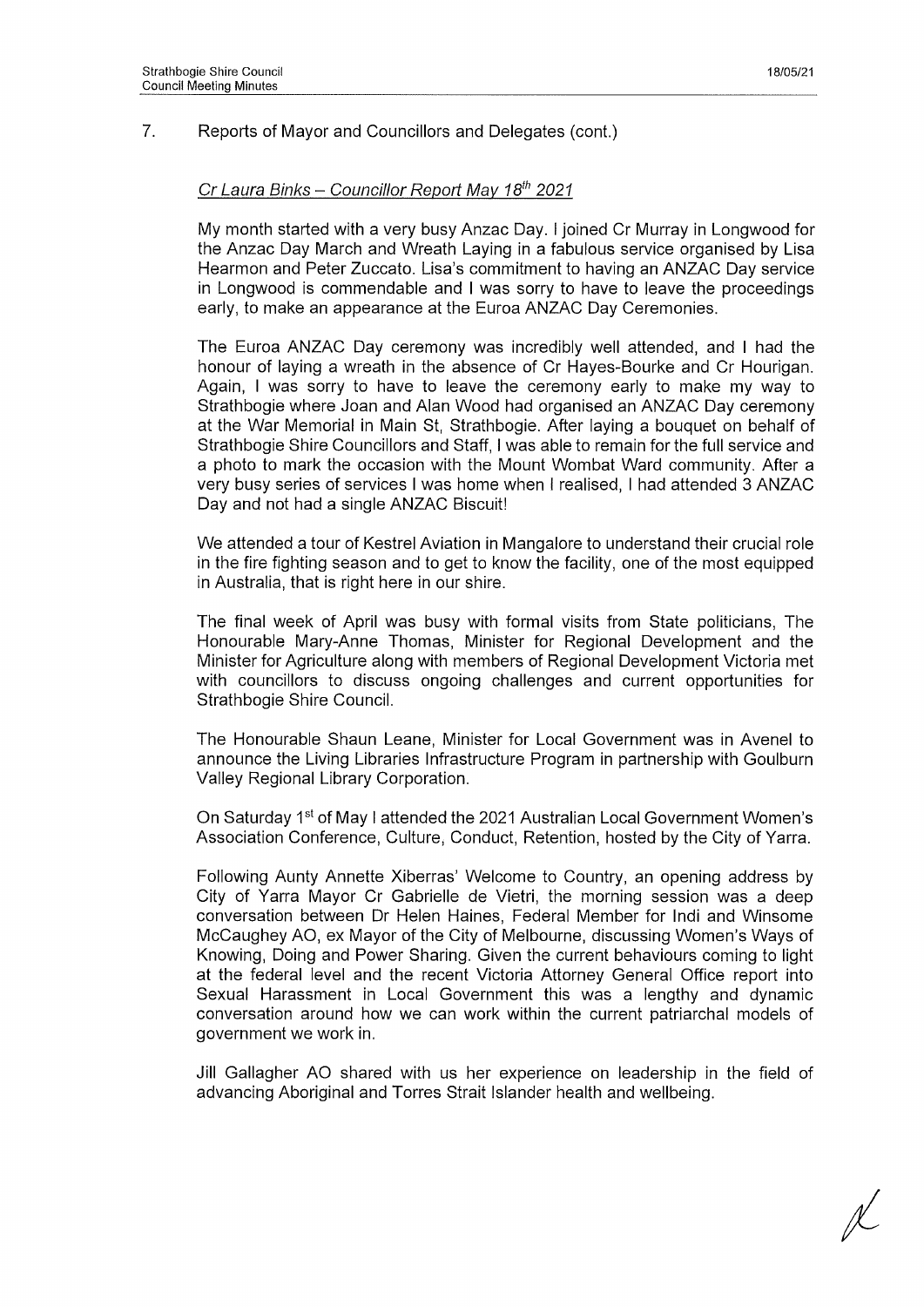#### 7. Reports of Mayor and Councillors and Delegates (cont.)

## *Cr Laura Binks - Councillor Report May 18th 2021 (cont.)*

We heard the incredible story of Maggie Toko, CEO of VIMAC, Victoria's peak consumer body for consumers of mental health services. Maggie is a strong advocate for growing consumer leadership across all sectors and forging change to enable a mental health system that is consumer driven. Her personal story of living with paranoid schizophrenia whilst maintaining leadership roles is an inspiring story of removing the stigma of those living with mental health challenges.

Many more inspiring speakers spoke with us during the day, however, it was without a doubt that the keynote address by Lawyer and Human Rights Adovate Nyadol Nyuon left us committed to being fierce advocates for truth telling, antiracism and including the experiences and opinions of minorities in our places of power.

By far the most beneficial aspect of the conference was the opportunity to connect with 200 other women in local government. The chance to discuss common wins, challenges and opportunities was so helpful at this stage in my term as a newly elected councillor and I am confident the connections I made will be of great value to my ongoing role in local government. Already I have made contact with fellow councillors on the Goulburn Valley Waste Forum with me, some Councillors have shared how their council is facing similar challenges of strategy and policy and I've begun to discuss potential partnerships between other councils.

The peer to peer learning in opportunities such as the Australian Local Government Women's Association Conference are crucial to understanding how the local government sector is operating across the state. I was particularly thrilled to have a chance to speak with Pam Robinson AO, who was a councillor and president of Violet Town Shire when I was a child. Since reconnecting she has offered her ongoing support and mentoring which is really exciting.

My take aways from the 2021 Australian Local Government Women's Association Conference are;

Remember to shout out the wins of local government! Thinking about the legacy I want to leave for women to come Retreat is not defeat And to disagree with grace and empathy.

/V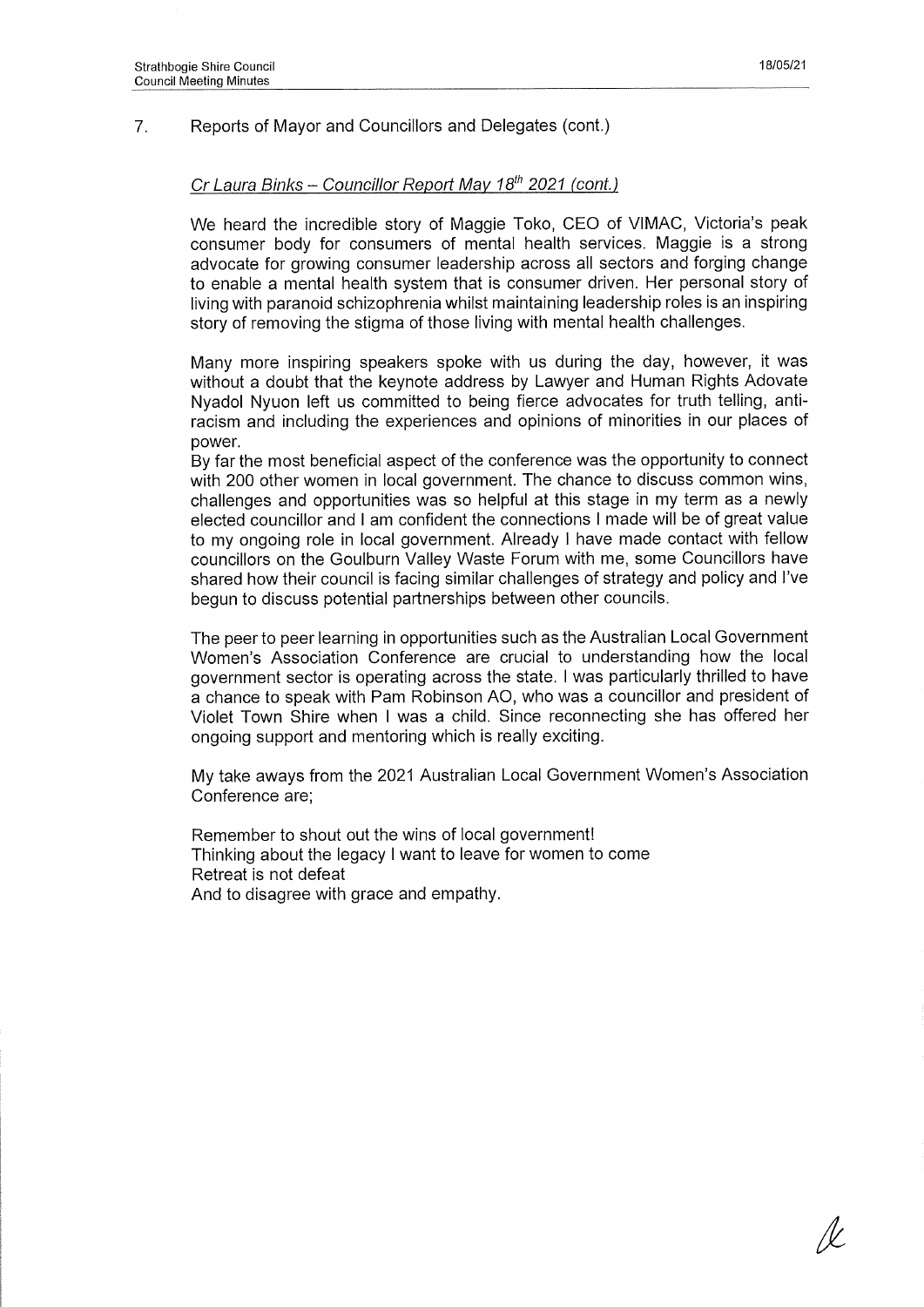Public Question Time will be conducted as per Rule 31 of Strathbogie Shire Council's Governance Rules. A copy of the required form for completion and lodgment, and associated Procedural Guidelines, are attached for information.

As the questions are a permanent public record and to meet the requirements of the Privacy and Data Protection Act 2014, only the initials of the person asking the question will be used together with a Council reference number.

### **Council Ref: RM: 10/2021**

Does Council have process or independent ombudsman/woman that ratepayers can make submission to where they feel Council's personnel have been unresponsive to ratepayers requests?

#### *Response provided by the CEO*

*The Ombudsman contact details are as follows: Home* I *Victorian Ombudsman to lodge an complaint online or alternatively, you can call 1800 806 314 for regional residents.*

*Also, under the new Local Government Act 2020, it is a requirement of Councils to develop a complaints policy by the end of 2021. Therefore, Council will be developing a new policy in the coming months.*

*There is also an ability for community members to Report an Issue' via a link on our website homepage (Home* - *Strathbogie Shire Council - under "I Want to"), or they could raise a customer request through Customer Service or their ward Councillor.*

### **Council Ref: HO: 11/2021**

How much of the land rate (completed house) per year at Elloura Lake Nagambie.

Does it have Gas supplies at Elloura Lake Nagambie.

#### *Response provided by the CEO*

*Unfortunately we are unable to advise what the 'rates' will be for any property within the Strathbogie Shire without knowing the Capital Improved Value (CIV) of the property as provided to us by the Valuer General's department.*

*Should you be looking to purchase in the area, and upon application through your conveyancer or solicitor, you will be provided with a Land Information Certificate which shows the current 'rates' of the property you are enquiring about.*

*If the property has not been developed, then, of course, the Land Information Certificate will show the rates as being for Vacant Land based on the CIV being the same as the Site Value.*

*Once you have gone through the process to build on the property, the valuers will re-value the property providing the new CIV which Council will then use to rate the property from the effective date at the new CIV which will include the land and any improvements (house/garage/shedding etc).*

R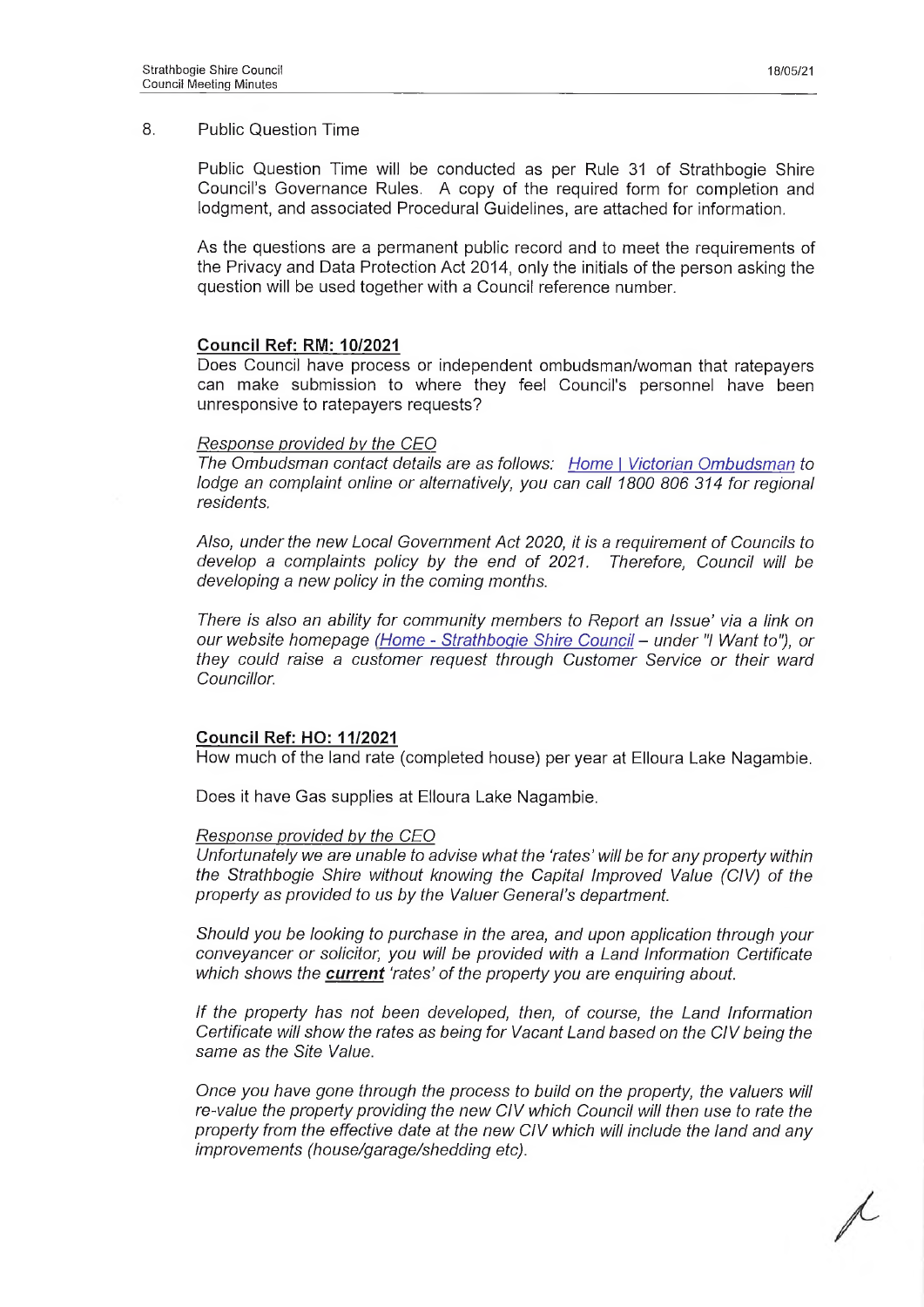/k

#### 8. Public Question Time (cont)

#### *Response to Council Ref: HO: 11/2021 (cont)*

As *for the question on gas availability, I would suggest that you could contact a local real estate agent or gas provider who would also be able to advise more appropriately.*

*It is my belief that residents who wish to use gas, currently need to be set up for bottled gas only.*

- 9. Officer Reports
- 10. Notices of Motion
- 11. Notices of Rescission
- 12. Urgent Business
- 13. Confidential Business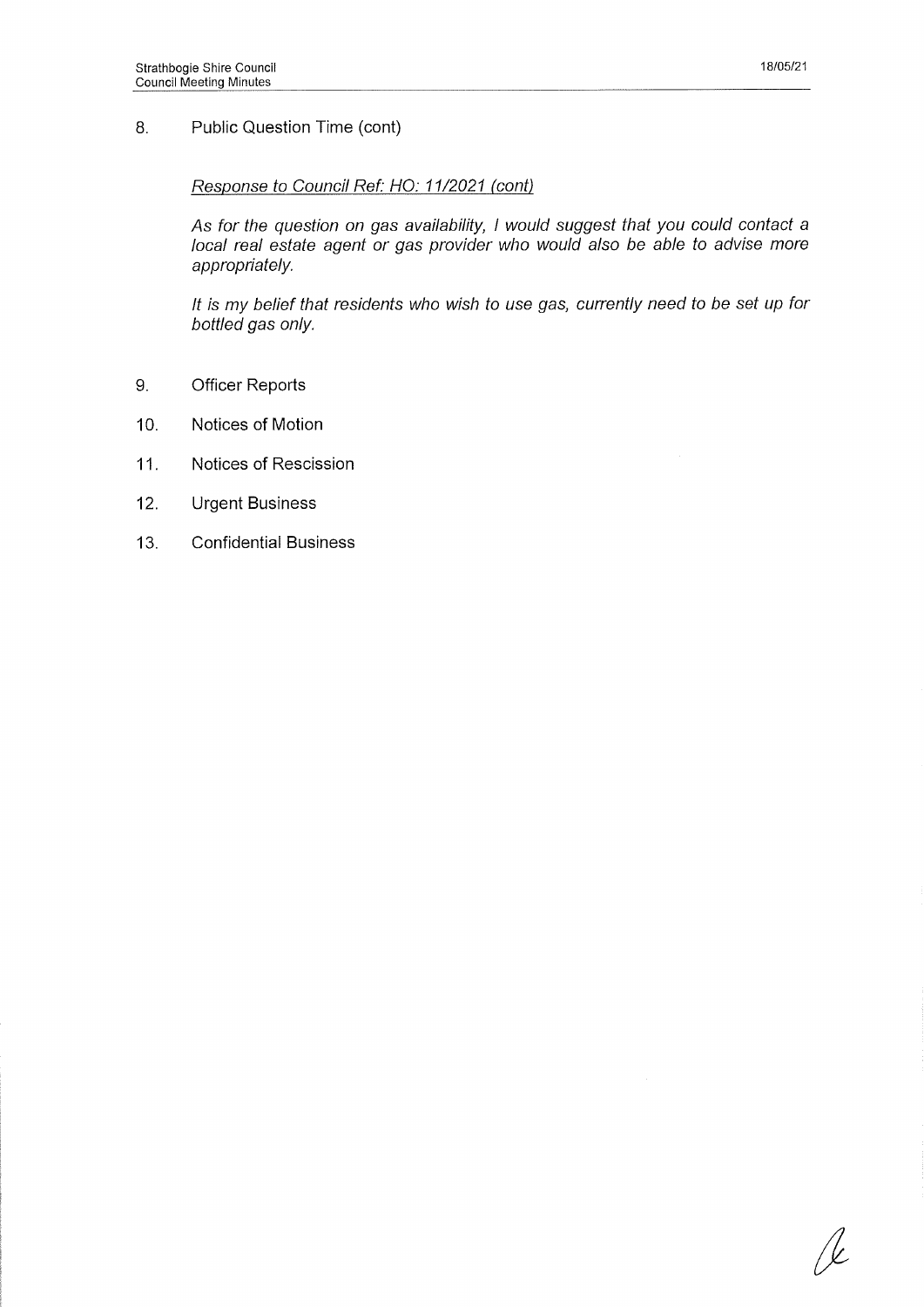# **REPORTS INDEX**

|      |                                                                                                                                                                                                    | Page No. |
|------|----------------------------------------------------------------------------------------------------------------------------------------------------------------------------------------------------|----------|
| 9.   | <b>OFFICER REPORTS</b>                                                                                                                                                                             |          |
|      |                                                                                                                                                                                                    |          |
| 9.1  | Planning Permit Application No. P2020-125 - Use of land for<br>Transfer Station (loading, unloading and handling of scrap metal<br>including vehicles) and signage ~ 30 Boundary Road North, Euroa | 1        |
|      | <b>VIC 3666</b>                                                                                                                                                                                    |          |
| 9.2  | Planning Applications Received and Planning<br>Applications<br>Determined<br>- 1 to 30 April 2021                                                                                                  | 12       |
| 9.3  | Tender for Contract Number 20/21-21: Provision of Architectural<br><b>Building Design Drafting and Surveying Services</b>                                                                          | 14       |
| 9.4  | Tender for Contract Number 20/21-39: Provision of Asset<br>Management Services - Panel of Suppliers Arrangement                                                                                    | 16       |
| 9.5  | Review of Investment and Cash Management Policy                                                                                                                                                    | 18       |
| 9.6  | <b>Councillor Induction Declaration</b>                                                                                                                                                            | 19       |
| 9.7  | Councillor Training and Development Expense Request -<br><b>Councillor Sally Hayes-Burke</b>                                                                                                       | 20       |
| 9.8  | Councillor Training and Development Expense Request -<br><b>Councillor Laura Binks</b>                                                                                                             | 22       |
| 9.9  | Financial Report to 31 March 2021                                                                                                                                                                  | 24       |
| 9.10 | Endorsement of the<br>Strathbogie Shire<br>Council<br>Sexual<br>Harassment Policy                                                                                                                  | 25       |
| 9.11 | Goulburn Valley Regional Libraries - Community Representative                                                                                                                                      | 26       |
| 9.12 | 2020 Local Government Elections - Strathbogie Shire Council<br><b>Election Report</b>                                                                                                              | 27       |
| 9.13 | Minutes of Tourism Arts and Culture Advisory Group - Previous<br>Meetings held during 2020/2021                                                                                                    | 29       |
| 9.14 | Goulburn Murray Regional Prosperity Plan                                                                                                                                                           | 30       |
| 9.15 | Community Grants Program Guidelines<br>2021-2022<br>and<br>establishment of a Community Grants Program Assessment<br>Panel                                                                         | 31       |
| 9.16 | Advocacy Support - Roadmap for Quality Dementia Care                                                                                                                                               | 32       |
| 9.17 | Review of Community Funding and Investment Policy                                                                                                                                                  | 33       |
| 9.18 | Strathbogie Shire Council's response to the Australian Rail Track<br>Corporation (ARTC) proposed Planning Scheme Amendment                                                                         | 34       |
| 9.19 | Request for Variation to Contract No. 19-20-06 Longwood-Ruffy<br>Road Safety Upgrade Stage 1                                                                                                       | 36       |
| 9.20 | Determination of Mayoral and Councillor Allowances                                                                                                                                                 | 37       |
| 9.21 | Road Exchange - Un-named Road Reserve (Gilgai Farm)                                                                                                                                                | 39       |
| 9.22 | <b>Business Management System</b>                                                                                                                                                                  | 41       |
| 10.  | <b>NOTICES OF MOTION</b>                                                                                                                                                                           | 42       |
|      | Nil                                                                                                                                                                                                |          |
| 11.  | <b>NOTICES OF RESCISSION</b>                                                                                                                                                                       | 42       |
|      | Nil                                                                                                                                                                                                |          |
| 12.  | <b>URGENT BUSINESS</b>                                                                                                                                                                             | 42       |
|      | Nil                                                                                                                                                                                                |          |
| 13.  | <b>CONFIDENTIAL BUSINESS</b>                                                                                                                                                                       | 42       |
|      | Nil                                                                                                                                                                                                |          |

 $\mathbb{X}$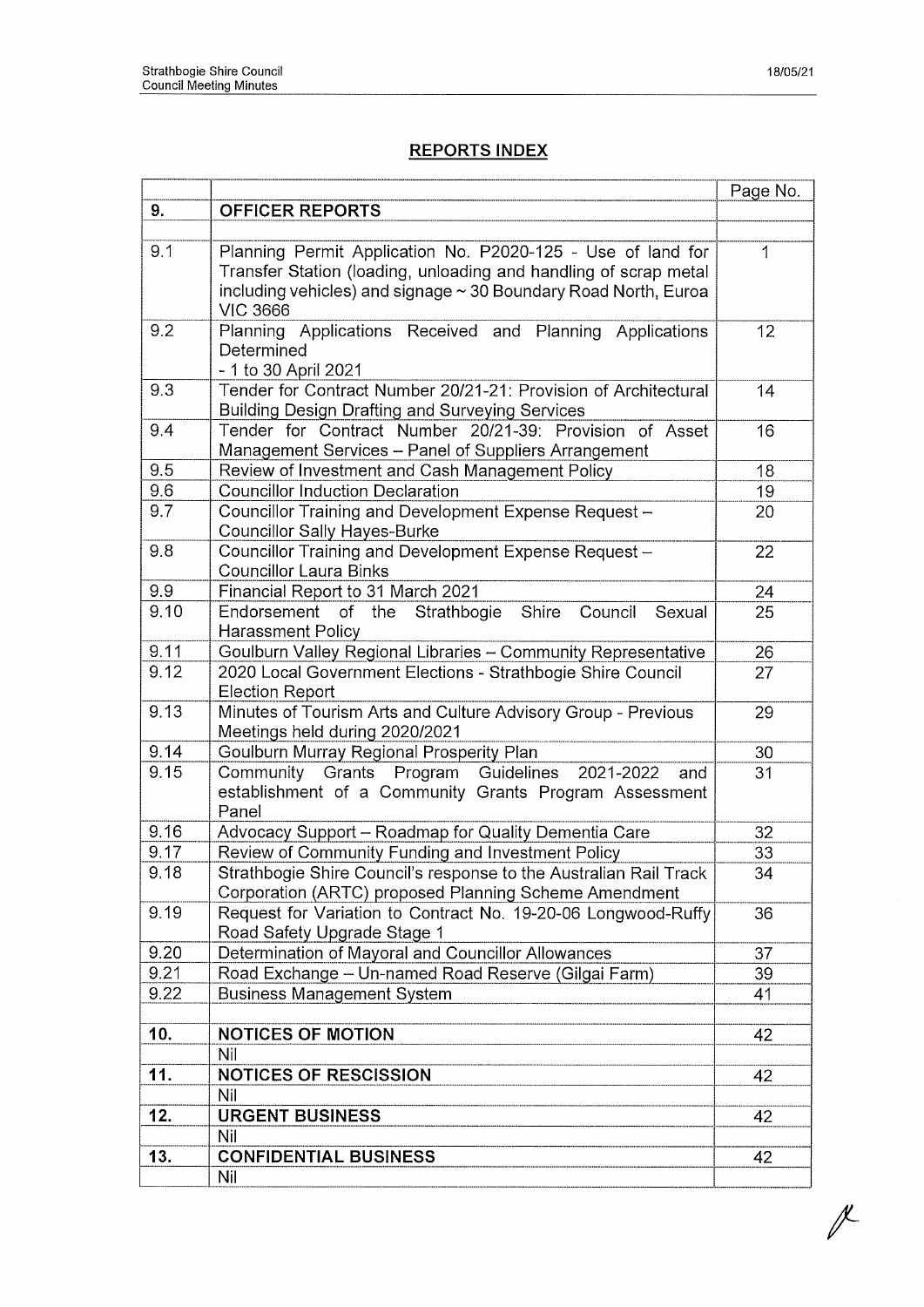# **9. OFFICER REPORTS**

### **9.1 Planning Permit Application No. P2020-125 - Use of land for Transfer Station (loading, unloading and handling of scrap metal including vehicles) and signage ~ 30 Boundary Road North. Euroa VIC 3666**

*COUNCILLOR HAYES-BURKE LEFT THE MEETING AT 6.21 PM DUE TO DECLARING A GENERAL CONFLICT OF INTEREST IN THIS ITEM*

Author: Town Planner

Responsible Director: Director Community and Planning

### *EXECUTIVE SUMMARY*

- The proposal is for the use of land for a Transfer Station and associated signage at 30 Boundary Road North, Euroa VIC 3666.
- Existing infrastructure is located on site.
- The application was advertised, and six (6) objections were received. Further detail is contained within this report.
- As a result of consultation with objectors, two (2) objections have been withdrawn.
- Council was notified by one of the objectors who had withdrawn that they would like to change their position on the application and re-object to the proposal.
- An additional submission has been received the submitter objects to the installation and operation of a motor vehicle crushing machine.
- The application is being heard before Council due to six (6) outstanding submissions.
- The application has not been assessed within the 60-day statutory timeframe due to the Christmas period, agenda timeframes and consultation with objectors and applicant.
- The proposal meets the objectives of the Planning Policy Framework, Local Planning Policy Framework, the Industrial 1 Zone, Floodway Overlay and the Land Subject to Inundation Overlay.
- As a result of the application being heard before Council at the March Council meeting, it was determined;- *That consideration of this application be deferred until Council can receive reports from the applicant with regard to the generation o f noise by the proposed use, and to enable the applicants and objectors to negotiate a satisfactory working arrangement for further consideration by Council.*
- The applicant engaged Audiometric & Acoustic Services to conduct the assessment and has submitted this to Council. A copy of this report was provided to one of the objectors to the proposal to allow them to assess the information contained within the report.
- Council referred the noise report to the EPA and Council's Environmental Health Officer. EPA provided the following comments:
	- > *EPA confirms that our referral comments made in the letter dated 17 Dec* 2020 remain our assessment of the above mentioned proposal.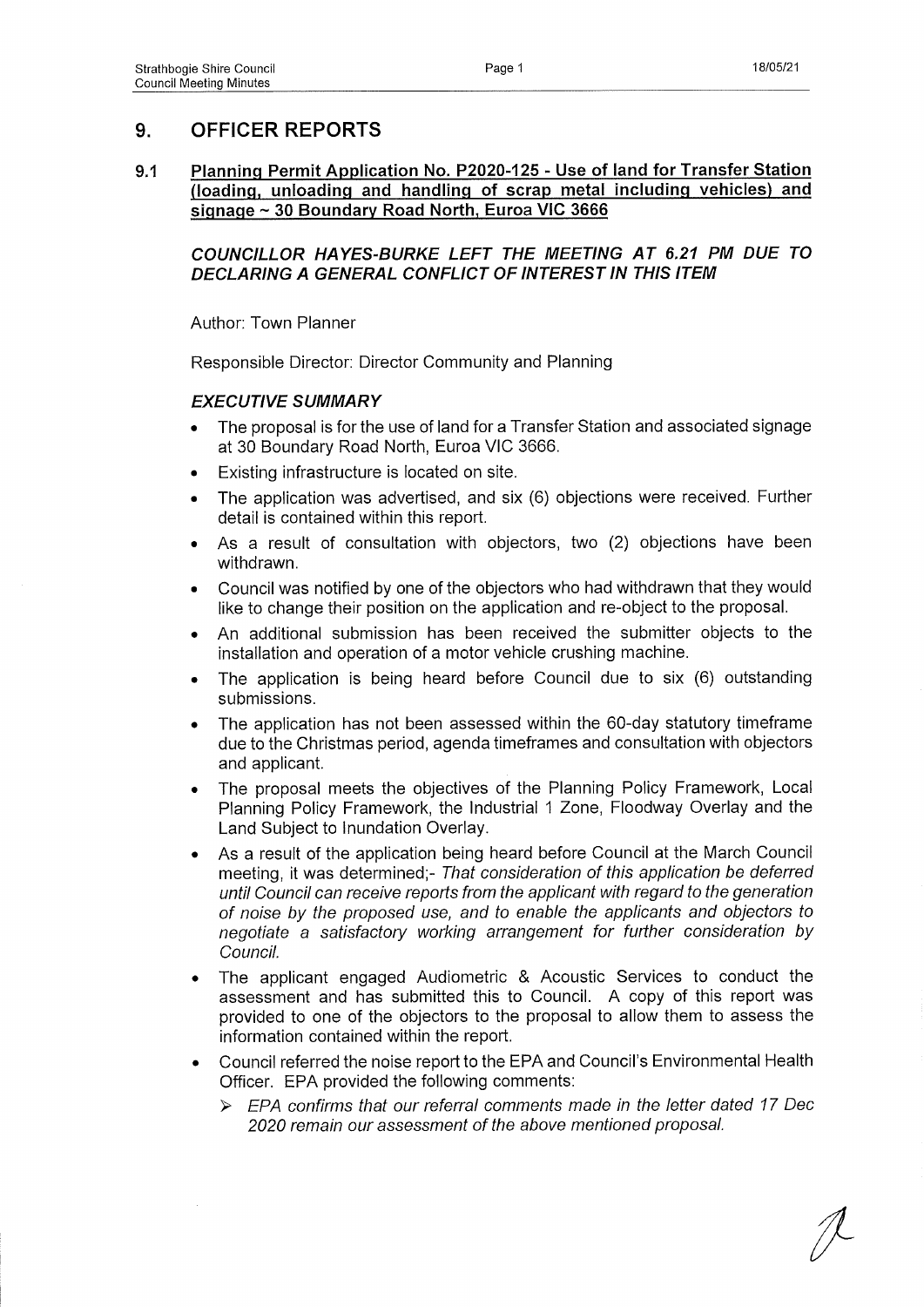- 9-1 Planning Permit Application No. P2020-125 Use of land for Transfer Station (loading, unloading and handling of scrap metal including vehicles) and signage  $\sim$ 30 Boundary Road North, Euroa VIC 3666 (cont.)
	- > *The subsequent Environmental Impact Assessment forwarded by council, does not change our assessment to provide conditional consent to the application as outlined in the correspondence 17 Dec 2020. In our referral comments, we assessed potential environmental and amenity impacts and determined the facility should be able to manage its impacts if managed appropriately.*
	- *> We also bring to the applicants attention their responsibility to manage the site mindful of their lawful obligations under the Environment Protection Act 1970, more broadly.*

Council's Environmental Health Officer, responded advising, that EPA are the relevant authority in commenting on the report and therefore, there are no formal comments.

- In addition to the deferral whereby it was determined to allow for the applicant and objector to consider negotiating satisfactory working arrangements, it is noted that a further offers of mediation or meeting to discuss the proposal with the applicant and objector were offered. Council officers offered to be present to conduct the meeting. The objector declined.
- Having undertaken the request as per the decision of Council at the March meeting, Council Officers recommendation remains relatively unchanged, with the exception of an additional EPA condition which was not contained within the original report and the deletion of a duplication condition. Additionally, minor changes to condition 1 in relation to the height of the storage of cars has also been made to reflect fence height rather than a specific height.
- It is recommended that Council resolve to issue a Notice of Decision to Grant a Permit in accordance with the Officer's recommendation.

| Application is for:          | Use of land for Transfer Station (loading, unloading and                    |
|------------------------------|-----------------------------------------------------------------------------|
|                              | handling of scrap metal including vehicles) and signage.<br>Jarrod Chilcott |
| Applicant's/Owner's Name:    |                                                                             |
|                              | 29 September 2020 Application Received.                                     |
|                              | 01 October 2020 Application Paid.                                           |
| Date Received:               | 9 November 2020 Further Information.                                        |
|                              | 19 November 2020 request to include collection and                          |
|                              | transfer of cars in proposal.                                               |
| <b>Statutory Days:</b>       | 92 days                                                                     |
| <b>Application Number:</b>   | P2020-125                                                                   |
| &<br>Planner: Name,<br>title | <b>Trish Hall</b>                                                           |
| department                   | <b>Town Planner</b>                                                         |
|                              | Planning and Investment Department                                          |
|                              | Lot 3 on Plan of Subdivision 411986G, Certificate of Title                  |
| Land/Address:                | <b>Volume 10391 Folio 101</b>                                               |
|                              | 30 Boundary Road North, Euroa VIC 3666                                      |

## *APPLICATION DETAILS*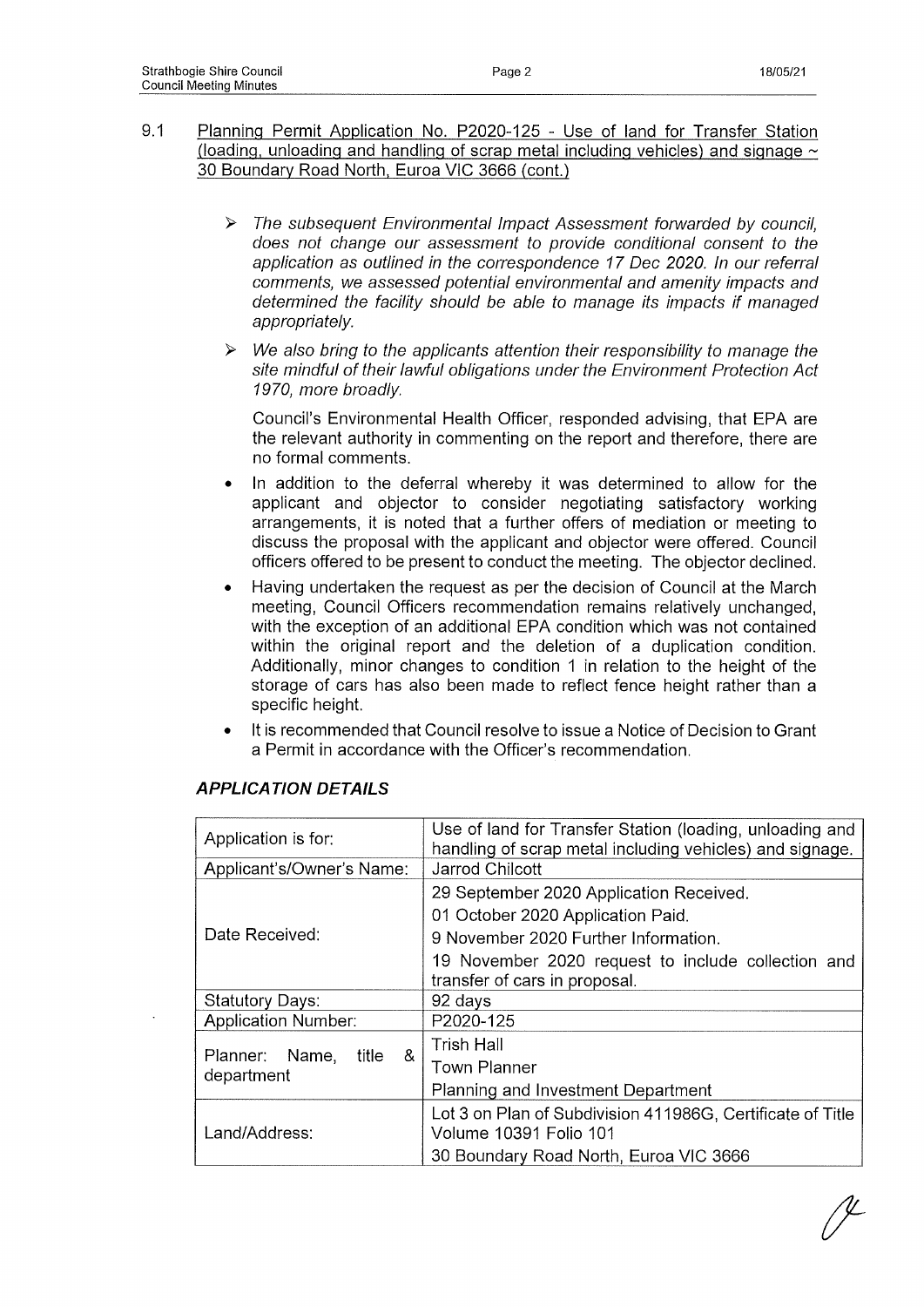9.1 Planning Permit Application No. P2020-125 - Use of land for Transfer Station (loading, unloading and handling of scrap metal including vehicles) and signage  $\sim$ 30 Boundary Road North, Euroa VIC 3666 (cont.)

| Zoning:                                                                | Industrial 1 Zone                                                               |
|------------------------------------------------------------------------|---------------------------------------------------------------------------------|
| Overlays:                                                              | Land Subject to Inundation Overlay (Part)<br>Floodway Overlay (Part)            |
| Is a CHMP required?                                                    | No.<br>The subject site is not within a Culturally Sensitive<br>Area.           |
| Is it within an Open Potable<br><b>Catchment Area?</b>                 | No.<br>The subject site is not within an Open Potable<br>Catchment Area.        |
| Under what clause(s) is a<br>permit required? (include<br>description) | Clause 33.01-1 Section 2 use in the Industrial 1 Zone<br>Clause 52.05-2 Signage |
| Restrictive covenants on the<br>title?                                 | <b>No</b>                                                                       |
| Current<br>and<br><b>use</b><br>development:                           | Vacant                                                                          |

*An objector's representative addressed the meeting in support of the objector's objection*

*The applicant addressed the meeting in support of their application*

*MOVED: COUNCILLOR HOURIGAN*

### *SECONDED: COUNCILLOR DICKINSON*

### *That Council*

*Having caused notice of Planning Application No. P2020-125 to be given under Section 52 of the Planning and Environment Act 1987 and having considered all the matters required under Section 60 of the Planning and Environment Act 1987 decides to issue a Notice of Decision to Grant a Permit under the provisions of Clause 33.01-1 Section 2 Use in the Industrial 1 Zone and Clause 52.05, Signage, of the Strathbogie Planning Scheme in respect of the land known as Lot 3 on Plan of Subdivision 411986G, Certificate of Title Volume 10391 Folio 101, 30 Boundary Road North, Euroa VIC 3666, for the Use of land for Transfer Station (loading, unloading and handling of scrap metal including vehicles) and signage in accordance with endorsed plans, subject to the following conditions:*

### *Amended Plans:*

*1. Prior to the commencement of any works on site, amended plans must be submitted to and approved by the Responsible Authority and Goulburn Broken Catchment Management Authority. The plans must be generally in accordance with the plans submitted with the application but include the following details:*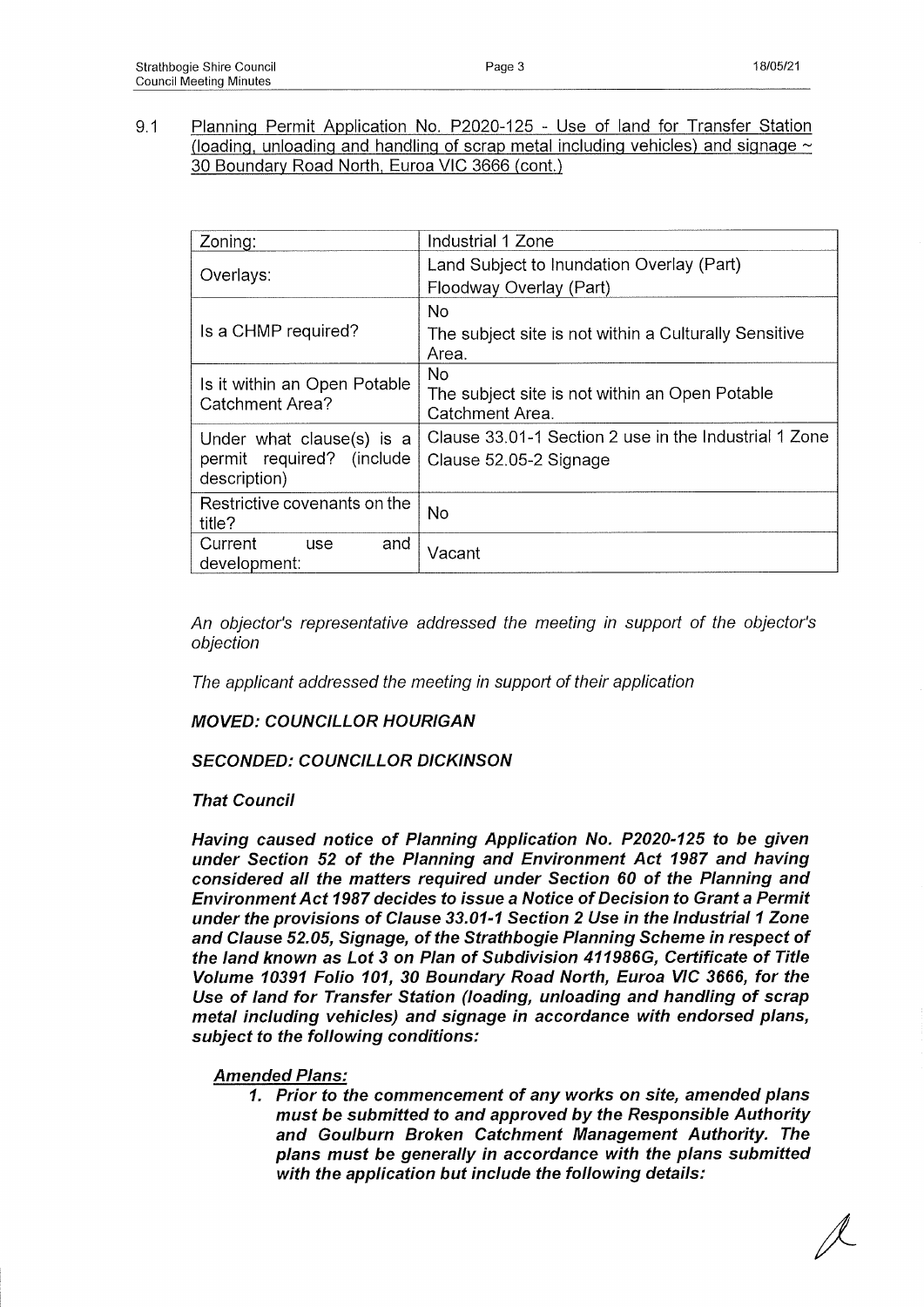- 9.1 Planning Permit Application No. P2020-125 Use of land for Transfer Station (loading, unloading and handling of scrap metal including vehicles) and signage  $\sim$ 30 Boundary Road North, Euroa VIC 3666 (cont.)
	- **a.** *Site, landscape, signage, carparking plans removing reference to compactor*
	- *b. Amended Emergency Response Procedure Flip Chart to include Amended Site Plan*
	- *c. Notation on site plan included "The storage of scrap cars must not be stacked higher than the existing fence."*
	- *d. Plans must be in accordance with Goulburn Broken Catchment Management Authority Conditions 37, 38, 39 and 40*
	- *2. Prior to the commencement of any works on site, plans must be submitted to and approved by the Responsible Authority and Goulburn Broken Catchment Management Authority, that detail the following:*
		- *a. Details on the proposed bunded areas including the following:*
			- *i. Proposed construction methods; and*
			- **//'.** *How the bunded areas will ensure that any spills will be contained within the boundaries of the property and will not contaminate downstream waterways.*
		- *b. Details on a secondary containment system for liquids which, if split, are likely to cause pollution or pose an environmental hazard.*
		- *c. Details on proposed containment measures to prevent nonliquid scrap materials or contaminants from entering downstream waterways through the actions of both water runoff and wind.*
	- *3. Prior to the commencement of use, a site management plan must be submitted to and approved by the Responsible Authority. When approved the plan will be endorsed and will form part of the permit. This plan must detail the ongoing management of the site, with the following matters addressed:*
		- *a. How the permit holder will ensure nuisance dust and/or nuisance airborne particles from the site will not be discharged or emitted beyond the boundaries of the property.*
		- *b. Management of the bunded areas to ensure that spills will be contained within the boundaries of the property and will not contaminate downstream waterways.*
		- *c. Management of the secondary containment system.*
	- *4. The storage area for chemicals, oil, fuel, grease, waste or other potential pollutants (including batteries) must be stored above the minimum elevation of 172.5 metres AHD.*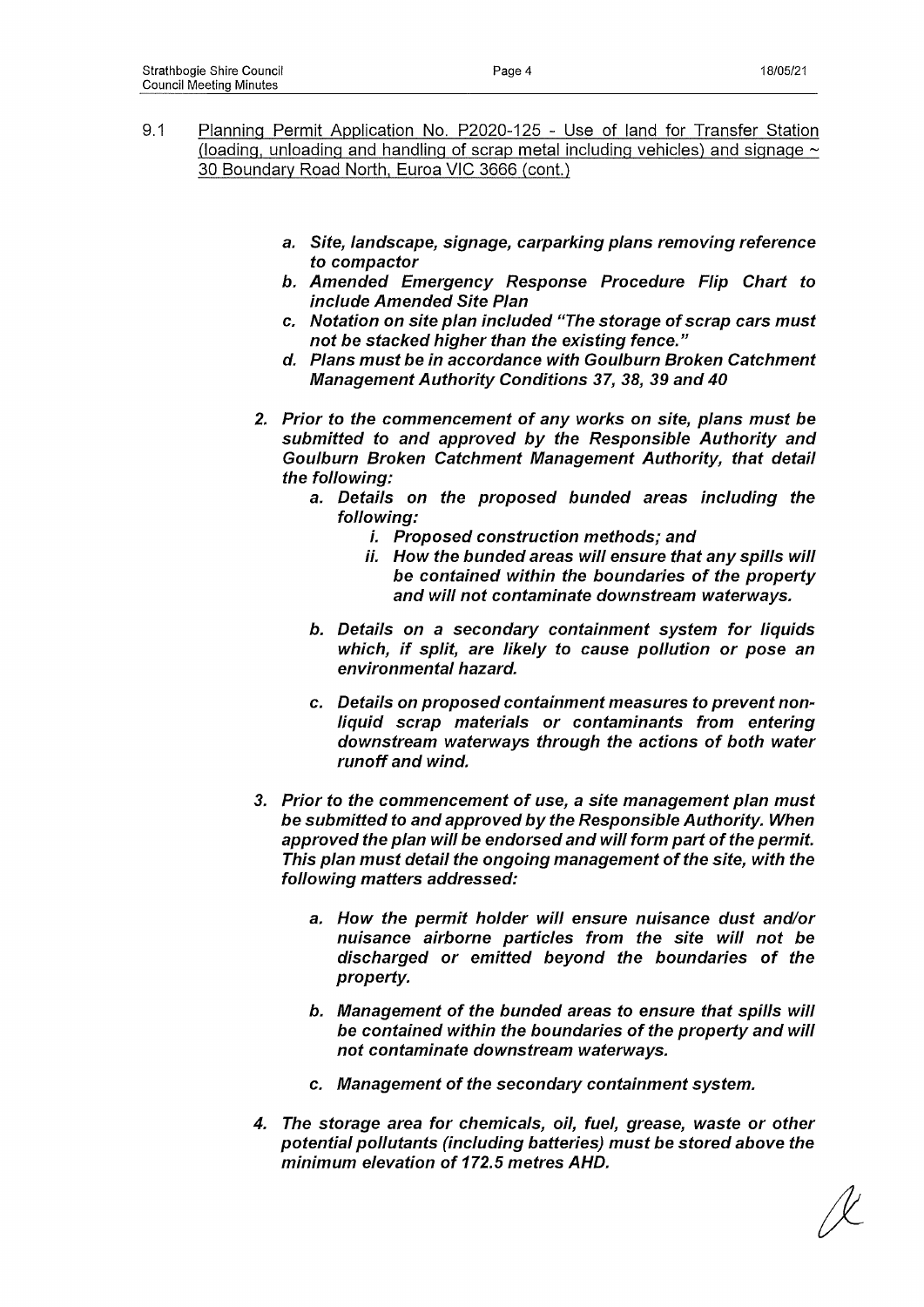9.1 Planning Permit Application No. P2020-125 - Use of land for Transfer Station (loading, unloading and handling of scrap metal including vehicles) and signage  $\sim$ 30 Boundary Road North, Euroa VIC 3666 (cont.)

## *Endorsed Plans:*

*5. The use must be sited and constructed in accordance with the endorsed plans. These endorsed plans can only be altered or modified with the prior written approval of the Responsible Authority, or to comply with statutory requirements.*

### *Plans for Endorsement include:*

- *Emergency Response Procedure Flip Chart*
- *Landscape Plan*
- *Handling and Storage of Batteries Reference MS-PRO-10-03 Revision 4*
- *Signage Plan*
- *Carparking.*

### *Engineering:*

- *6. Prior to the commencement of works, the owner or developer must submit to the Responsible Authority a written report and photos of any prior damage to public infrastructure. Listed in the report must be the condition of kerb & channel, footpath, seal, streetlights, signs and other public infrastructure fronting the property and abutting at least two properties either side of the development. Unless identified with the written report, any damage to infrastructure post construction will be attributed to the development. The owner or developer of the subject land must pay for any damage caused to the Councils assets/public infrastructure caused as a result of the development or use permitted by this permit.*
- **7.** *Prior to the commencement of the use an upgrade to extend the vehicular entrance to the subject land from the road shall be constructed at a location and of a size and standard satisfactory to the Responsible Authority. The vehicular crossing shall have satisfactory clearance to any side-entry pit, power or Telecommunications pole, manhole cover or marker, or street tree. Any relocation, alteration or replacement required shall be in accordance with the requirements of the relevant Authority and shall be at the applicant's expense. The final location of the crossing is to be approved by the Responsible Authority via a Vehicle Crossing Permit, with a drawing submitted for approval. Refer to Clause 12.9 "Vehicular Access" of the Infrastructure Design Manual and to standard drawing SD265.*
- *8. Trucks must enter and exit the site from Boundary Road North via Euroa- Shepparton Road.*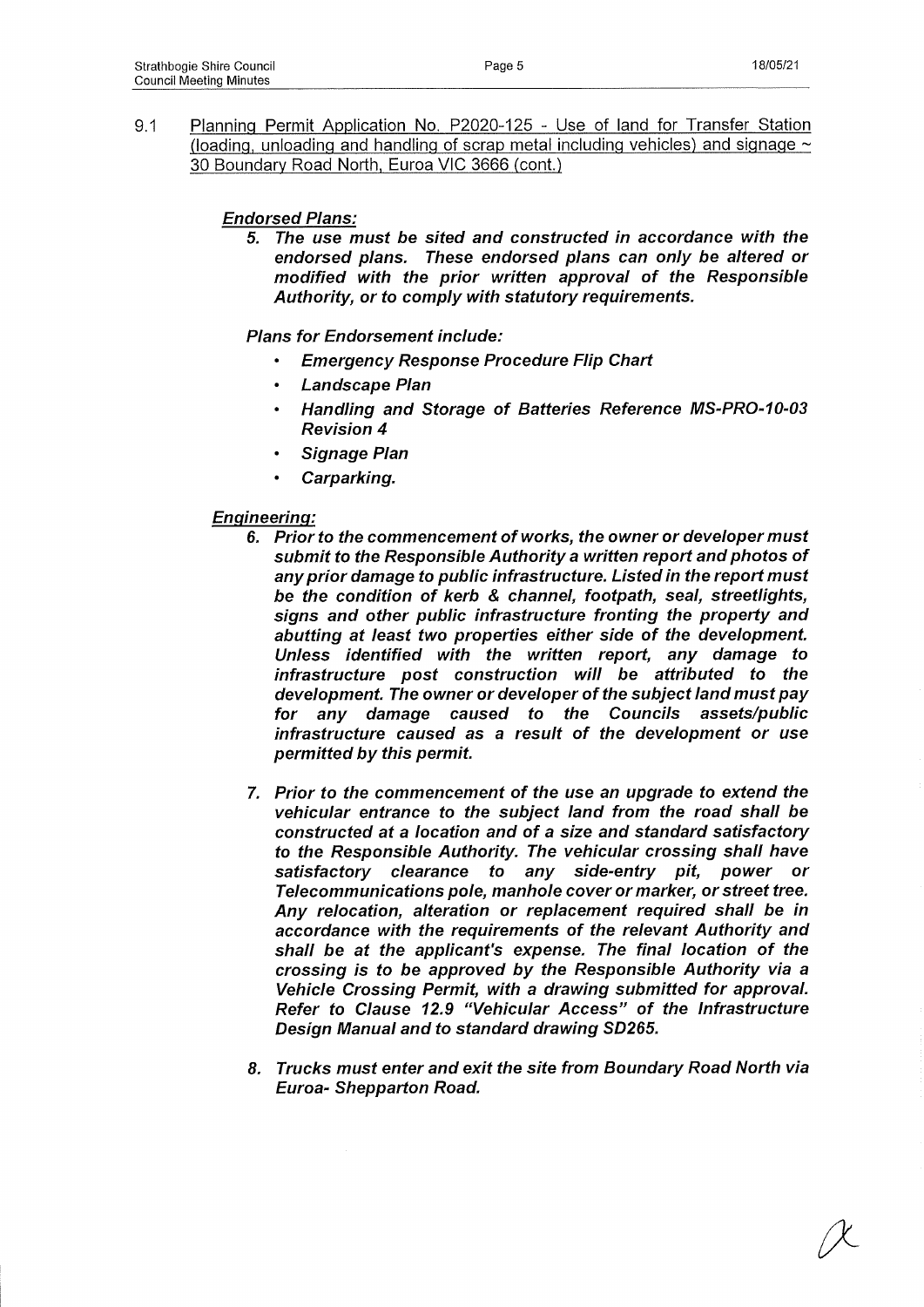- 9.1 Planning Permit Application No. P202Q-125 Use of land for Transfer Station (loading, unloading and handling of scrap metal including vehicles) and signage  $\sim$ 30 Boundary Road North, Euroa VIC 3666 (cont.)
	- *9. All stormwater and surface water discharging from the site, buildings and works must be conveyed to the legal point of discharge drains to the satisfaction of the Responsible Authority/Goulburn Murray Water or dissipated within the site boundaries. No effluent or polluted water of any type may be allowed to enter the stormwater drainage system.*

## *Hours of operation:*

- *10. Unless with the prior written consent from the Responsible Authority, the use hereby permitted may only operate between the following hours:*
	- *Monday Friday 7.30am 4.30pm.*
	- *Saturdays 9am 12.00pm (Per EPA guidelines for Industrial Noise).*

## *Amenity:*

*11. The compaction of cars must not occur onsite.*

- *12. The site must be used only for the handling and storage of metals for transfer to other sites.*
- *13. The Transfer Station must not accept:*
	- *Tyres (other than those fixed to vehicles)*
	- *Household rubbish*
	- *Green waste*
	- *Hazardous items.*
- *14. Materials received for handling, separation or sorting must be removed elsewhere for landfill or recycling.*
- *15. The recycling, processing or treatment of materials must not be carried out on the land.*
- *16. The shredding or shearing of metals must not be conducted onsite.*
- *17. The development and use hereby permitted must be managed so that the amenity of the area is not detrimentally affected, through the:*
	- *a. Transport of materials, good or commodities to or from the land.*
	- *b. Appearance of any building works or materials.*
	- *c. Emissions of noise, artificial light, vibration, smell, fumes, smoke, vapour, steam, soot, ash, dust, wastewater, waste products, grit or oil.*
	- *d. Presence of vermin.*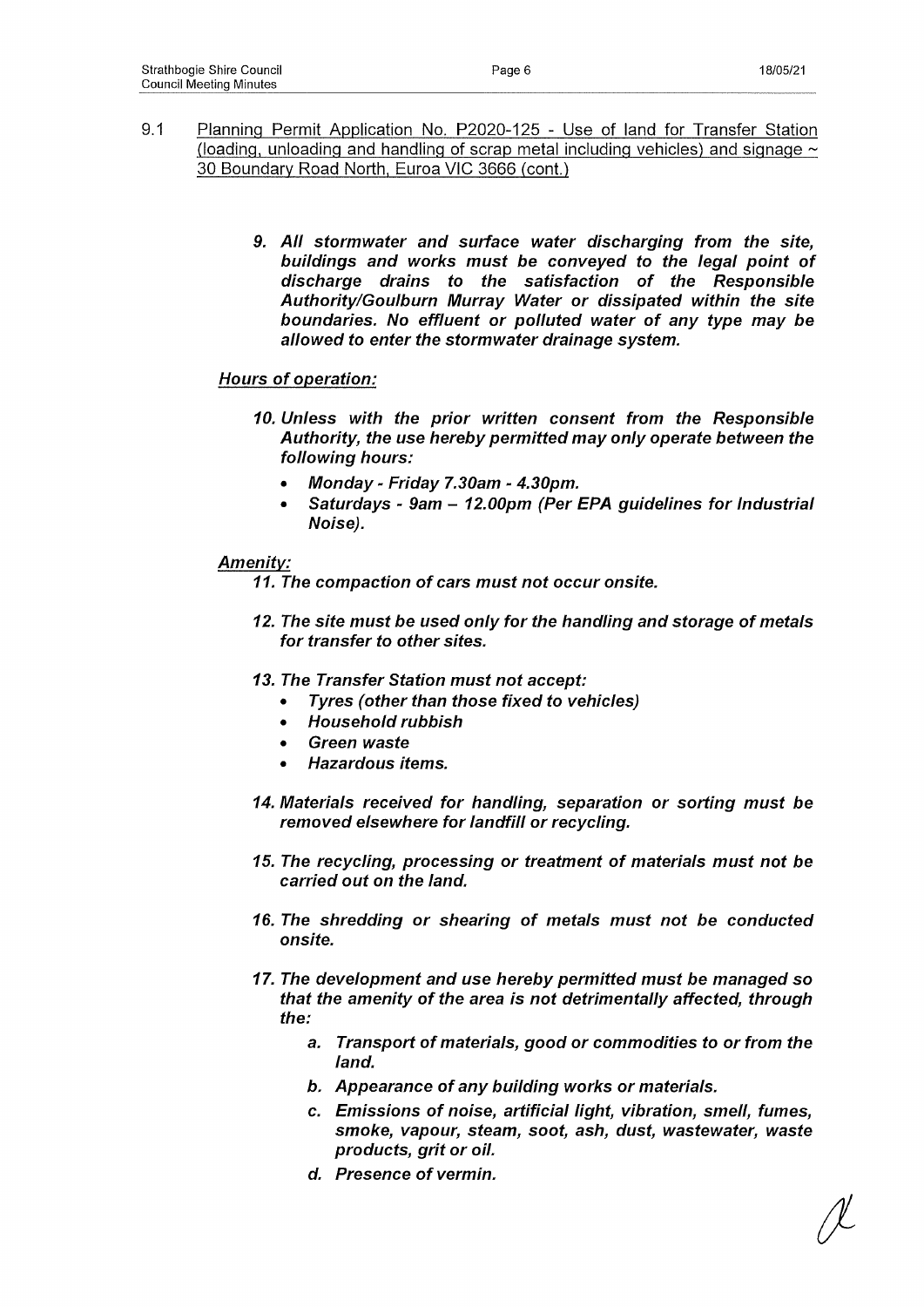- 9.1 Planning Permit Application No. P2020-125 Use of land for Transfer Station (loading, unloading and handling of scrap metal including vehicles) and signage  $\sim$ 30 Boundary Road North. Euroa VIC 3666 (cont.)
	- *18. The amenity of the locality must not be adversely affected by the activity on the site, the appearance of any buildings, works or materials, emissions from the premises or in any other way, to the satisfaction of the Responsible Authority.*
	- *19. Stormwater contaminated with waste oil, grease, chemicals, leachate or sediments must not be discharged beyond the boundary of the premises.*
	- *20. The applicant must ensure that litter is not deposited beyond the boundary of the premises.*
	- *21. The permit holder must ensure no more than 12 vehicles as part of the scrap car storage, are stored on the site at any one time.*
	- *22. Scrap cars must be stored on site in accordance with the endorsed plans to the satisfaction of the Responsible Authority and must not be stacked higher than the existing fence.*
	- *23. The site shall at all times be kept in a neat and tidy condition to the satisfaction of the Responsible Authority. Any litter shall be immediately removed from the site and surrounding area at the direction of the Responsible Authority.*
	- *24. All external lighting must be designed, baffled and located so as to prevent adverse effect on adjoining land, to the satisfaction of the Responsible Authority.*
	- *25. All security alarms or similar devices installed on the land must be of a silent type approved by the Standards Association of Australia and be connected to a registered security service.*
	- *26. All materials are to be removed from site if the operation of the Transfer Station ceases "Use" to the satisfaction of the Responsible Authority.*
	- *27. The use must comply with all EPA standards, regulations, policies and legislation undertaken on site.*
	- *28. No more than five (5) staff members may be working on the site at any one time.*
	- *29. Provision must be made on the land for the storage and collection of garbage and other solid waste. This area must be graded and drained and screened from public view to the satisfaction of the Responsible Authority.*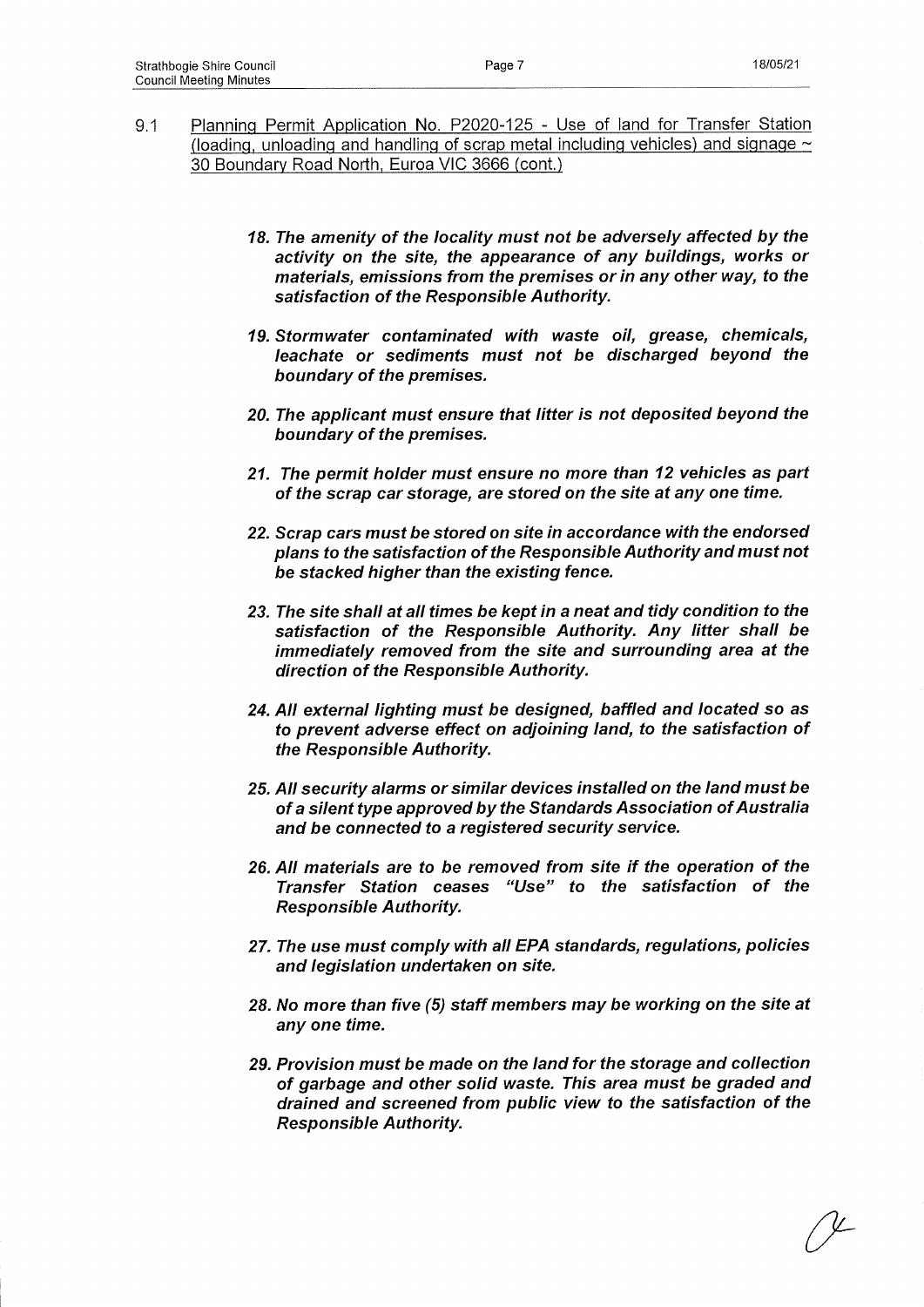- 9-1 Planning Permit Application No. P2020-125 Use of land for Transfer Station (loading, unloading and handling of scrap metal including vehicles) and signage  $\sim$ 30 Boundary Road North, Euroa VIC 3666 (cont.)
	- *30. All buildings and works, landscaping and signage must be maintained in good order and appearance to the satisfaction of the responsible authority.*

#### *Landscaping:*

*31. Prior to the commencement of use, the landscaping must be carried out generally in accordance with endorsed plan submitted by Architect Ambient Architect TP01 Revision B. This plan may only be altered or modified with the prior written approval of the Responsible Authority, or to comply with statutory requirements.*

### *Bushfire Protection:*

- *32. Grass areas must be regularly maintained and short cropped during the declared fire danger period.*
- *33. All leaves and vegetation debris must be removed at regular intervals during the declared fire danger period.*

#### *EPA Conditions:*

- *34. The permit holder must ensure that nuisance dust and/or nuisance airborne particles must not be discharged or emitted beyond the boundaries of the premises.*
- *35. A secondary containment system must be provided for liquids which if spilt are likely to cause pollution or pose an environmental hazard.*
- *36. There must be no emissions of noise and/or vibrations from the premises which are detrimental to either of the following:*
	- *the environment in the area around the premises; and*
	- *the wellbeing of persons and/or their property in the area around the premises"*

### *Goulburn Broken Catchment Management Authority:*

- *37. The identified scrap car storage area, scrap pressing metal storage area, ferrous unloading and heavy material storage area must be located on land with an elevation of at least 171.7 metres AHD.*
- *38. Any chemicals, oil, fuel, grease, waste or other potential pollutants (including batteries) must be stored in areas at least 300 millimetres above the 100-year ARI flood level of 172.2 metres AHD, i.e. 172.5 metres AHD.*

*C k ~*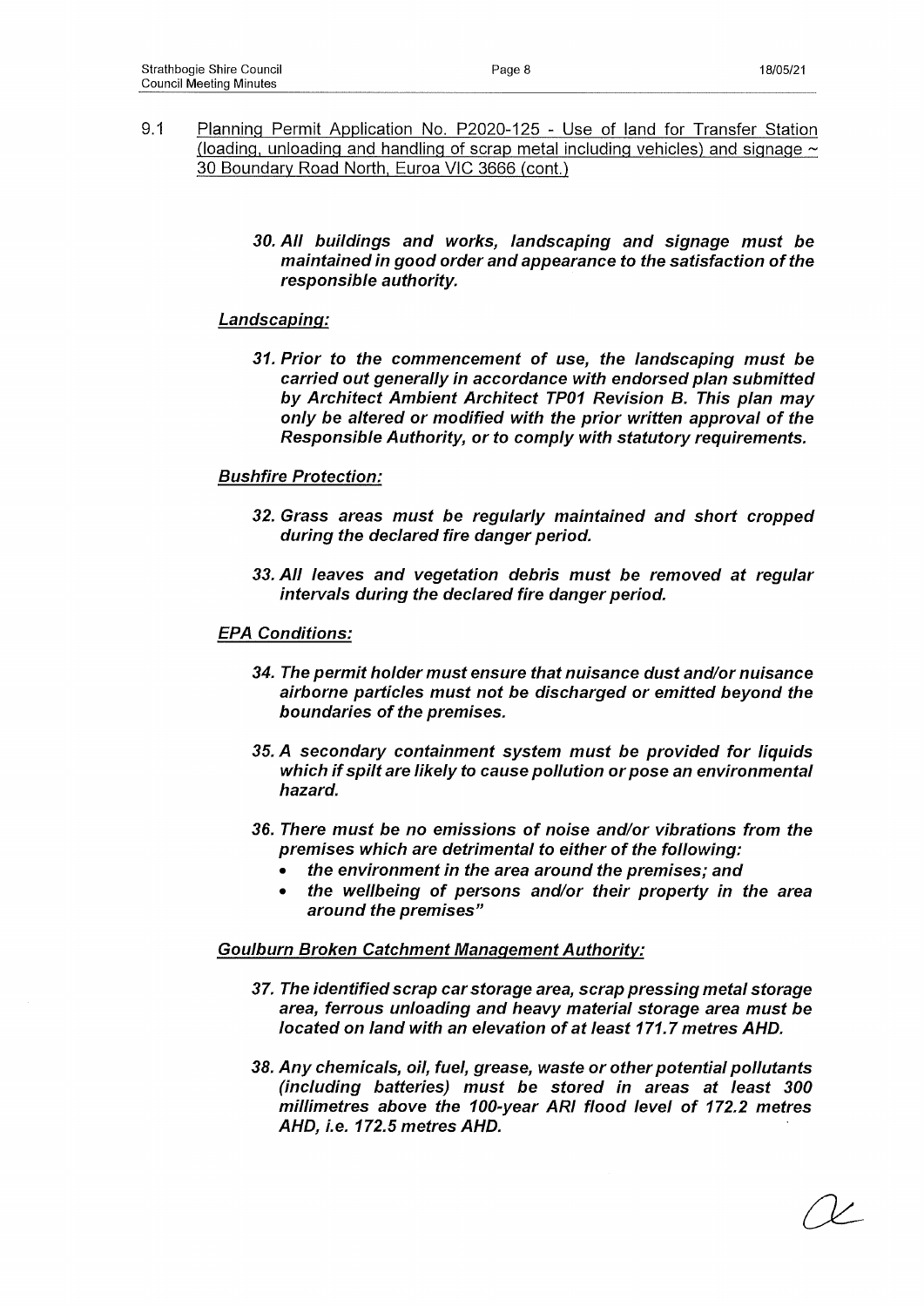- 9.1 Planning Permit Application No. P2020-125 Use of land for Transfer Station (loading, unloading and handling of scrap metal including vehicles) and signage  $\sim$ 30 Boundary Road North. Euroa VIC 3666 (cont.)
	- **39.** *Any chemicals, oil, fuel, grease, or other potential liquid pollutants must be stored in bunded areas to ensure any spills can be contained and not contaminate downstream waterways.*
	- *40. Containment measures must be implemented that prevent nonliquid scrap materials or contaminants from entering downstream waterways through the actions of both water runoff and wind.*
	- *41. Revised plans must be submitted to the Goulburn Broken Catchment Management Authority demonstrating the above conditions are achieved.*

#### *Goulburn Valiev Water:*

- *42. Connection of all sanitary fixtures within the development to reticulated sewerage, at the developer's expense, in accordance with standards of construction adopted by and to the satisfaction of the Goulburn Valley Region Water Corporation. All works required are to be carried out in accordance with AS 3500.2 - 'Sanitary plumbing and drainage', and to the satisfaction of the Corporation's Property Services Section.*
- *43. Discharge of trade waste from the development shall be subject to a Trade Waste Consent Agreement. The Owner and or occupier should contact Goulburn Valley Water's Trade Waste Section to determine if a Trade Waste Application is required.*

#### *Permit Expiry:*

- *44. This permit will expire if one of the following circumstances applies:*
	- *(a) The development is not started within two (2) years of the date of this Permit,*
	- *(b) The development is not completed within four (4) years of the date of this Permit*
	- *(c) The use is not commenced within two (2) years of the completion of the development*

*The Responsible Authority may extend the periods referred to if a request is made in writing:*

- *before the permit expires; or*
- *within six months afterwards if the use or development has not yet started; or*
- *within 12 months after the permit expiry date, where the development allowed by the permit has lawfully started before the permit expires.*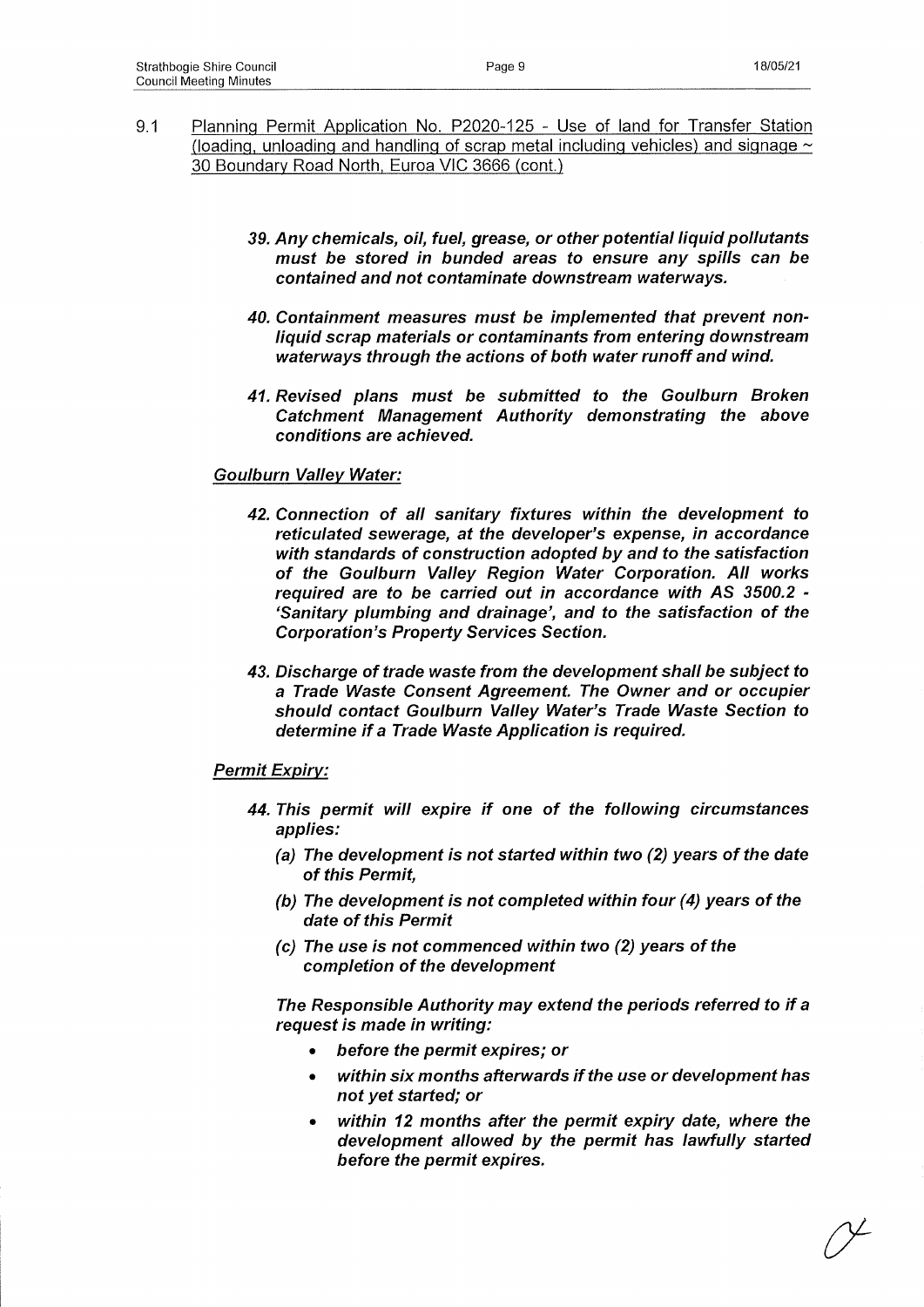9.1 Planning Permit Application No. P2020-125 - Use of land for Transfer Station (loading, unloading and handling of scrap metal including vehicles) and signage  $\sim$ 30 Boundary Road North, Euroa VIC 3666 (cont.)

## *Planning Notes:*

- *This Permit does not authorise the commencement of any building construction works. Before any such development may commence, the Applicant must apply for and obtain appropriate Building approval.*
- *This Permit does not authorise the removal of any native vegetation including for access. Before any such works may commence, the Applicant must apply for and obtain appropriate Planning approval.*
- *This Permit does not authorise the creation of a new access way/crossover. Before any such development may commence, the Applicant must apply for and obtain appropriate approval from Council.*

### *Environment Protection Authority Notes:*

- *The permit holder must ensure any obligations or duties that arise under the Environment Act 1970 are met.*
- *This includes compliance with the*
	- *o Waste Management Policy (Combustible Recyclable and Waste Materials) as published in the Government Gazette No S397 on 28 August 2018.*
	- *o Section 38 Discharges of water to comply with policy including State Environment Protection Policy (Waters).*
	- *o Section 41 Pollution of atmosphere including offences for discharging offensive odours to the sense of human beings.*
	- o *Section 46 Emission of noise to comply with policy including State Environment Protection Policy (Control of Noise from Commerce, Industry and Trade) N-1.*

### *Goulburn Broken Management Authority Notes:*

- *The Authority's best estimate of the 100-year ARI flood level for the location described above is 172.2 metres AHD, which was established from Euroa Post Flood Mapping and Intelligence Project (2015)*
- *Based on available ground surface level information, the property would flood to depths in excess of 0.8 metres along the southern and western portions of the site during a 100-year ARI (1% AEP) type flood event. Flood depths in the north east portion of site are generally less than 0.4 metres, with the existing building generally shown to be not inundated during the same flood event.*
- *Information available to the Goulburn Broken CMA indicates that the western portion of the land acts as an important flow path for floodwaters. The development and use of the property must not impede the flow of water during flood events. The identified scrap car storage area, scrap pressing metal storage area, ferrous unloading and heavy material storage area needs to be located any areas which flood to depths of less than 0.5 metres (i.e. on land with an elevation of at least 171.7 metres AHD). Flood depths across the site are shown in Figure One.*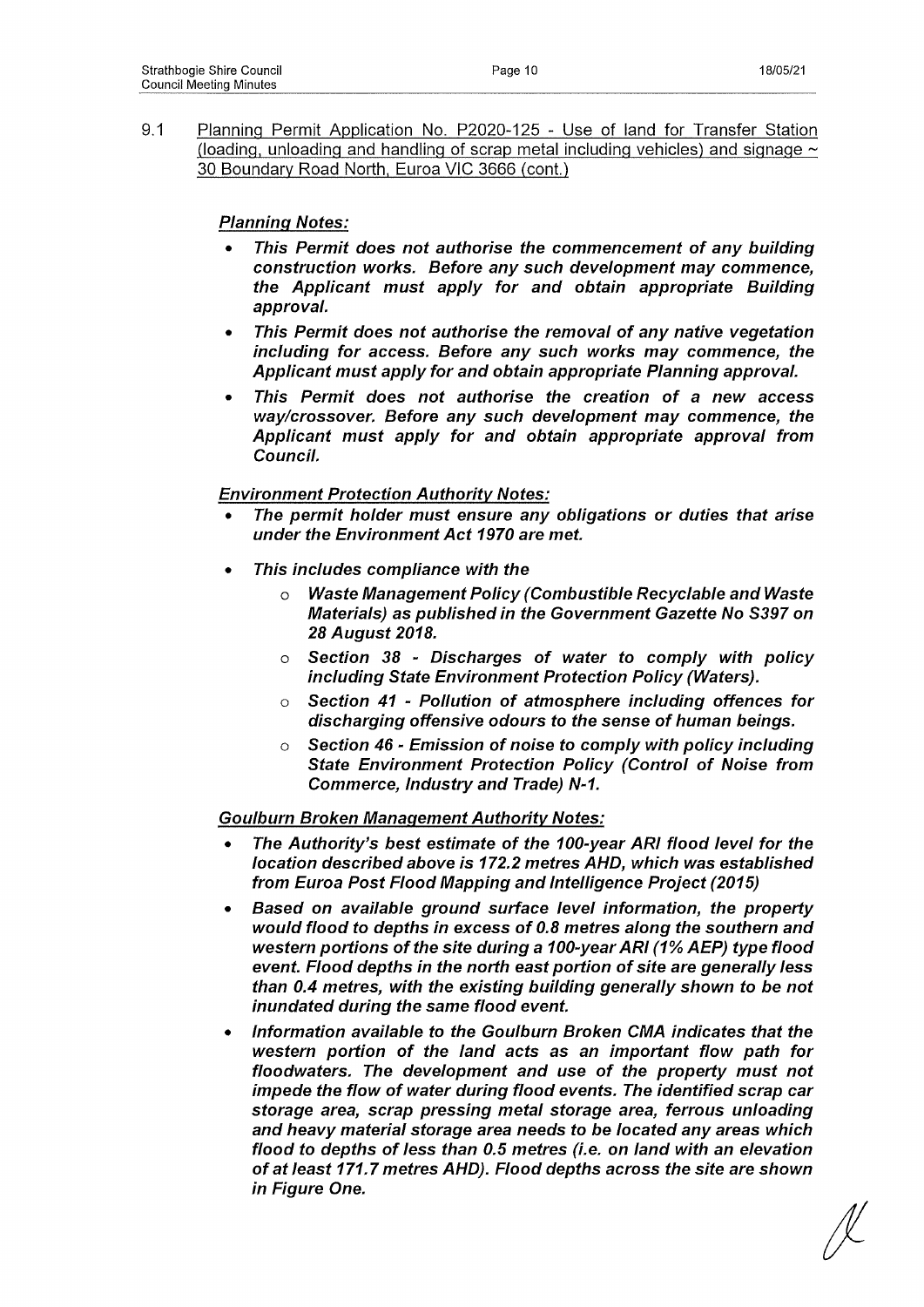- 9.1 Planning Permit Application No. P2020-125 Use of land for Transfer Station (loading, unloading and handling of scrap metal including vehicles) and signage  $\sim$ 30 Boundary Road North, Euroa VIC 3666 (cont.)
	- *The 100-year ARI flood is not the maximum possible flood. There Is always a possibility that a flood larger in height and extent, than the 100-year ARI flood, may occur in the future.*

*113-20/21 CARRIED*

### *DIVISION CALLED BY COUNCILLOR MURRAY*

*FOR: COUNCILLORS HOURIGAN, DICKINSON, DEPUTY MAYOR LIKOS AND MAYOR RAEBURN*

*AGAINST: COUNCILLORS BINKS AND MURRAY*

*COUNCILLOR HAYES-BURKE RETURNED TO THE MEETING AT 6.49 PM FOLLOWING THE COMPLETION OF THE CONSIDERATION OF ITEM 9.1.*

D-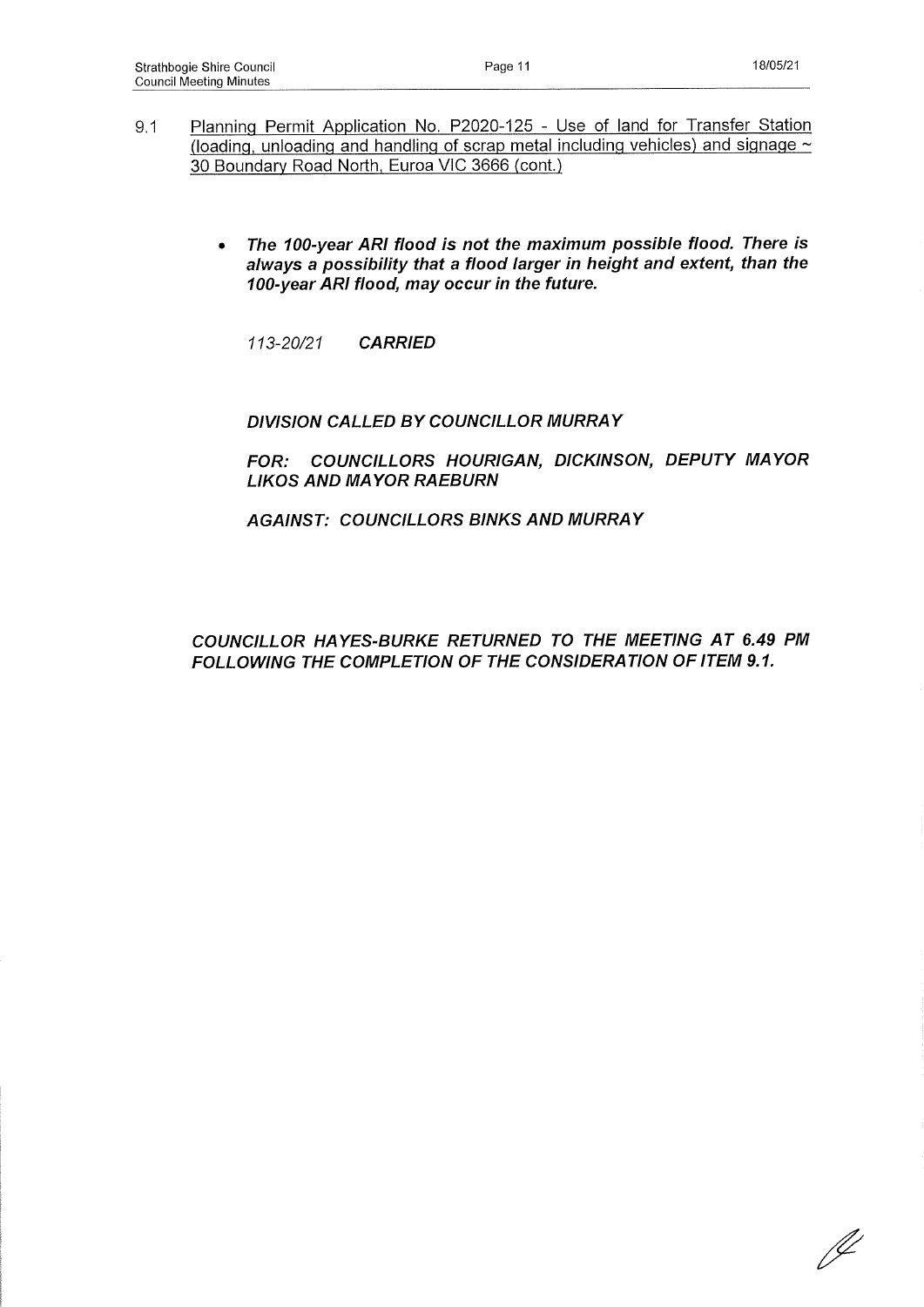### **9.2 Planning Applications Received and Planning Applications Determined -1 to 30 April 2021**

Responsible Officer: Manager Planning and Investment

Responsible Director: Director Community & Planning

#### *EXECUTIVE SUMMARY*

This report provides listings of all Planning Applications Received (Attachment 1) and Planning Applications Determined (Attachment 2) for the period 1 to 30 April 2021 are provided for information.

It is noted that there were eleven (11) planning applications received, and (11) planning applications determined, during this period.



Table below reflects New Applications received trend: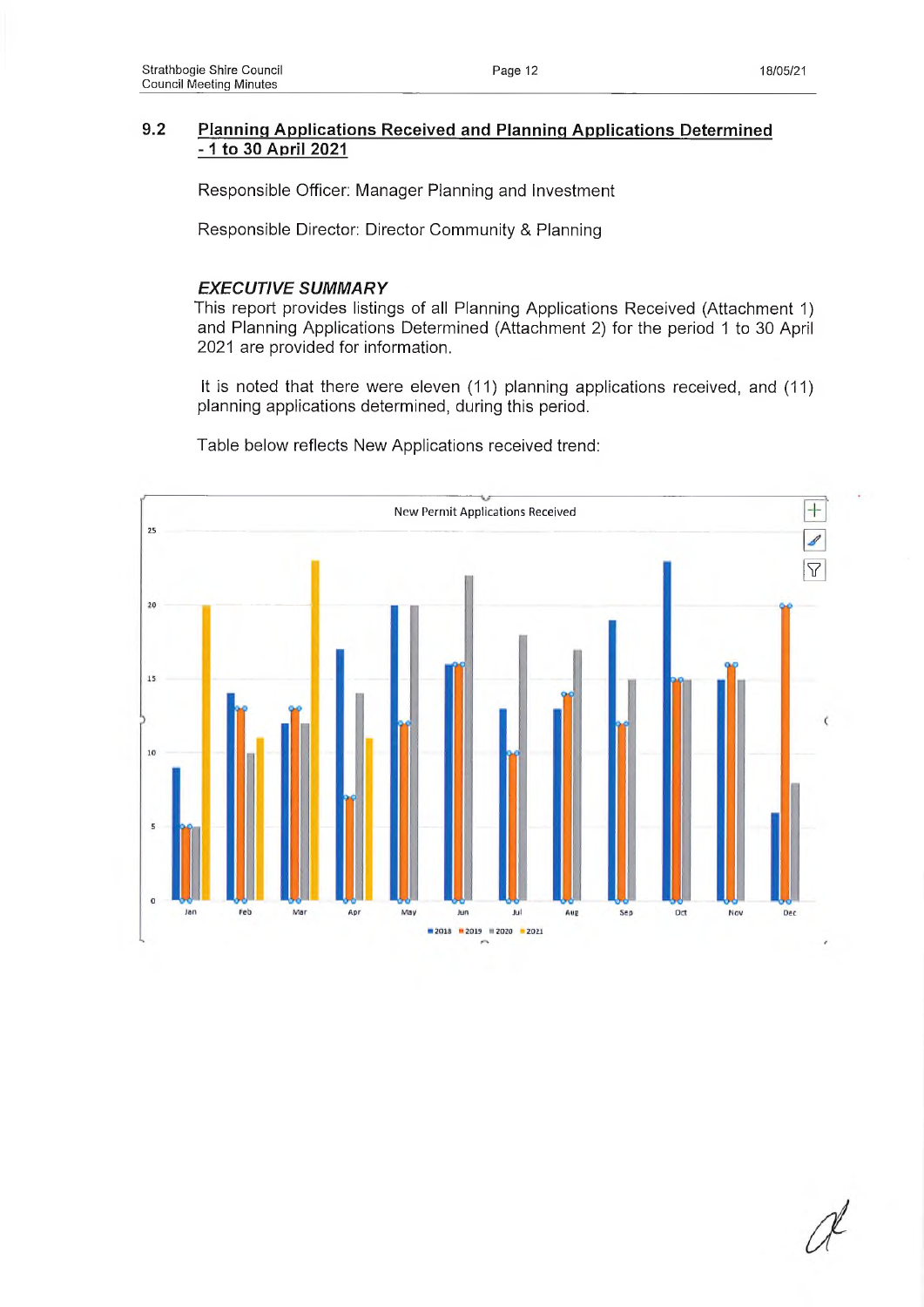## 9.2 Planning Applications Received and Planning Applications Determined - 1 to 30 April 2021 (cont.)

### *MOVED: COUNCILLOR MURRAY SECONDED: DEPUTY MAYOR LIKOS*

*That Council:*

- *1. Notes that there were eleven (11) new planning applications received, and eleven (11) planning applications determined, during this period; and*
- *2. Notes the report.*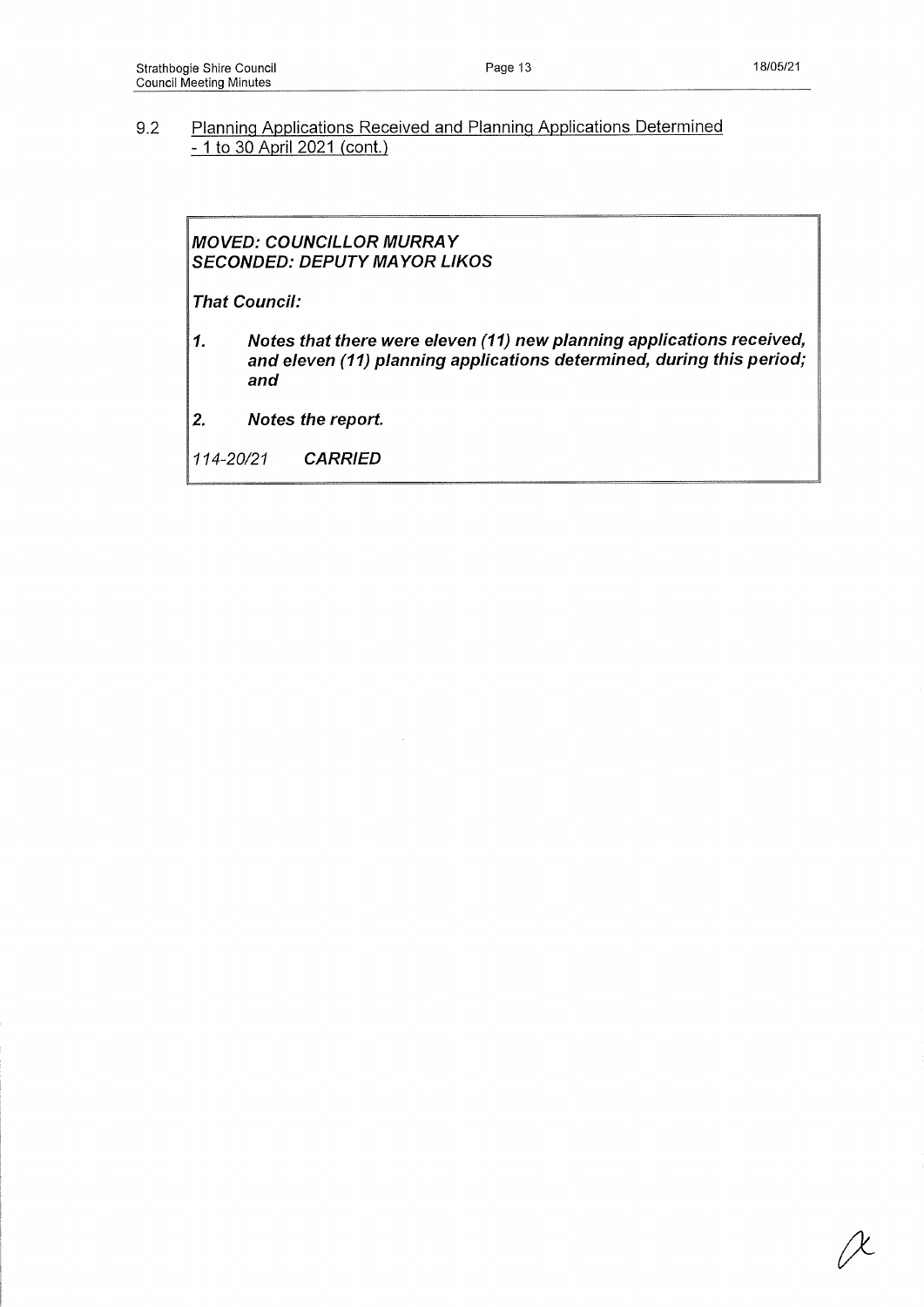## **9.3 Tender for Contract Number 20/21-21: Provision of Architectural Building Design Drafting and Surveying Services**

Authors: Procurement and Tenders Officer and Manager Asset Planning

Responsible Director: Director Community and Planning

### *EXECUTIVE SUMMARY*

Council has conducted a competitive process for the Provision of Architectural Building Design Drafting Surveying Services - Panel of Suppliers (incorporating Architectural, Building Design, Building Surveying, Drafting and Surveying Services).

The public tender process for this Panel of Suppliers has been undertaken to meet Council's compliance requirements under the *Local Government Act 1989* for potential spends on services under \$150,000. This Panel of Suppliers will provide Strathbogie Shire Council a 'go-to' list of preferred suppliers that meet the required skillset, demonstrated experience and quality management systems, along with valuing and rewarding local content.

Officers will be required to seek quotes from a minimum of three Panel of Supplier members through a further competitive process as projects arise. Experience tells us that this further competitive process often leads to a reduction in cost from the maximum rates schedule provided when the Panel of Suppliers Arrangement was created.

Where the Panel of Suppliers do not meet required skillset for a particular project, Council is still able to seek quotations from alternative suppliers to undertake the desired works.

At the closure of the advertising process, 37 submissions to be included on the Panel were received. These have now been independently assessed and evaluated by a panel of Council Officers, with the results summarised in the table within this report. It is recommended that a Panel of Suppliers Arrangement be issued to 23 suppliers. Given the length of time from the original tender submission date, Officers have made contact with the proposed panellist seeking confirmation that rates submitted are still relevant.

This report seeks Council's authorisation to constitute this Panel of Suppliers and authorise the Chief Executive Officer to execute the agreements accordingly.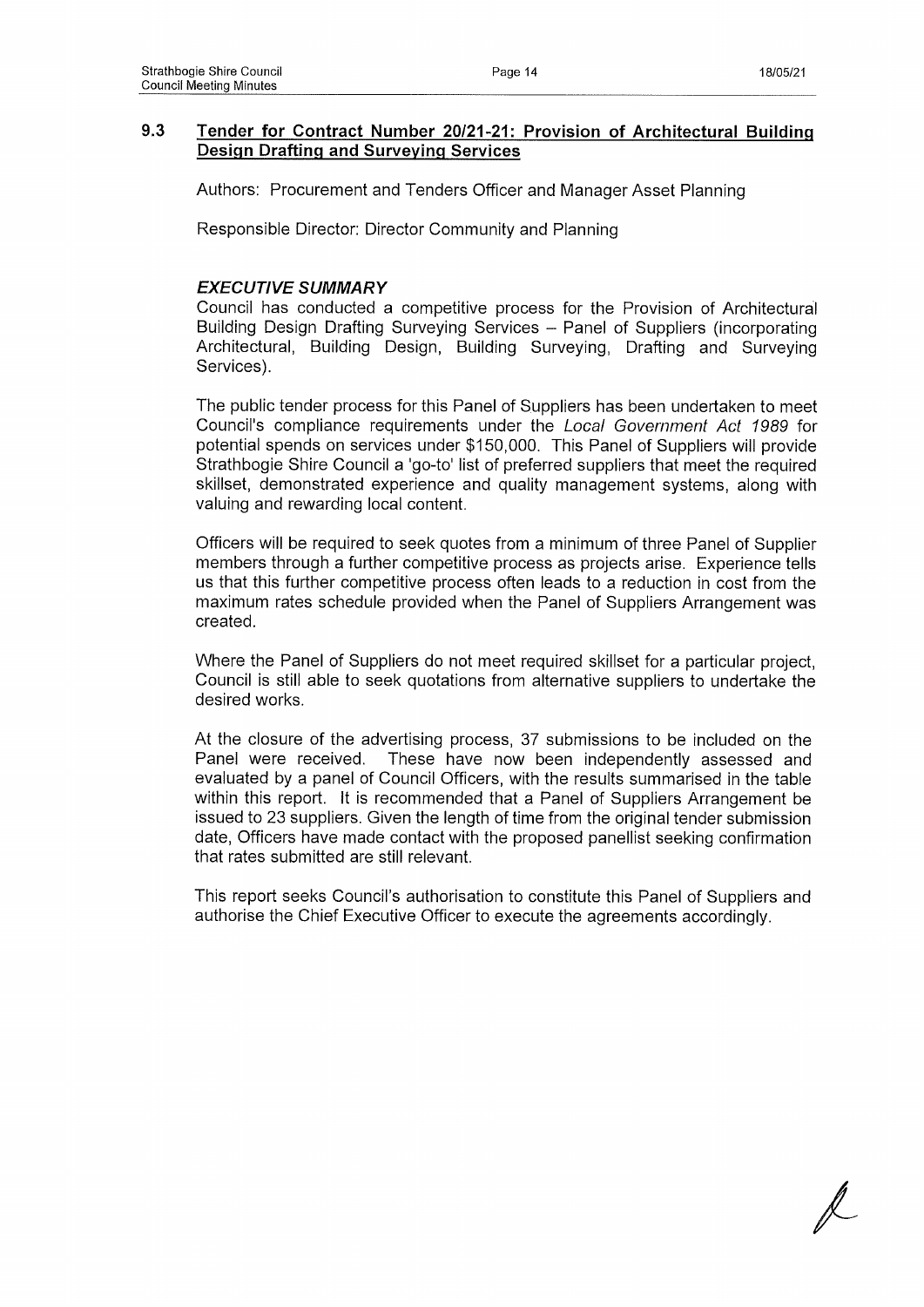9.3 Tender for Contract Number 20/21-21: Provision of Architectural Building Design Drafting and Surveying Services (cont.)

## *MOVED: COUNCILLOR BINKS SECONDED: DEPUTY MAYOR LIKOS*

*That Council:*

- *1. Awards Panel of Supplier Arrangement for Provision of Architectural, Building Design, Drafting and Surveying Services, Contract No. 20/21-21, for a schedule of rates-based contract for a contract term of three (3) years.*
	- *Avor Architecture Pty Ltd*
	- *Spaces Pty Ltd*
	- *James Seymour Architecture*
	- *Bourke and Bouteloup Architects Pty Ltd*
	- *GMR Engineering Services*
	- *Craig Tan Architects*
	- *Onleys*
	- *Centrum Architects*
	- *Y2 Architects*
	- *Chris Smith & Associates Pty Ltd*
	- *Spiire Australia Pty Ltd*
	- *CAF Consulting Services Pty Ltd*
	- *Tomkinson Group*
	- *Regional Management Group*
	- *WHDA*
	- *Peter Wright & Associates Pty Ltd*
	- *Taylors Development Strategies Pty Ltd*
	- *Emerge Associates*
	- *BrazeI Haley Maggs Architects Pty Ltd*
	- *CCG Architects Pty Ltd*
	- *K20 Architecture*
	- *Infrastructure Solutions Pty Ltd*
	- *Idle Architecture Studio*
- *2. Authorises the Chief Executive Officer to execute the Panel of Supplier Arrangements by signing and affixing with the Common Seal of Strathbogie Shire Council.*
- *3. Notes that the Contract will commence on 24 May 2021 and the expected completed date is 24 May 2024.*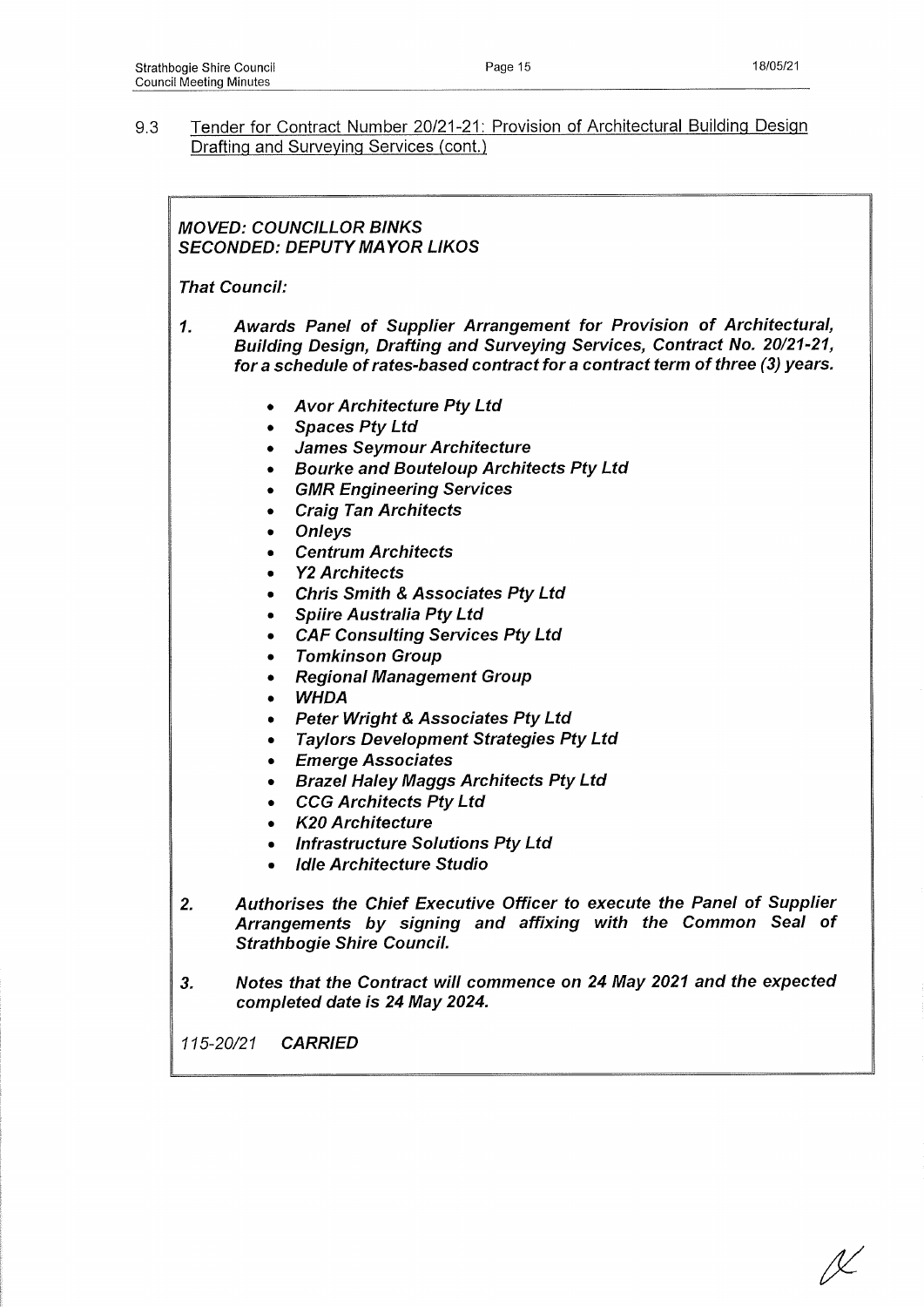### **9.4 Tender for Contract Number 20/21-39: Provision of Asset Management Services - Panel of Suppliers Arrangement**

Authors: Procurement and Tenders Officer and Manager Asset Planning

Responsible Director: Director Community and Planning

### *EXECUTIVE SUMMARY*

Council has conducted a competitive process to create what is known as a Panel of Suppliers Agreement for Provision of Asset Management Services commencing 24<sup>th</sup> May 2021.

The public tender process for this Panel of Suppliers has been undertaken to meet Council's compliance requirements under the *Local Government Act 1989* (the 1989 Act) for potential spends on services under \$150,000.

This Panel of Suppliers will provide Strathbogie Shire Council a 'go-to' list of preferred suppliers that meet the required skillset, demonstrated experience and quality management systems, along with valuing and rewarding local content.

The life of the panel of supplier contract will be 3 years.

Officers will be required to seek quotes from a minimum of three Panel of Supplier members through a further competitive process as projects arise. Experience tells us that this further competitive process often leads to a reduction in cost from the maximum rates schedule provided when the Panel of Suppliers Arrangement was created.

Where the Panel of Suppliers do not meet required skillset for a particular project, Council is still able to seek quotations from alternative suppliers to undertake the desired works.

At the closure of the advertising process, 17 submissions to be considered for inclusion on the Panel were received. These have now been independently assessed and evaluated by a panel of Council Officers, with the results summarised in the table within this report. Given the length of time from the original tender submission date, Officers have made contact with the proposed panellist seeking confirmation that rates submitted are still relevant.

It is recommended that a Panel of Suppliers Arrangement be issued to nine (9) suppliers.

This report seeks Council's authorisation to constitute this Panel of Suppliers and authorise the Chief Executive Officer to execute the agreements accordingly.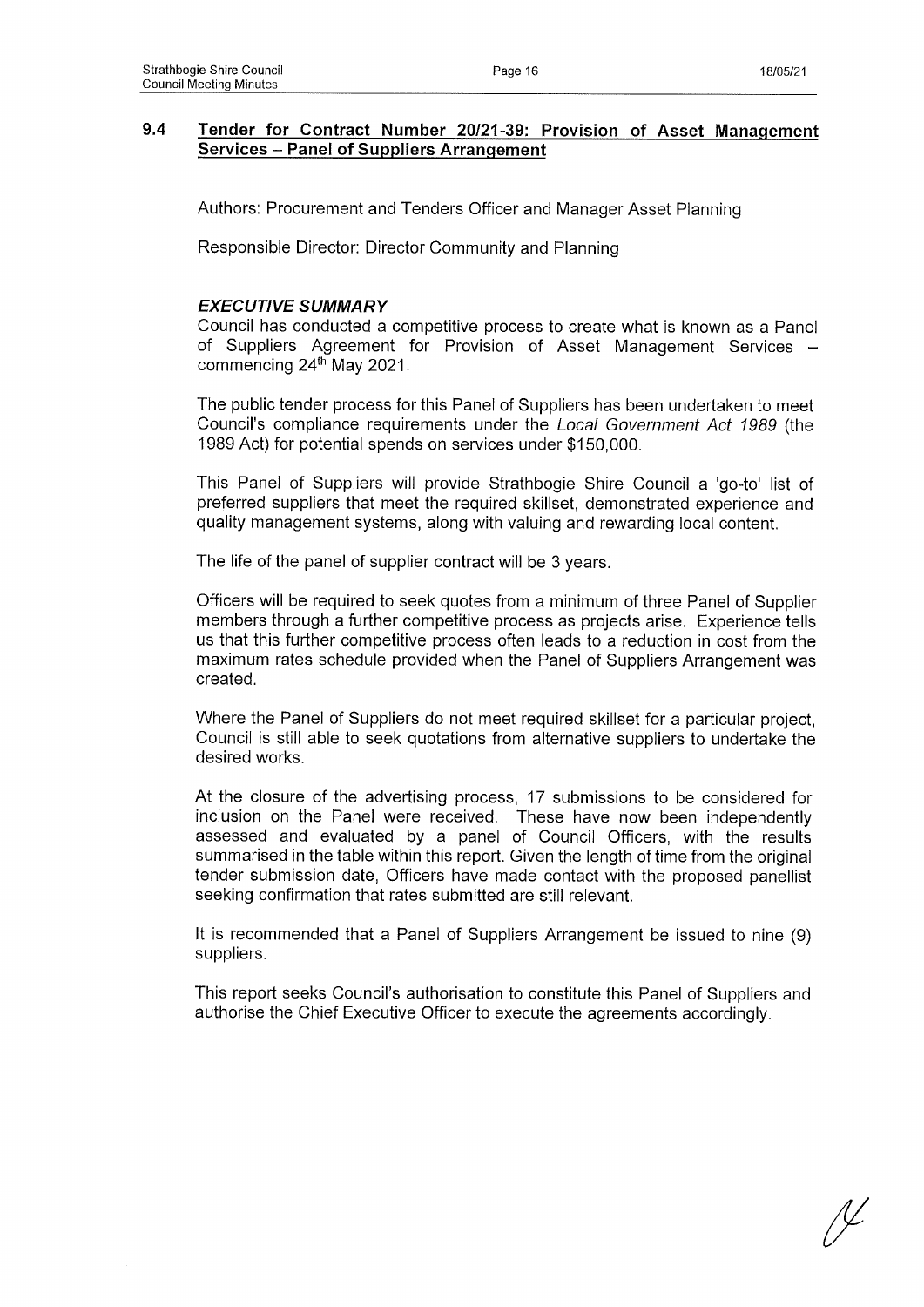9.4 Tender for Contract Number 20/21-39: Provision of Asset Management Services -Panel of Suppliers Arrangement (cont.)

*MOVED: COUNCILLOR MURRAY SECONDED: COUNCILLOR DICKINSON*

*That Council:*

*1. Awards Panel of Supplier Arrangement for Provision of Asset Management Services - Panel of Supplier, Contract No. 20/21-39 fora Schedule of Rates based contract for the Contract term of three (3) years.*

> *ANA Infrastructure Pty Limited Rapid Map Services Pty Ltd Infrastructure Solutions Pty. Ltd HDS Australia Pty Ltd Macutex Pty Ltd CT Management Group Chris Smith & Associates LG Valuation Hendry Group.*

- *2. Authorises the Chief Executive Officer to execute the Panel of Supplier Arrangements by signing and affixing with the common Seal of Strathbogie Shire Council.*
- *3. Notes that the Contract will commence on 24 May 2021 and the expected completed date is 24 May 2024.*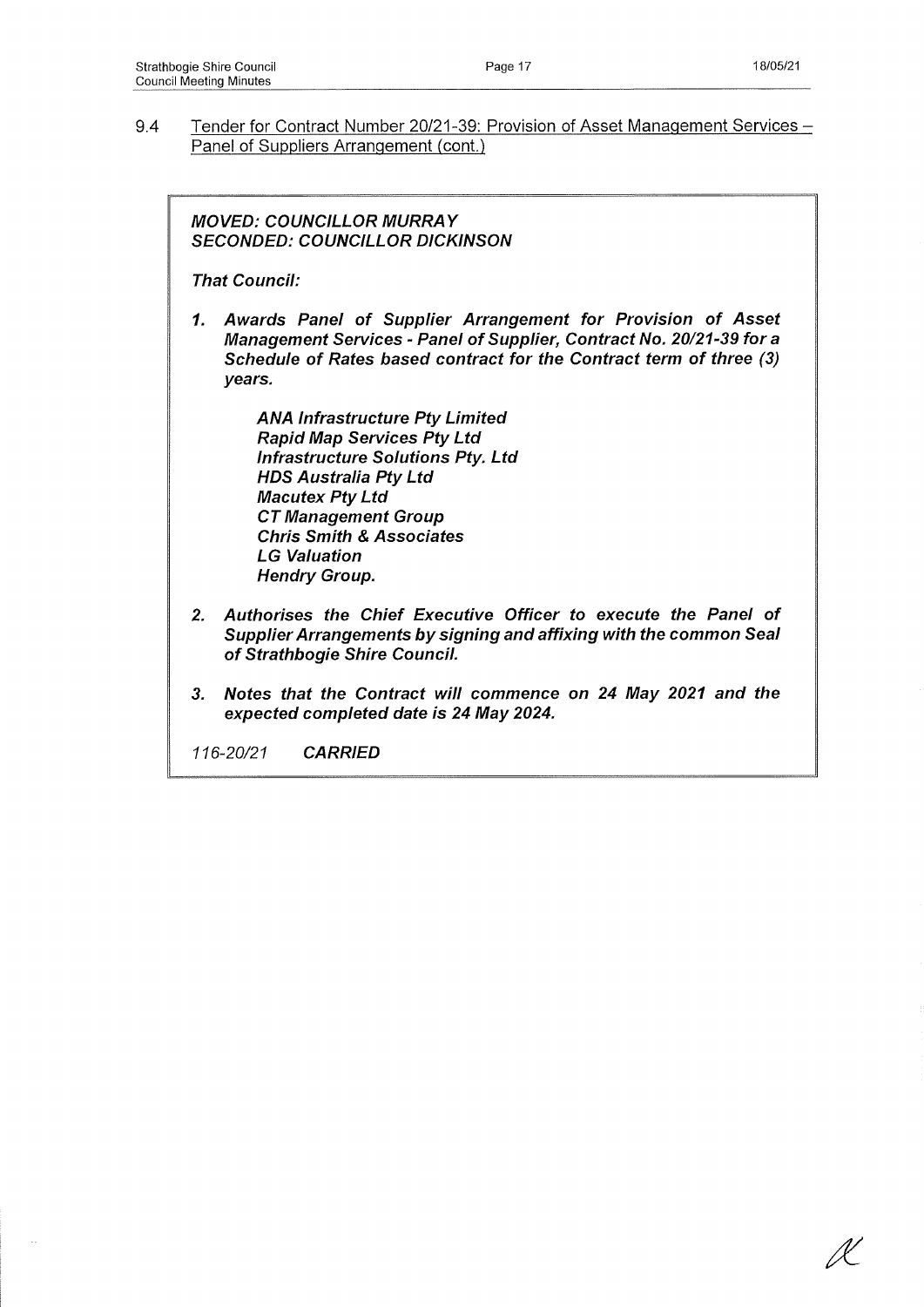## **9.5 Review of Investment and Cash Management Policy**

Author: Manager Finance

Responsible Director: Director Corporate Operations

### *EXECUTIVE SUMMARY*

This report presents a revised Investment and Cash Management Policy for Council adoption. This policy was endorsed at the 14 April 2021 Audit and Risk Committee meeting.

Key changes to the investment and cash management policy are;

- Policy objectives were updated to reflect current macro-economic factors.
- Investment terms and diversification strategy section was updated to give a clearer picture.
- Added additional reporting requirement to the Executive Management Team, Audit and Risk Committee, and the Council.
- Authority for implementation of the Policy is delegated by the Council to the Chief Executive Officer in accordance with the Local Government Act 2020.

## *MOVED: COUNCILLOR MURRAY SECONDED: COUNCILLOR BINKS*

*That the consideration of this policy be deferred for a period of six months to allow for the inclusion of objectives and guidance for ethical investments.*

ſĽ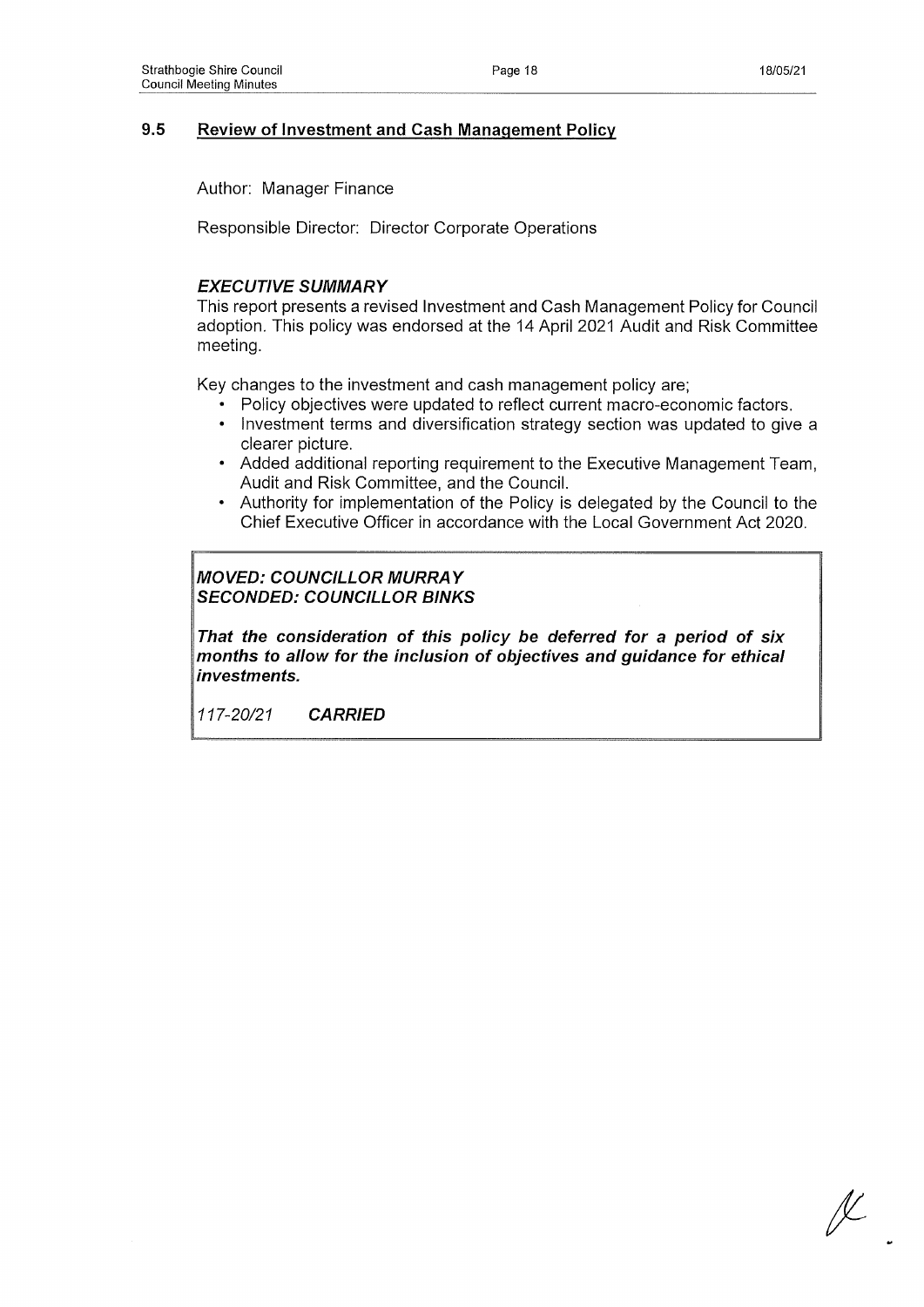## **9.6 Councillor Induction Declaration**

Author: Executive Manager, Governance and Customer Service

Responsible Director: Chief Executive Officer

## *EXECUTIVE SUMMARY*

Section 32 of the *Local Government Act 2020* (the Act) requires Councillors to complete a comprehensive induction program within the six months after the oath or affirmation of office is taken.

The *Local Government (Governance and Integrity) Regulations 2020* (the Regulations) set out the mandatory topics that must be covered during the induction program. Induction is able to be delivered in person and by virtual means.

Since November 2020, the newly elected Council has participated in an extensive induction program each Tuesday. All of the mandatory topics required of the Regulations have been covered, in addition to many other topics identified by the Chief Executive Officer (CEO).

Our induction program has been augmented by a hard and soft copy Councillor Induction Manual and a Councillor Portal, where all relevant Council policies and documents are easily accessed by Councillors.

Section 32(3) of the Act requires Councillors to sign and date a written declaration in front of the CEO that they have completed the induction program.

The purpose of this report is to present an outline of the induction program completed by all Councillors and to provide Councillors with an opportunity to make the declaration required by the Act at a Council meeting to achieve maximum public transparency.

## *MOVED: COUNCILLOR HAYES-BURKE SECONDED: COUNCILLOR BINKS*

*That all Councillors sign and date individual declaration forms, witnessed by the Chief Executive Officer, affirming they have completed the Councillor Induction Program in accordance with section 32 of the Local Government Act 2020 and regulation 6 of Local Government (Governance and Integrity) Regulations 2020.*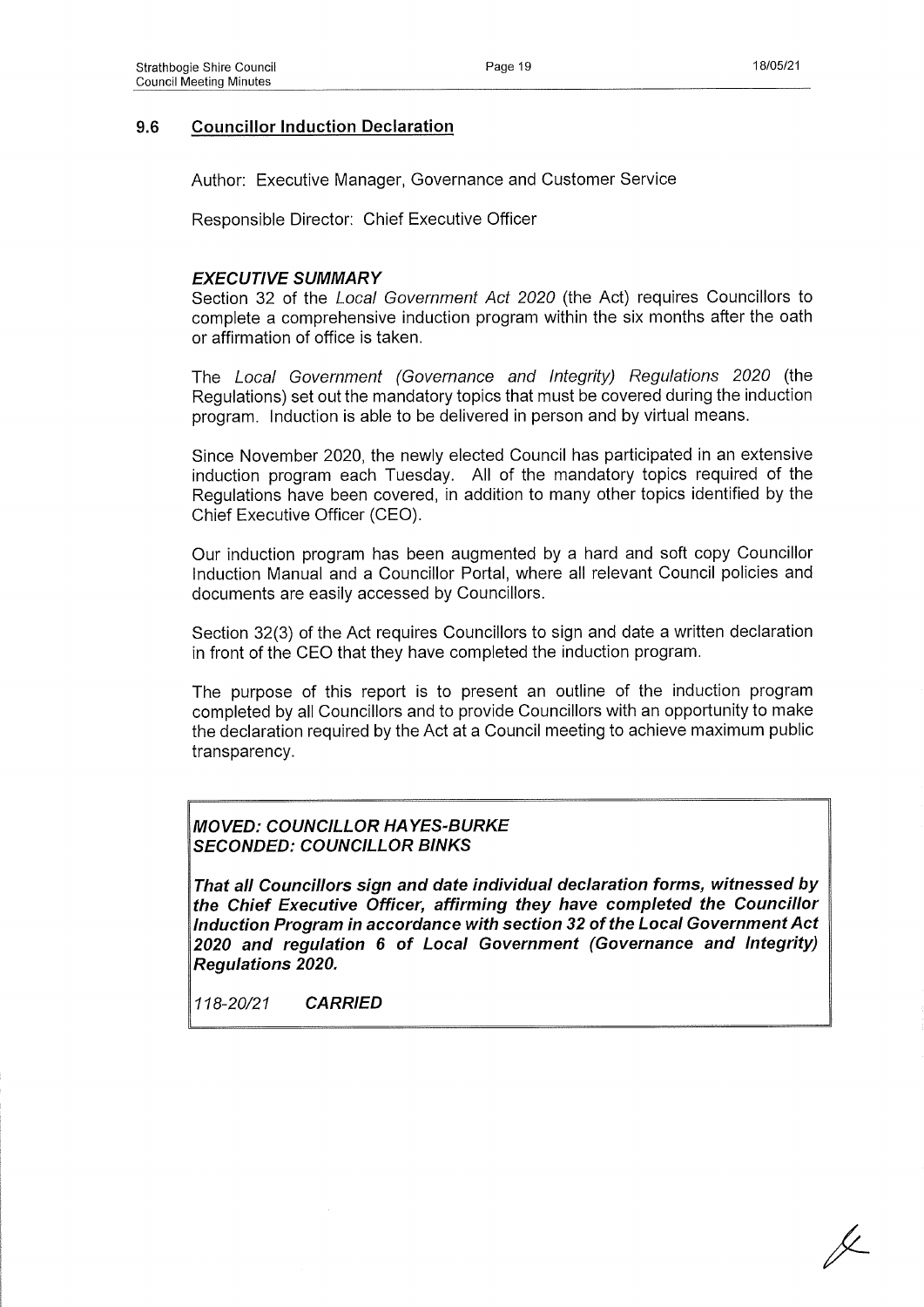## **9.7 Councillor Training and Development Expense Request-Councillor Sally Hayes-Burke**

### *COUNCILLOR HAYES-BURKE LEFT THE MEETING A T 7.06 PM DUE TO DECLARING A MATERIAL CONFLICT OF INTEREST IN THIS ITEM.*

Author: Policy Research and Councillor Support Officer

Responsible Director: Executive Manager of Governance and Customer Service

### *EXECUTIVE SUMMARY*

As per the Council Expenses Policy, Councillors are entitled to claim training and development and conference attendance expenses of up to \$1,500 per financial year to participate and complete reputable industry programs that may assist in their performance of duties and responsibilities as representatives for Local Government. Any request for training and conference expenses exceeding this annual allowance must be subject to a Council resolution under section 17.2 of the Council Expenses Policy.

In February 2021, Councillor Sally Hayes-Burke expressed her desire to participate in a training and development program to accelerate and expand her knowledge, skills and professional development in her role as a Councillor.

Councillor Hayes-Burke has commenced a series of executive coaching and mentoring coaching sessions with Ruth McGowan Pty Ltd, at a total cost of \$3,900. Councillor Hayes Burke has not yet used any of her individual training allowance for this financial year and is therefore seeking an additional contribution from Council of \$2,400. An invoice has been received from Ruth McGowan Pty Ltd for the initial payment of \$1,500 for this financial year, which is in the process of being paid.

Councillor Hayes-Burke is aware that given her course has already commenced, should additional funding not be provided by Council that these expenses will need to be met by her.

## *MOVED: COUNCILLOR BINKS SECONDED: COUNCILLOR HOURIGAN*

*That Council:*

- *1. Endorse the provision of an additional \$2,400 of training funding to Councillor Sally Hayes-Burke for participation in executive and mentoring coaching by Ruth McGowan Pty Ltd; and*
- *3. Receive a written report from Councilor Sally Hayes-Burke upon completion of the upon the completion of the program as required by section 17.2 of the Council Expenses Policy identifying the key issues discussed, issues of relevance to the Shire and the community benefit gained by the completion of the course.*

U \_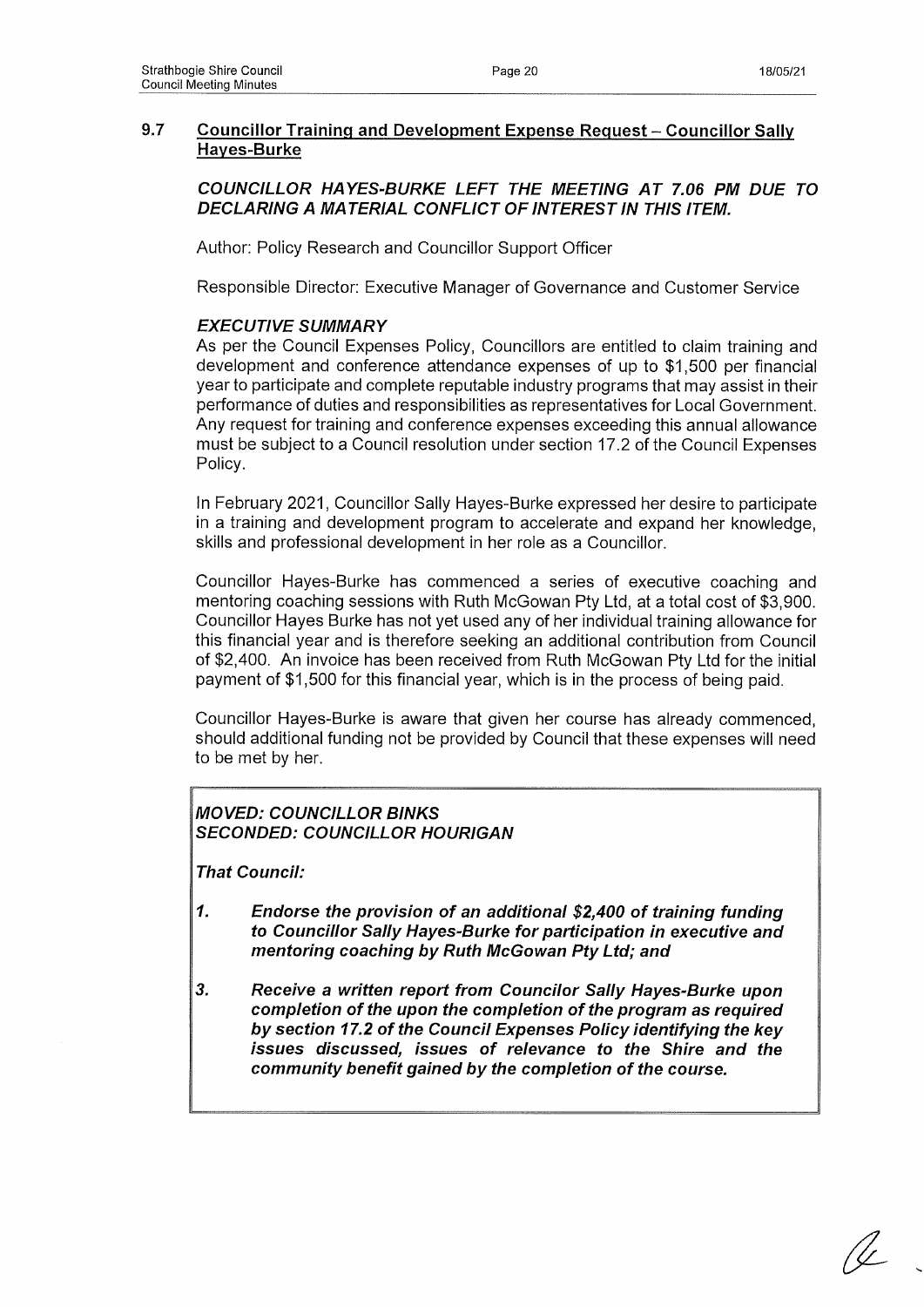9.7 Councillor Training and Development Expense Request - Councillor Sally Hayes-Burke (cont.)

*AMENDMENT PUT BY COUNCILLOR DICKINSON*

*1. That Council endorse the provision of an additional \$1,200 of training funding to Councillor Sally Hayes-Burke for participation in executive and mentoring coaching by Ruth McGowan Pty Ltd.*

*AMENDMENT LAPSED FOR WANT OF A SECONDER.*

*ORIGINAL MOTION PUT TO THE VOTE.*

*119-20/21 CARRIED*

*DIVISION CALLED BY COUNCILLOR BINKS*

*FOR: COUNCILLORS HOURIGAN, BINKS, MURRAY, DEPUTY MAYOR LIKOS, MAYOR RAEBURN*

*AGAINST: COUNCILLOR DICKINSON*

*COUNCILLOR HAYES-BURKE RETURNED TO THE MEETING AT 7.15 PM AFTER THE VOTE ON ITEM 9.7 HAD CONCLUDED.*

**X**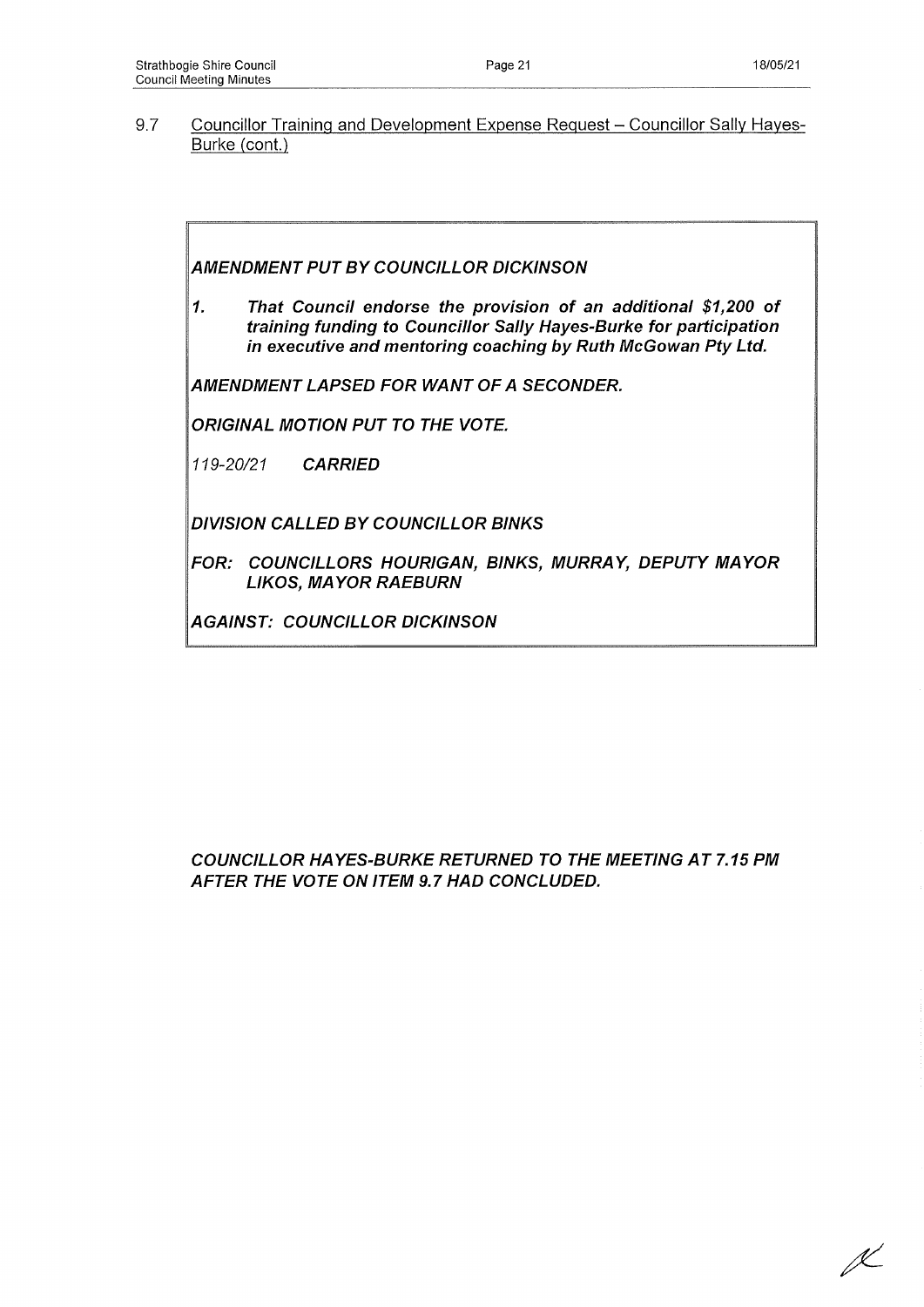## **9.8 Councillor Training and Development Expense Request - Councillor Laura Binks**

### *COUNCILLOR BINKS LEFT THE MEETING AT 7.15 PM DUE TO DECLARING A MATERIAL CONFLICT OF INTEREST IN THIS ITEM.*

Author: Policy Research and Councillor Support Officer

Responsible Director: Executive Manager of Governance and Customer Service

### *EXECUTIVE SUMMARY*

As per the Council Expenses Policy, Councillors are entitled to claim training and development and conference attendance expenses of up to \$1,500 per financial year to participate and complete reputable industry programs that may assist in their performance of duties and responsibilities as representatives for Local Government. Any request for training and conference expenses exceeding this annual allowance must be subject to a Council resolution under section 17.2 of the Council Expenses Policy.

In February 2021, Councillor Laura Binks expressed her desire to participate in a training and development program to accelerate and expand her knowledge, skills and professional development in her roles as a Councillor.

Councillor Binks, after receiving a \$2,500 scholarship to complete a Mastery of Business and Empathy with the Small Giants Academy, is seeking approval for Council to contribute the remaining \$7,500 of the course fee. Councillor Binks has used \$590 of her \$1,500 for the 2020-21 financial year to attend the Australian Local Government Women's Association of Victoria Conference, which was held on 30 April - 1 May 2021 leaving a balance of \$910. This means Cr Binks is requesting additional funding of \$6,590 towards the Mastery of Business and Empathy course.

Councillor Binks is aware that given her training and development course has already commenced, should additional funding not be provided by Council that these expenses will need to be met by her.

### *MOVED: COUNCILLOR HOURIGAN SECONDED: DEPUTY MAYOR LIKOS*

*That Council:*

- *1. Endorse the provision of an additional \$3,750 of training funding to Councillor Laura Binks for participation in the Mastery of Business and Empathy with the Small Giants Academy to balance budget constraints with the community benefit derived from participation in this course; and*
- *2. Receive a written report from Cr Laura Binks upon the completion of the Mastery of Business and Empathy as required by section 17.2 of the Council Expenses Policy identifying the key issues discussed, issues of relevance to the Shire and the community benefit gained by the completion of the course.*

*120-20/21 LOST*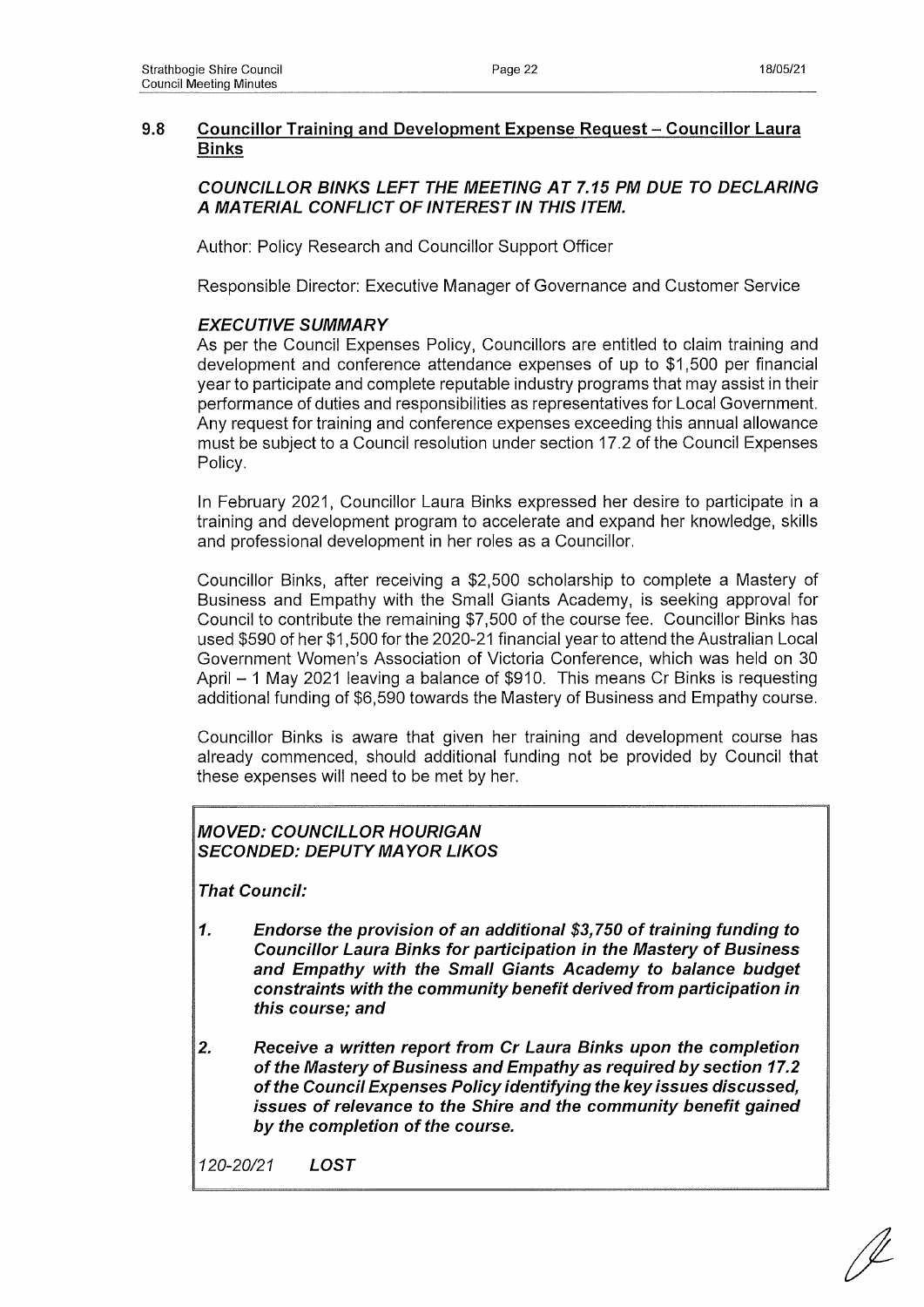*A*

#### 9.8 Councillor Training and Development Expense Request - Councillor Laura Binks (cont.)

*COUNCILLOR HAYES-BURKE CALLED FOR A DIVISION.*

*FOR: COUNCILLORS HOURIGAN, HAYES-BURKE AND DEPUTY MAYOR LIKOS*

*AGAINST: COUNCILLORS DICKINSON, MURRAY AND MAYOR RAEBURN (WHO USED HIS CASTING VOTE AS PER SUB RULE 70 OF THE STRATHBOGIE SHIRE COUNCIL'S GOVERNANCE RULES).*

## *COUNCILLOR BINKS RETURNED TO THE MEETING A T 7.27 PM FOLLOWING THE CONCLUSION OF VOTING ON ITEM 9.8.*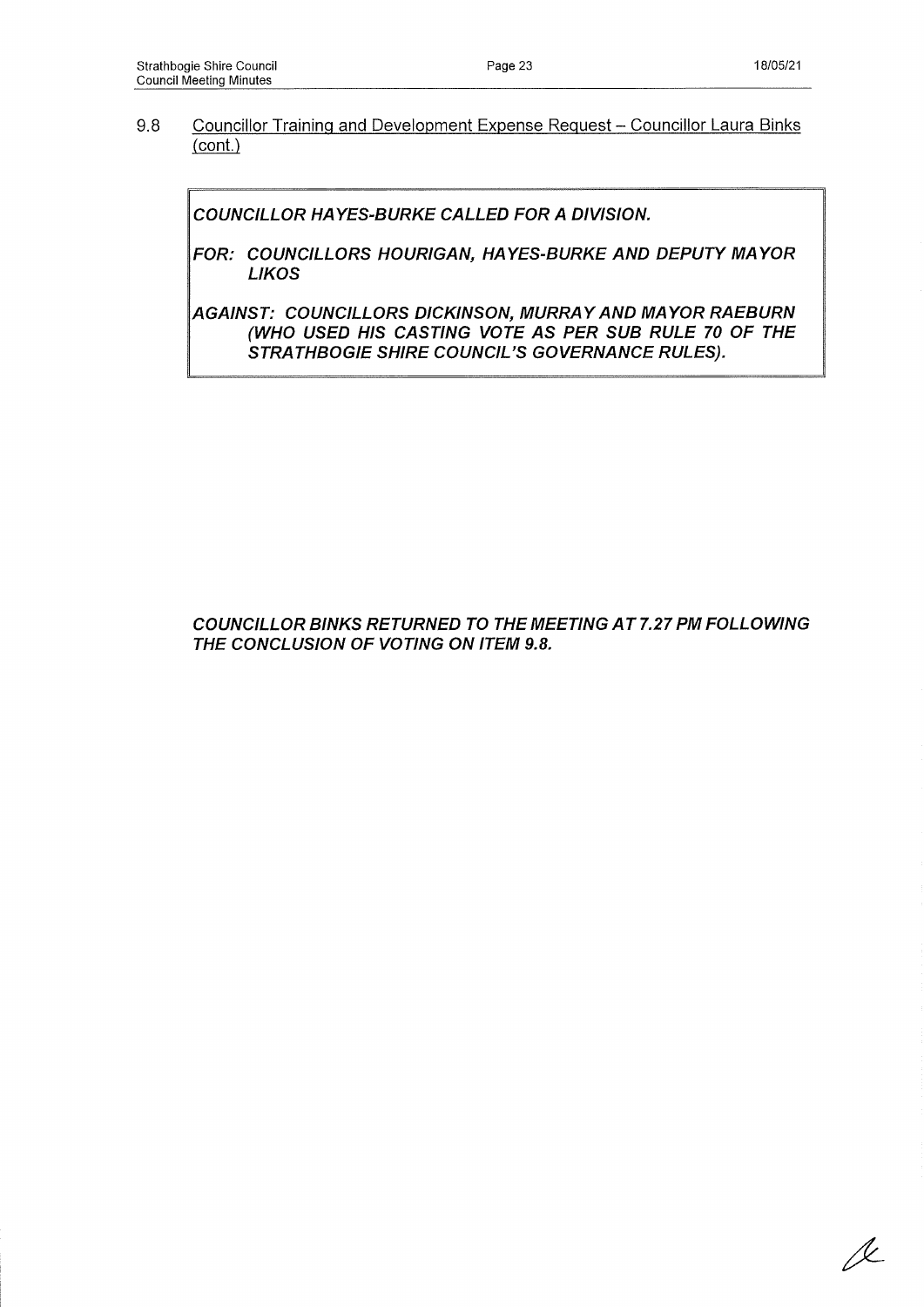## **9.9 Financial Report to 31 March 2021**

Responsible Director: Corporate Operations

#### *EXECUTIVE SUMMARY*

The attached March Financial Report compares the Year to Date (YTD) Mid-year Budget to Actual expenditure at March 2021.

The report contains the Operational Performance, Income Statement, Balance Sheet, Cash Flow Statement, and capital performance and other financial data in graphical format.

In relation to the current year, the operating surplus for the nine months period ending 31 March was \$8,294,019.

As at 31 March 2021, total capital works was \$5,196,386 not including committed works.

*MOVED: COUNCILLOR MURRAY SECONDED: DEPUTY MAYOR LIKOS*

*That the Financial Report for the nine months ended 31 March 2021 be noted.*

' <u>U</u>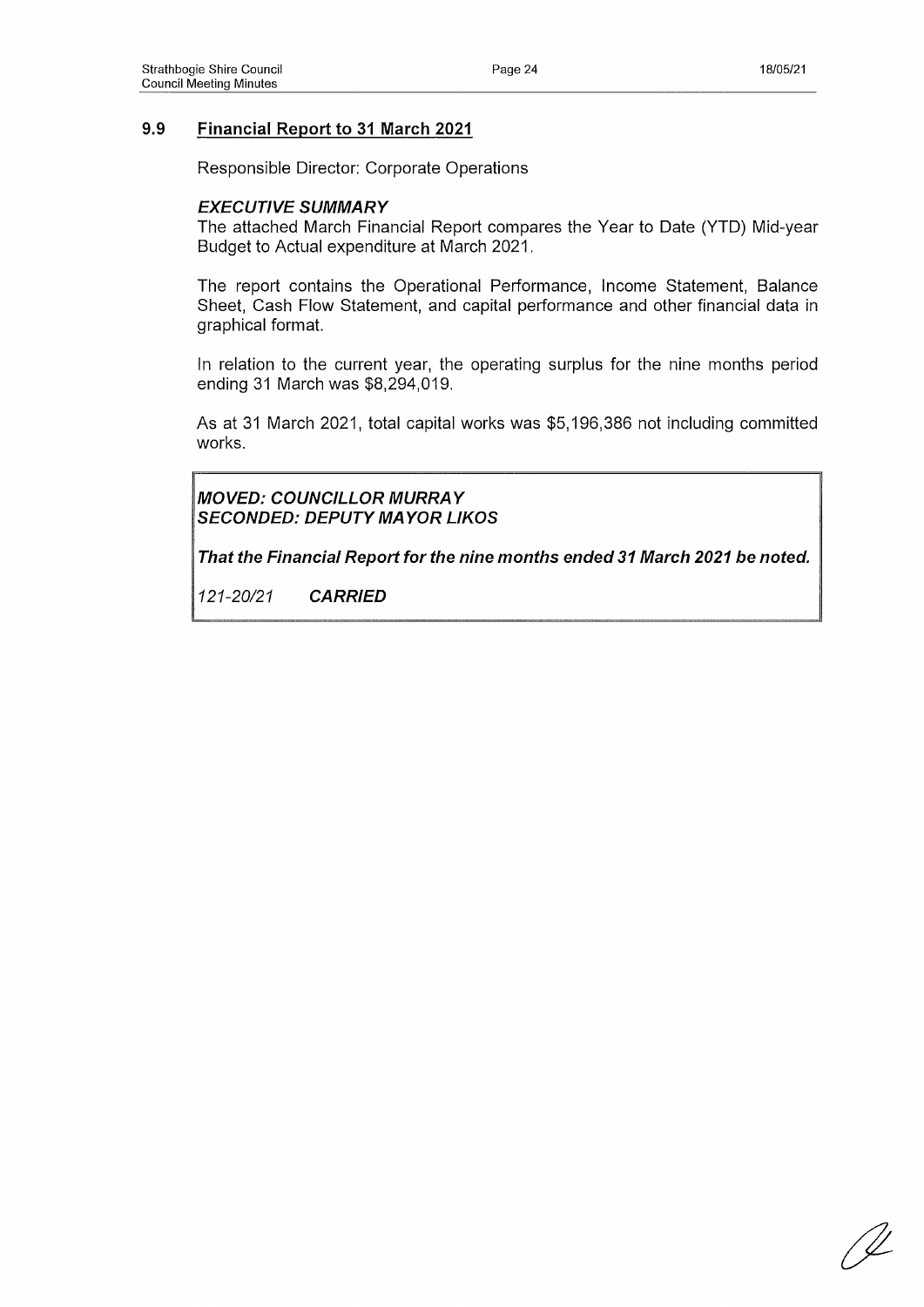### **9.10 Endorsement of the Strathbogie Shire Council Sexual Harassment Policy**

Responsible Director: Executive Manager People & Culture

## *EXECUTIVE SUMMARY*

The Victoria Auditor-General's Office (VAGO) tabled a Sexual Harassment in Local Government audit report on 9 December 2020 after auditing five councils and surveying seventy-five councils across Victoria. The audit report provided eleven recommendations to Victorian local councils in relation to identifying and acting on risk factors, regularly collecting data on the prevalence of sexual harassment and the development of regular data collection methodology.

At the April Council Meeting, the Strathbogie Shire Council adopted an action plan which addresses the recommendations from the VAGO audit report. The fifth item of the action plan is to develop a sexual harassment policy for Council that meets other recommendations from actions 3, 8 and 10.

This policy aims to create a culture where staff feel empowered to report unacceptable incidents, and whereby complaints will be properly investigated. This safe environment is created by the policy initially defining what sexual harassment is, followed by the demonstrated steps that will be taken to address all disclosures. Staff should always feel safe in their workplace, but equally feel safe that organisational leaders will support and manage appropriately.

## *MOVED: COUNCILLOR BINKS SECONDED: DEPUTY MAYOR LIKOS*

*That Council endorse the Strathbogie Shire Council Sexual Harassment Policy and make it publicly available through Council's website.*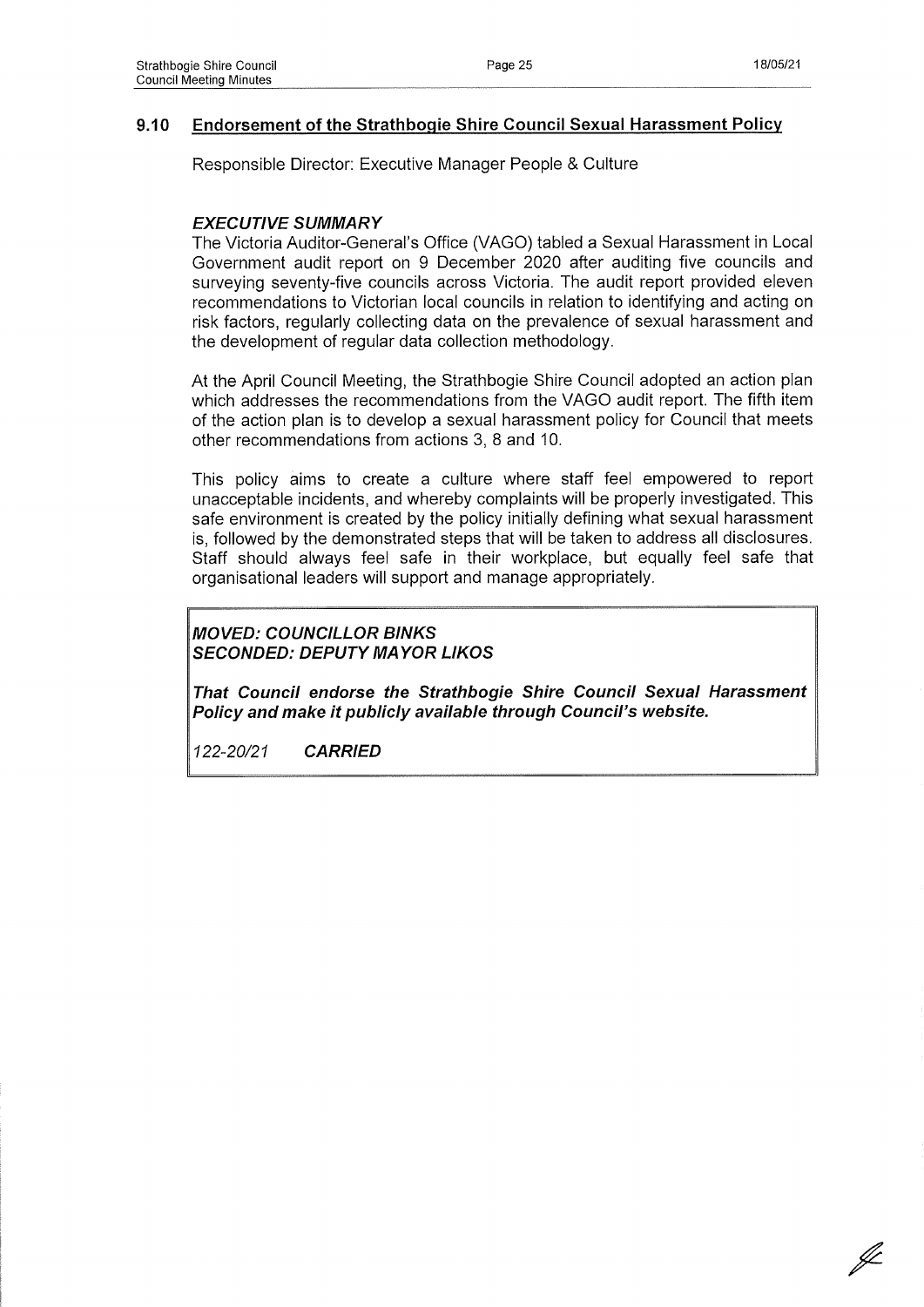## **9.11 Goulburn Valley Regional Libraries - Community Representative**

Author: Director Corporate Operations

Responsible Director: Director Corporate Operations

#### *EXECUTIVE SUMMARY*

This report initiates the process to obtain a community representative for Strathbogie Shire to fill a position on the Board of the Goulburn Valley Regional Library Corporation.

The Corporation operates under an agreement signed by the three participating councils; Strathbogie, Greater Shepparton City Council and Moira Shire Council and is overseen by a Board comprising of one councillor, a senior officer and a community member from each municipality.

Library services are delivered through branches at Euroa, Violet Town and Nagambie and through the book mobile and online services.

#### *MOVED: COUNCILLOR DICKINSON SECONDED: DEPUTY MAYOR LIKOS*

*That Council conduct a recruitment campaign to seek a community representative for Strathbogie Shire to sit on the Board of the Goulburn Valley Regional Library Corporation.*

D-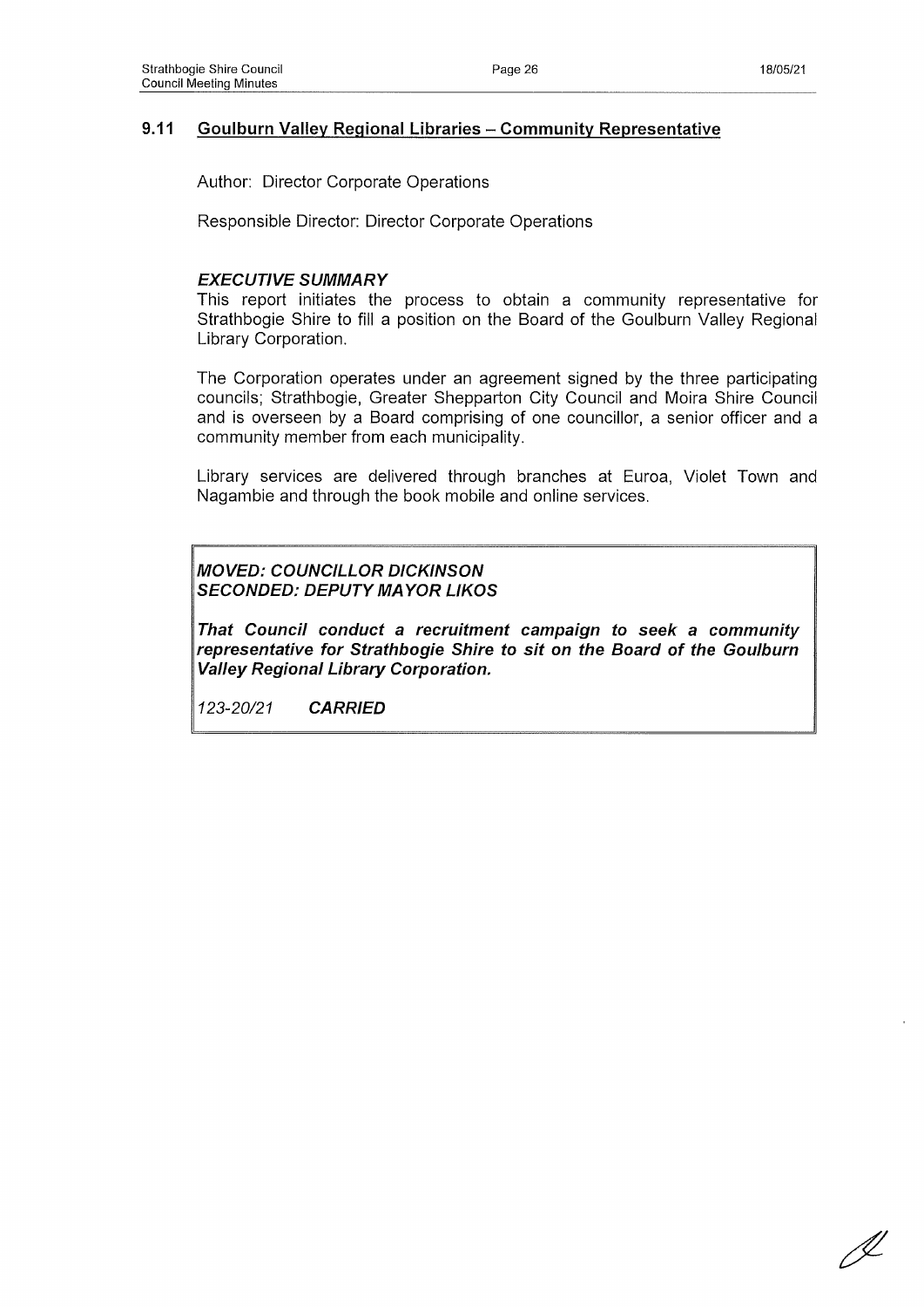## **9.12 2020 Local Government Elections - Strathbogie Shire Council Election Report**

Author: Executive Manager Governance & Customer Service

Responsible Director: Chief Executive Officer

### *EXECUTIVE SUMMARY*

The Victorian Electoral Commission (VEC) is required to prepare a report for each municipal election by the Local Government (Electoral) Regulations 2020. This report has now been received by the Chief Executive Officer.

The report outlines:

- legislative changes around the conduct of the election brought in by the new Local Government Act 2020 and Electoral Regulations
- the Victorian Electoral Commission's information, advertising and community awareness campaign to promote voter enrolment and participation in the election
- election process (including information about the number of candidates for each Ward)
- Covid 19 pandemic social distancing management
- election statistics
- results of the election
- complaints received by the VEC during the conduct of the election.

A total of 9,806 voters were listed on the certified roll and some 8,514 or 86% of voters returned their ballots. Of these, 84% were formal ballot papers that could be counted, with the remainder being informal votes excluded from the count (2%). Informal voting rates were lower than the 2016 election (2.7%) and the 2020 election average for the State (4.8%).

Seventy-one (71) percent of voters on the Chief Executive Officer's list (nonresident ratepayers, tenants and company nominees) participated in the election, even though voting for these groups is not compulsory.

It is important to highlight that voter participation in our 2020 election was higher than for Strathbogie's 2016 election (81%) and higher for the State average turnout for the 2020 election (84%). This high participation rate is, in part, attributable to the significant media and community education awareness campaign undertaken by Council and the VEC in the lead up to the election.

Six (6) written complaints were received by the VEC relating to the nomination process, potential breaches of campaigning regulations and queries around voter entitlements.

Despite the challenges of the social distancing restrictions and campaigning due to the Covid 19 pandemic, all wards were contested. There were a total of 16 candidates in all and the elected Councillors provided for a diversity of genders, backgrounds and ages.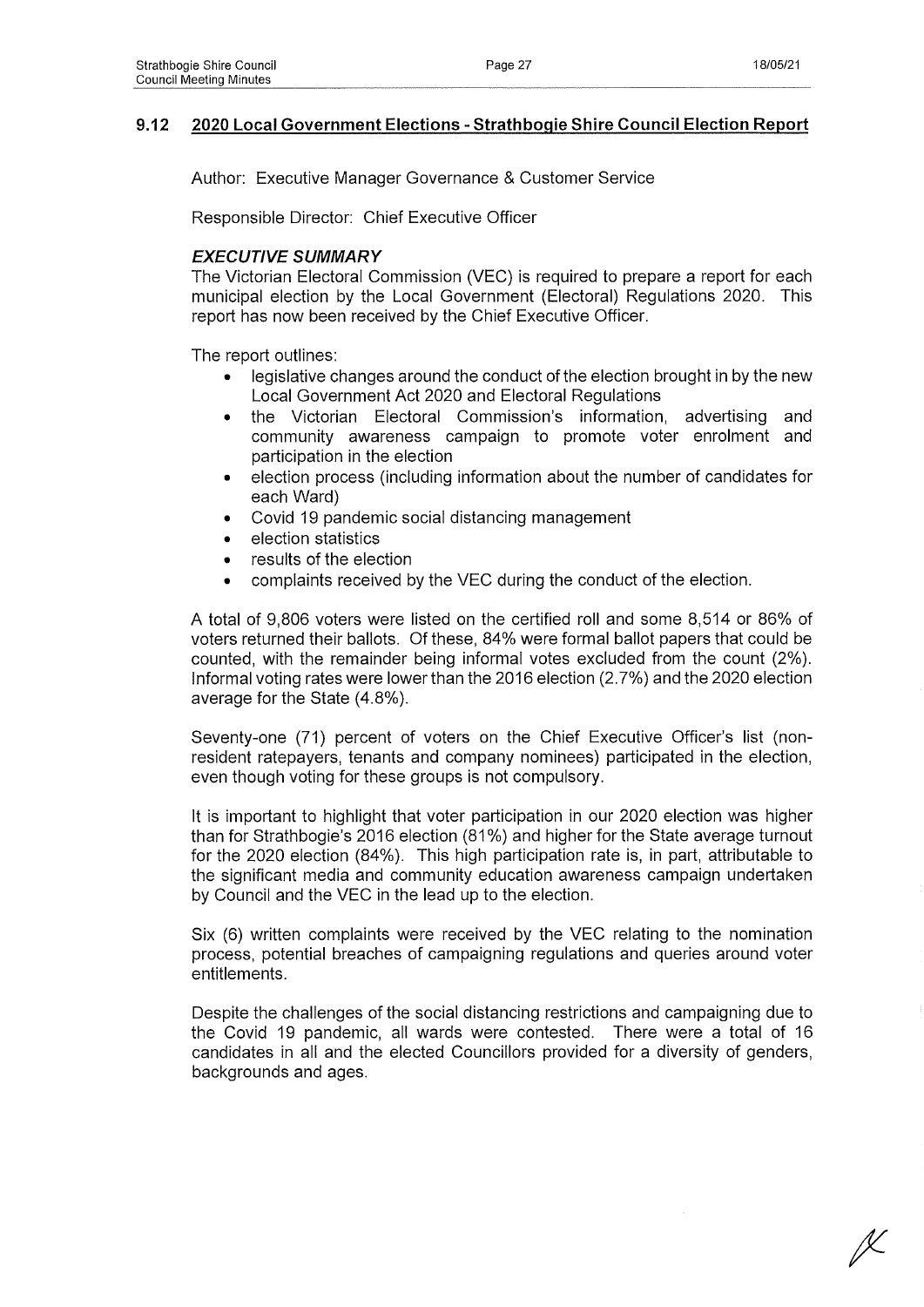9.12 2020 Local Government Elections - Strathbogie Shire Council Election Report (cont.)

*MOVED: COUNCILLOR MURRAY SECONDED: DEPUTY MAYOR LIKOS*

*That Council:*

- *1. Note the 2020 Local Government Elections Strathbogie Shire Council Election Report prepared by the Victorian Electoral Commission; and*
- *2. Make the Election Report available on the Shire's website.*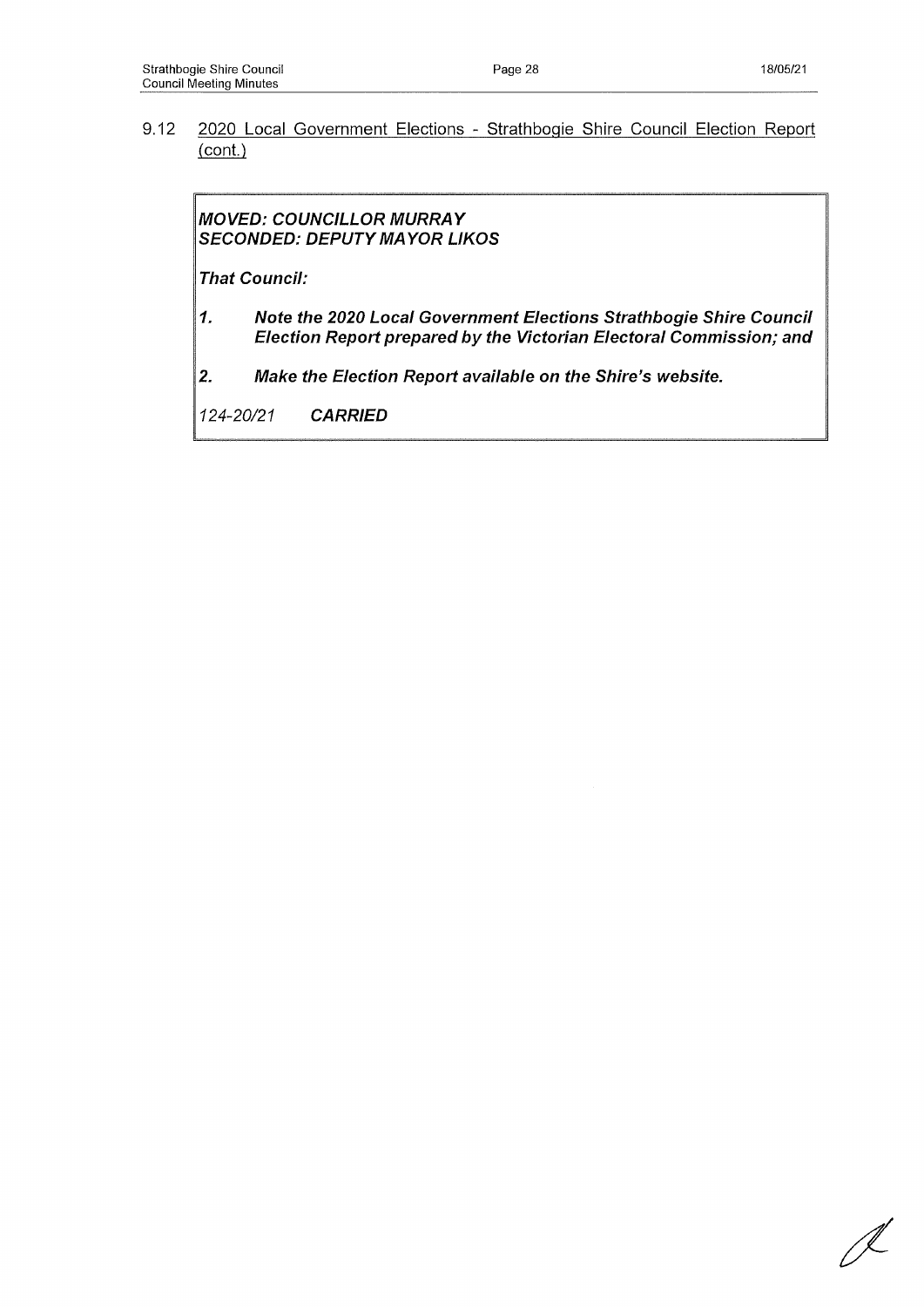## **9.13 Minutes of Tourism, Arts and Culture Advisory Group - Previous Meetings held during 2020/2021**

Author: Manager Tourism, Arts and Culture

Responsible Director: Director Community and Planning

### *EXECUTIVE SUMMARY*

Attached are the accepted minutes of the Tourism, Arts and Culture Advisory Group for the most recent meetings held to date in  $2020/2021 -$  Thursday 17 September 2020 and Monday 29 March 2021.

*MOVED: COUNCILLOR BINKS SECONDED: COUNCILLOR MURRAY*

*That Council notes the minutes of the Tourism, Arts and Culture Advisory Group's meetings held on Thursday 17 September 2020 and Monday 29 March 2021.*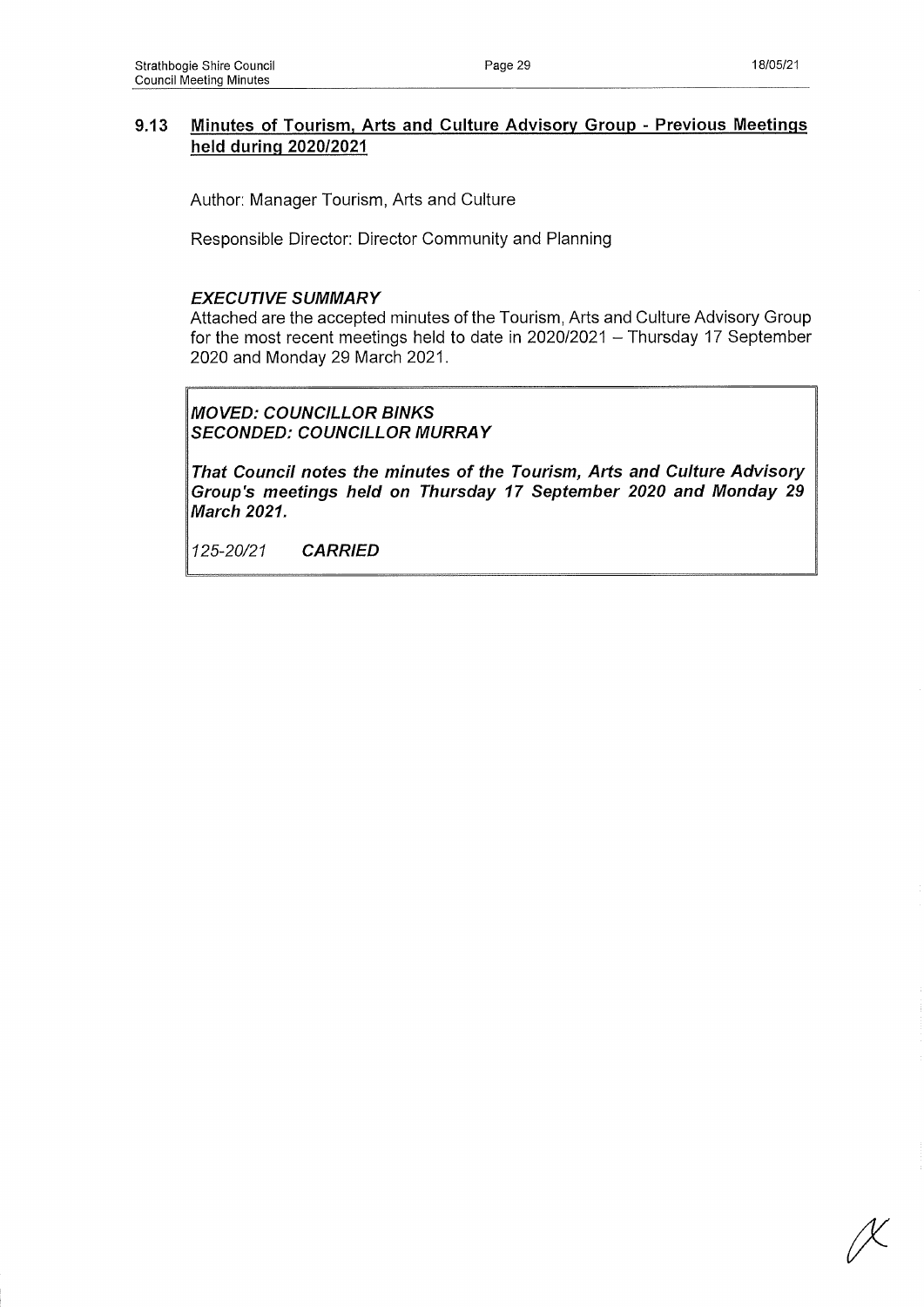## **9.14 Goulburn Murray Regional Prosperity Plan**

Author: Director Community and Planning

Responsible Director: Director Community and Planning

#### *EXECUTIVE SUMMARY*

Strathbogie Shire Council has recently become a signatory to the Goulburn Murray Regional Prosperity Plan. Following consultation with a number of key stakeholders in the Goulburn Murray region, the vision of the plan is to generate a thriving and sustainable First Nations economy to achieve parity for Yorta Yorta and other First Nations people, leading to increased prosperity for all.

The Plan is accompanied by a 15 year action plan for the region. Furthermore, the commitment from partners to the Plan will deliver an additional \$150 million gross regional product per annum for the Goulburn Murray region through inclusion, prosperity and shared value.

The Traditional Owners of the land for the majority of the Strathbogie Shire Local Government Area, are the Taungurung People. The Yorta Yorta People are the Traditional Owners of the land covering a small portion of land to the north near the municipal boundary.

Council Officers have consulted with the Taungurung Land and Waters Council and were comfortable with Council becoming a signatory to the Goulburn Murray Regional Prosperity Plan.

*MOVED: COUNCILLOR HAYES-BURKE SECONDED: COUNCILLOR BINKS*

*That Council note Strathbogie Shire Council's commitment to the Goulburn Murray Regional Prosperity Plan through the signing of the Statement of Intent.*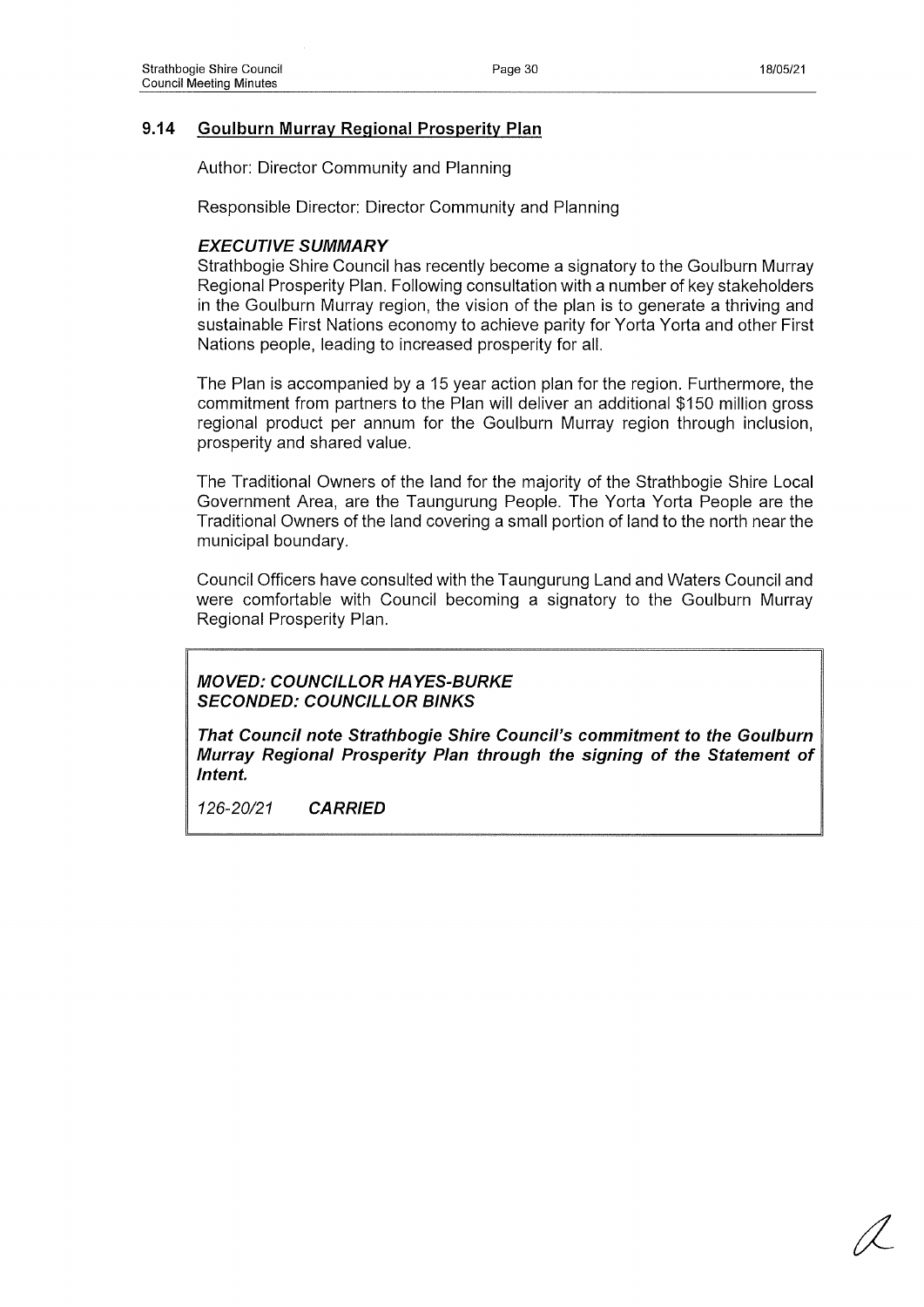Author: Coordinator Community Services and Inclusion

Responsible Director: Director Community and Planning

# *EXECUTIVE SUMMARY*

The Strathbogie Shire Community Grants Program encourages community organisation and community groups to apply for funding to support projects that improve the liability of Strathbogie residents.

A review of the grant guidelines has been undertaken with a number of opportunities identified to strengthen the guidelines for the 2021/22 program. These include:

- All Community Grant Program dates updated for the 2021-2022 program with application rounds opening 1<sup>st</sup> June and closing 30<sup>th</sup> June 2021
- Assessment process to be undertaken in July and recommendations presented to Council meeting on 17<sup>th</sup> August
- Inclusion of a grant condition that joint applications from multiple entities, for the same project, must have sign off by all entities agreeing that they will work collaboratively to deliver the project. Individual applications for the same project will not be accepted.
- Applicants will be asked to outline the environmental impacts/benefits of their project as part of the application process
- The grants assessment process has been added to the guidelines, including Terms of Reference for the Community Grants Program Assessment Panel.
- Removal of emergency services, educational institutions and religious organisations being eligible for funding

This report seeks to adopt the above changes to the guidelines for 2021-2022. On adoption of these changes a new re-vamped community facing document will be created, displaying the content in an easy to read manner and will be visually engaging to the reader.

# *MOVED: COUNCILLOR MURRAY SECONDED: DEPUTY MAYOR LIKOS*

*That Council:*

- *1. Adopt the revised 2021-2022 Community Grants Program Guidelines;*
- *2. Endorse the Terms of Reference for the Community Grants Program Assessment Panel; and*
- *3. Release 2021-22 Community Grants Guidelines on Strathbogie Shire Council Website and publication of information around the grant program and community engagement opportunities via local newspapers and social media.*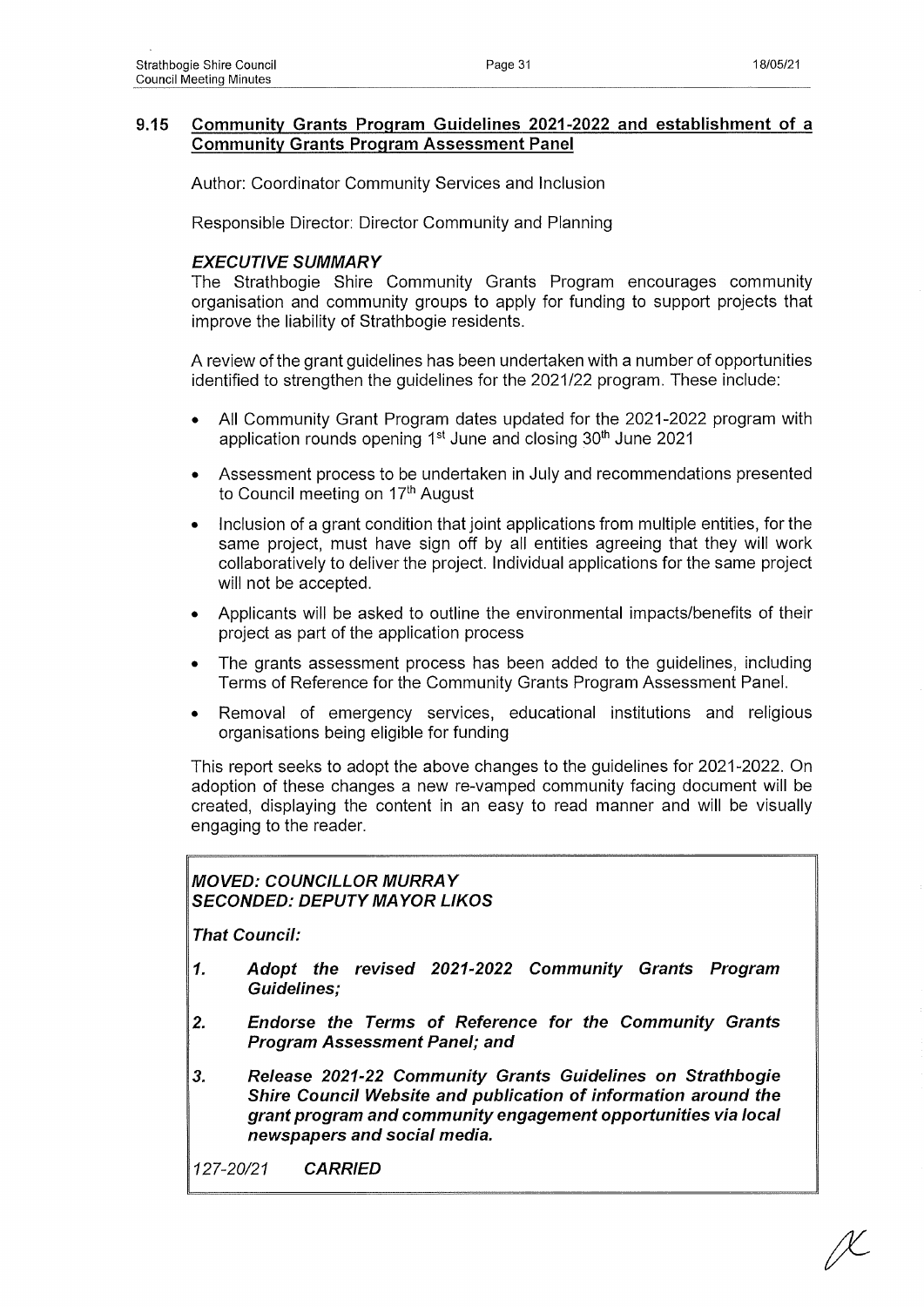## 9.16 Advocacy Support - Roadmap for Quality Dementia Care

Author: Coordinator Community Services and Inclusion

Responsible Director: Director Community and Planning

#### *EXECUTIVE SUMMARY*

Dementia Australia has written to Council calling on our support to advocate to the Australian Federal Government on behalf of the half a million people living with dementia and the 1.6 million people involved in their care.

Since 2018 people living with dementia, their families and carers have shared their experiences in a Royal Commission in the Aged Care Quality and Safety. The Royal Commission's final report captures the essence of the issues facing those living with dementia and sets forth key recommendations.

Dementia Australia have created a Roadmap for Quality Dementia Care which reflects all of the recommendations in relation to dementia made in the Royal Commission's final report and now seek our support to advocate on their behalf to Australian Federal Government to implement Dementia Australia's roadmap.

A draft letter of support addressed to our local federal members of parliament is attached to this report.

*MOVED: COUNCILLOR DICKINSON SECONDED: DEPUTY MAYOR LIKOS*

*That Council advocate to Local Federal Members of Parliament by writing a letter of support to the Government to implement Dementia Australia's Roadmap for Quality Dementia Care.*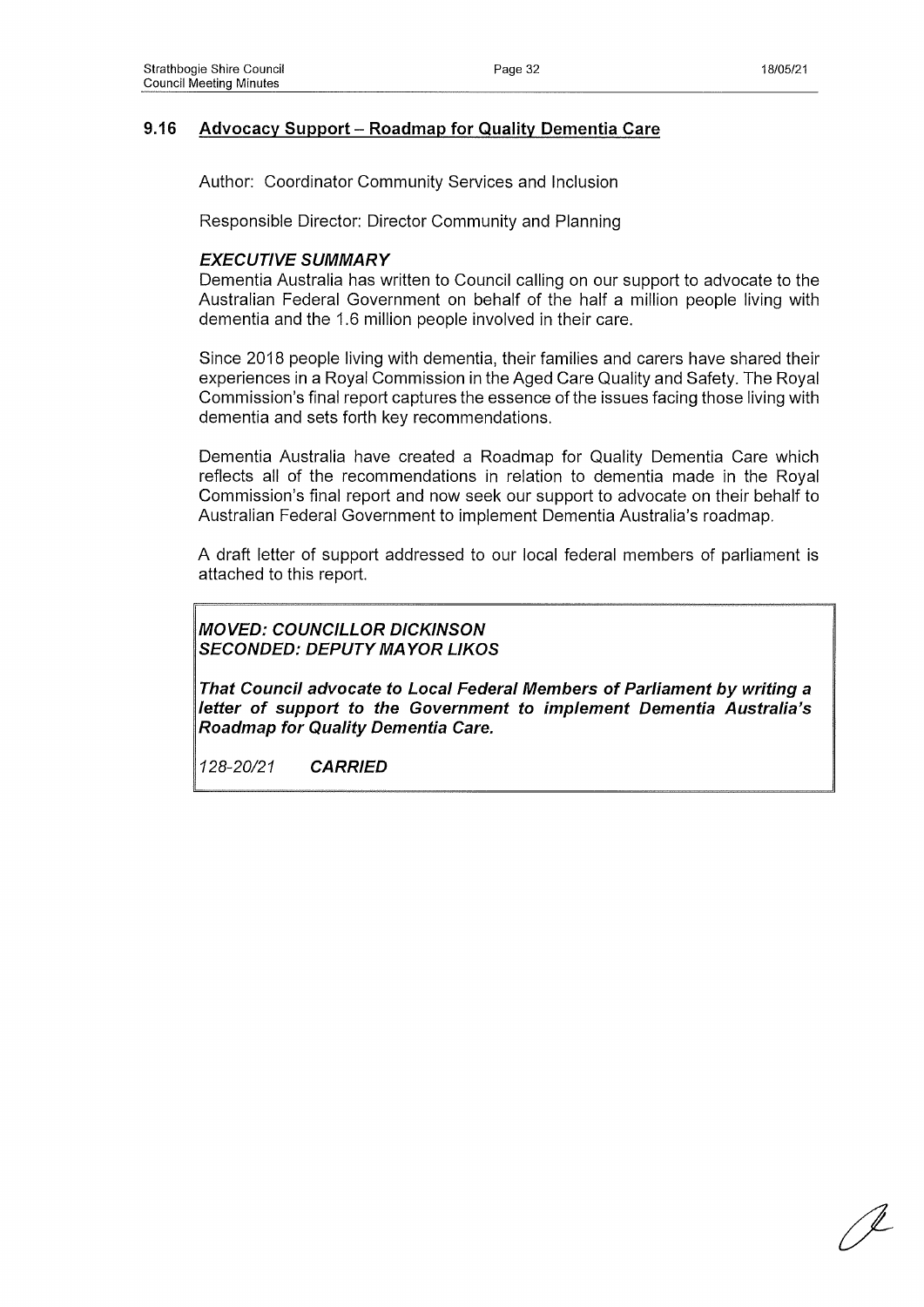## **9.17 Review of Community Funding and Investment Policy**

Author: Manager Tourism and Community Services

Responsible Director: Director Community and Planning

### *EXECUTIVE SUMMARY*

A review of the current Council Community Funding and Investment Policy has been undertaken in accordance with the review timelines and changes to the organisational structure.

The purpose of this policy is to assist Councillors and Council employees to achieve consistency in corporate processes and produces when developing, assessing, monitoring, acquitting and evaluating funding and investment opportunities.

Minor amendments to the policy have been made including:

- Staff position title updates
- Date updates
- Review date of the Policy (every two years, as opposed to every year).

## *MOVED: COUNCILLOR HAYES-BURKE SECONDED: COUNCILLOR MURRAY*

*That Council:*

- *1. Adopt the revised Community Funding and Investment Policy; and*
- *2. Inform the community of its adoption via social media and provision of access to the policy through the Shire's website.*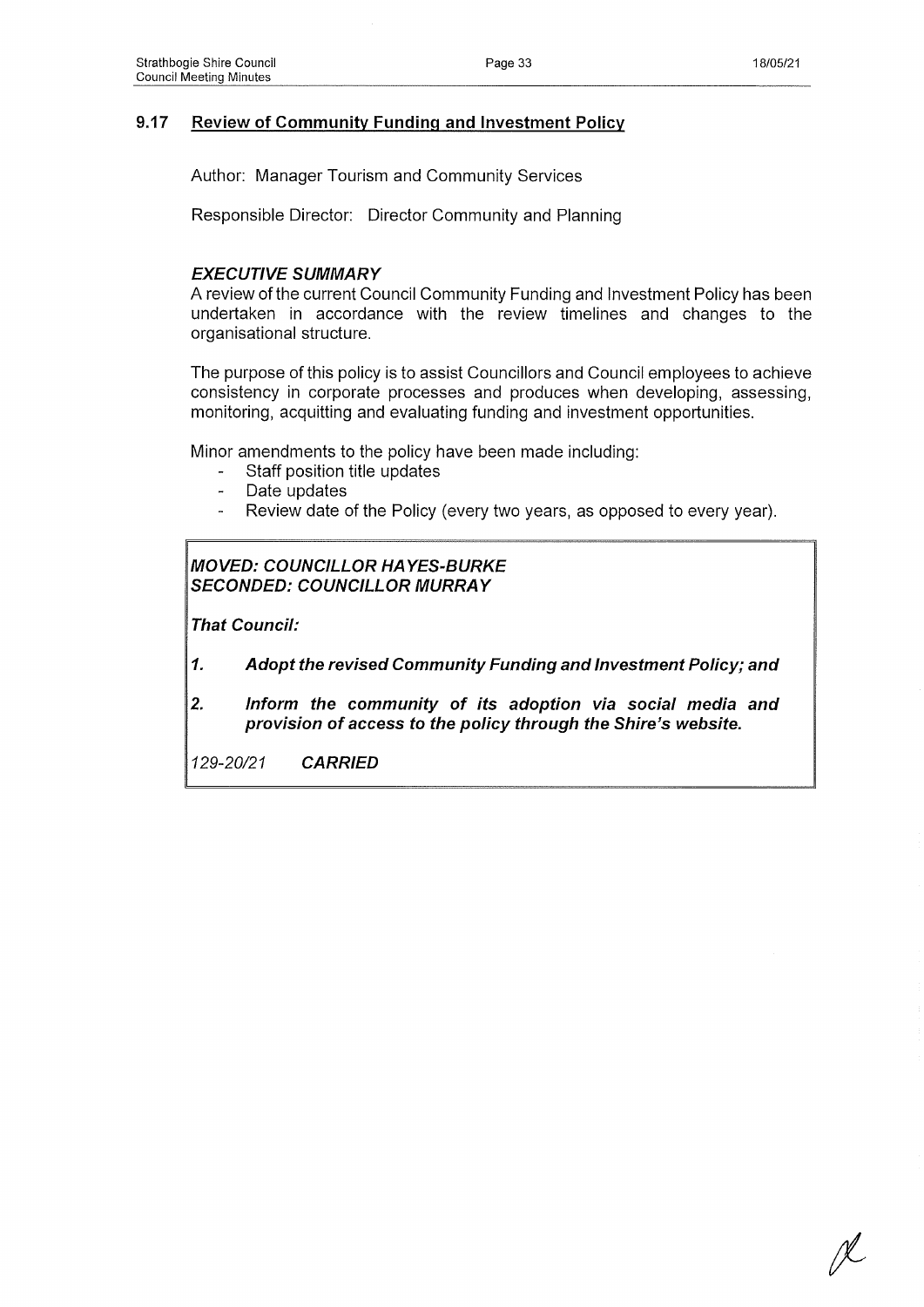### **9.18 Strathbogie Shire Council's response to the Australian Rail Track Corporation (ARTC) proposed Planning Scheme Amendment**

Author: Manager Planning and Investment

Responsible Director: Director Community and Planning

### *EXECUTIVE SUMMARY*

The Commonwealth Government's Inland Rail Project, lead by the Australian Rail Track Corporation (ARTC), has a clear aim of getting more freight on rail. To support this vision, in Victoria as part of the Tottenham to Albury project, work will be undertaken along the existing rail corridor throughout North East Victoria.

As part of this project changes are required to provide sufficient horizontal and vertical clearance for double-stacked freight trains to safely pass. Works expected throughout the project from Tottenham to Albury include lowering rail track under road bridges or replacing existing bridges with taller bridges.

To assist in facilitating this project, ARTC will request the Minister for Planning make a change to Whittlesea, Mitchell, Strathbogie, Benalla, Wangaratta and Wodonga Planning Schemes, known as a Planning Scheme Amendment.

A Planning Scheme Amendment is a change to the relevant Planning Scheme to apply for a project specific planning control which will remove the need for separate permits. This proposed amendment introduces site specific controls via an Incorporated Document and Specific Controls Overlay (SCO), meaning the project can progress without the need for additional planning permits, subject to conditions being met to the satisfaction of the Minister for Planning.

The ARTC have provided Council an update on their progress on the Planning Scheme Amendment. The ARTC are currently undertaking a voluntary exhibition process for Amendment GC157, covering the Inland Rail Project area from Tottenham to Albury. A final copy of the ARTC's amendment will be sent to the Minister for Planning in due course.

In addition, the ARTC have requested a letter of support for the Inland Rail Project from Strathbogie Shire Council, that includes our views and feedback on the Inland Rail Project, Planning Scheme Amendment and supporting documentation (draft Incorporated Document and draft Explanatory Report).

Following review of the relevant documentation, the attached response to ARTC has been formulated. In summary our response highlights:

- In-principle support for the project
- The importance of continual and genuine community engagement
- The need for a focus on movement and connectivity of vehicles and pedestrians
- Ensuring the best possible outcome for our community.

JL.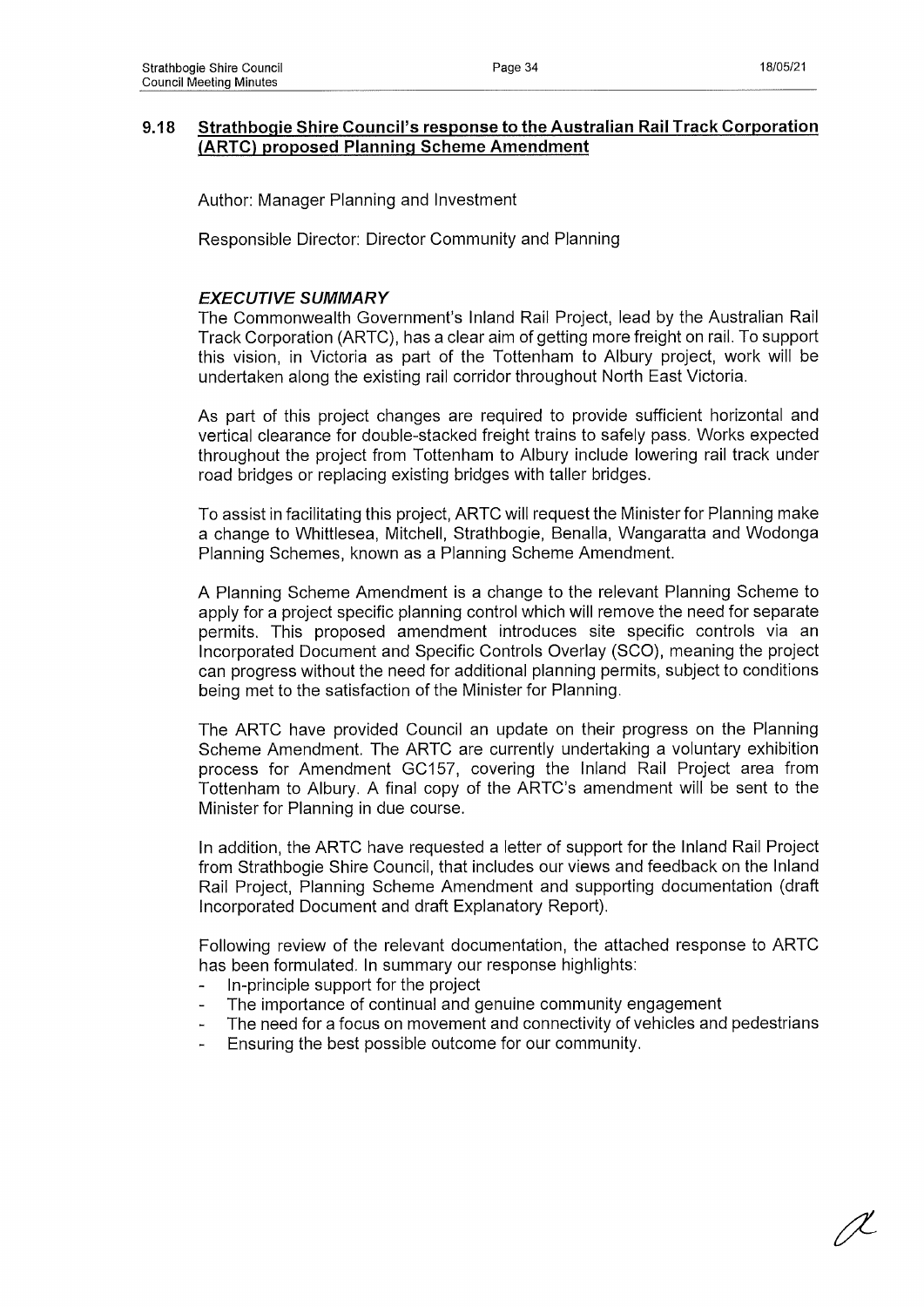(.jnoo) juembnemA emerio2 gninnal9 bezogojd ( OTAA)

<u>uoije Shire Council's response to the Australian Rail Track Corporation</u>  $81.6$ 

**MOVED: COUNCILLOR MURRAY** 

*sueu;sapad*

*Q3IÌJÌJV0 IZ/0Z-0£Í*

*NVOlUnOH iJOlllONílOD '-Q3QN0D3S*

*joafojd aq; j o j jjoddns a/diouud-ui -*

*j u a u j p u a u t \ i a u ia q o s B u iu u e /d a q ;* /o *p e d s e ;o u io a J c j*

*A q u n u iiu o o j n o j o j . a u io o jn o a /q is s o d j s a q a q ; B u u n s u g -*

*A e M n e y e o j n* g *a q ; j o j s u B is a p ¡ e u ij a q ; o ; u i ; n d u i a A e q / / i m Á q u n iu u to o a q ; ; e q ; u o p e jo d J O Q ) ¡ o e j± ¡ l e y u e n e j ; s n \ / a q ; u io j j u o p e u iJ iju o o u a ; ; u M q a a s -*

*pue sapiqaA jo A;¡Ai;oauuoo pue juauidAOUi uo snooj e j o j paau aq± -*

*;uauiaBeBua Aqunuiuioo aumuaB pue ¡enupuoo jo aouepoduj; aq± -*

*:s;uiod Aay Bumoqoj aq; punoje (poday Ajo;eue¡dx*3 *jjejp pue juauinooQ pajejodjooui jjejp) sjuautnoop Bmpoddns pue ;uaujpuaui\f auiaqos Bumueid pasodojd 'joafojd* **//e¿/** *pue/u***/** *aqj uo ijoeqpaaj apfAOjd /punoQ ;eq±*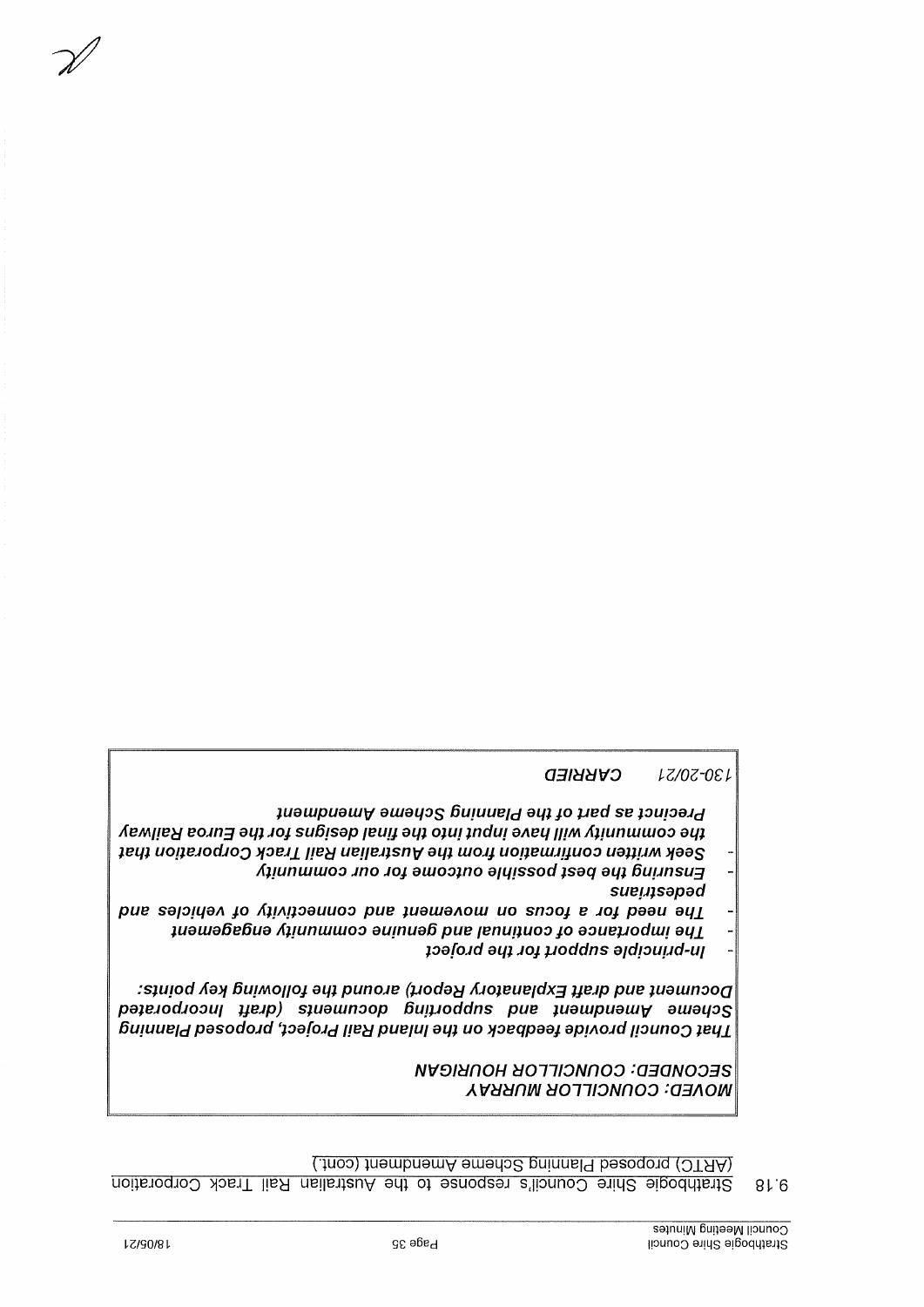## **9.19 Request for Variation to Contract No. 19-20-06 Longwood-Ruffy Road Safety Upgrade Stage 1**

Author: Executive Manager, Governance & Customer Service

Responsible Director: Director Community and Planning

### *EXECUTIVE SUMMARY*

This report seeks Council approval for a second variation to Contract No. 19-20-06 awarded to Mawson Construction Pty Ltd for the construction of stage 1 of a safety upgrade to Longwood-Ruffy Road following a resolution of Council on 18 February 2020.

The need for additional variations, to a total value of \$260,045.24 excluding GST, has arisen due to the need to undertake a revised pavement design and further road stabilisation works.

The initial tender was awarded for a total price of \$711,352.56 excluding GST. The first variation total \$2,850.00, approved under delegation, was due to the requirement to seal/protect drainage trenches across the road during the suspension of the additional works. The second variation of \$145,469.24 was following instability caused by high rainfall and the need to redesign the road to respond to unexpected issues relating to drainage and the need for a revised specification for the pavement. The third variation of \$114,576.00 was for the stabilisation of the subgrade that developed significant soft spots for the majority of its length on each side of the pavement (the widened sections).

There have been some savings throughout the project in other areas as a lesser amount of new material was required to complete the road to the new specification. This means the total cost of the project will be \$892,887.80, an overall increase of \$181,535.24, from the original contract price.

The approved notional budget for this project was \$1,500,000, part of which was carried over from the 2019-20 budget, given construction works were delayed and have been undertaken during the 2020-21 financial year.

This report is coming to Council due to the quantum of the value of the variations. In doing so, Council achieves maximum public transparency around why the project has cost more than the original contract.

*MOVED: COUNCILLOR BINKS SECONDED: COUNCILLOR MURRAY*

*That Council endorse a variation to contract No. 19-20-06 of \$260,045.24 excluding GST with Mawson Construction Pty Ltd for the completion of Stage 1 of the Longwood-Ruffy Road Safety Upgrade.*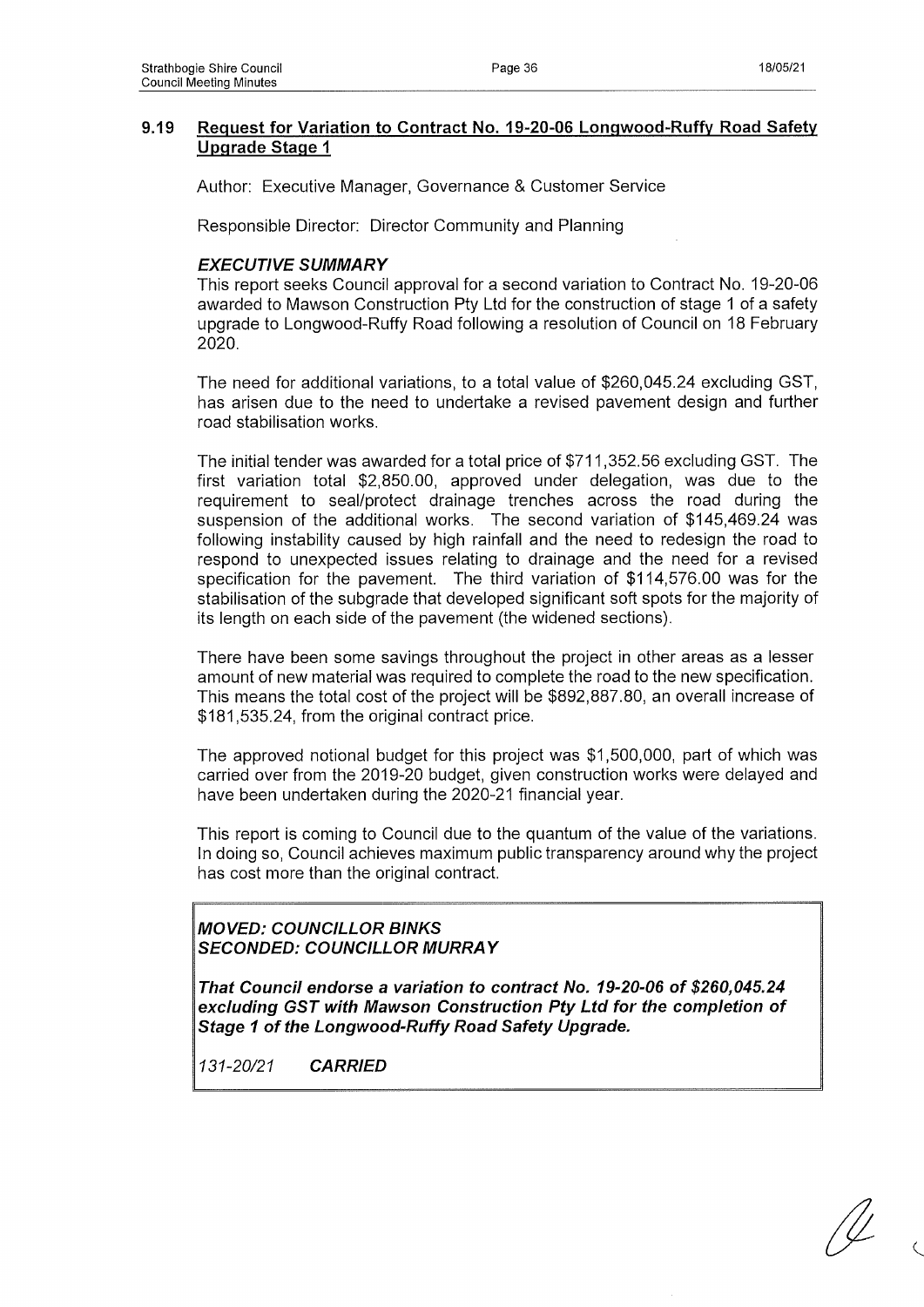## **9.20 Determination of Mayoral and Councillor Allowances**

Author: Executive Manager Governance & Customer Service

Responsible Director: Chief Executive Officer

### *EXECUTIVE SUMMARY*

Mayors and councillors are entitled to receive an allowance for performing their duties as an elected official under section 39 of the Local Government Act 2020 (the 2020 Act).

The introduction of the 2020 Act has seen a change in the approach to setting allowances for the Mayor, Deputy Mayor and Councillors through a determination by the Victorian Independent Remuneration Tribunal under the *Victorian Independent Remuneration Tribunal and Improving Parliamentary Standards Act 2019.*

However, the Minister for Local Government is yet to request the Tribunal to review allowances. This means that although technically the former provisions of section 74(1) of the *Local Government Act 1989* (the 1989 Act) are still in force until the Tribunal makes its first determination. Section 39(6) of the 2020 Act provides for this transitional arrangement.

Council must, therefore, undertake a review of Mayoral and Councillor allowances by 30 June 2021.

Under the 1989 Act, allowances for mayors and councillors are set through an Order in Council by the Minister for Local Government dated 13 November 2019. There are three tiers of councils with varying levels of allowance ranges. Strathbogie Shire is in Category 1 (small rural councils), with the Mayor being able to be paid an allowance up to \$62,884 and councillors between \$8,833 - \$21,049. All are also entitled to receive a payment equivalent to the superannuation guarantee contribution of 9.5%.

A remote area travel allowance of \$40 per day (and up to a maximum of \$5000 per annum) per Councillor is a separate allowance that is able to be claimed when travel of more than 50 kilometres from home is required to attend official meetings or functions that are subject to a resolution of Council (eg ordinary Council meetings, committee meetings for which a Councillor is the nominated representative or Committee of Council meetings).

Currently, our Mayor and Councillors are paid the maximum permissible allowance. All receive the superannuation equivalent of 9.5% of their allowance. Previous Councillors have made a decision not to claim the remote area allowance and therefore a budget allocation has not been made in the current nor draft 2021-22 budget for this purpose.

Under section 39(5) of the 2020 Act Councillors and the Mayor can decide to receive all, part or none of the Councillor and Mayoral allowance. However, these provisions will only come into effect at the end of the year so, at present, Councillors can either elect to receive all of the allowance or no allowance at all.

N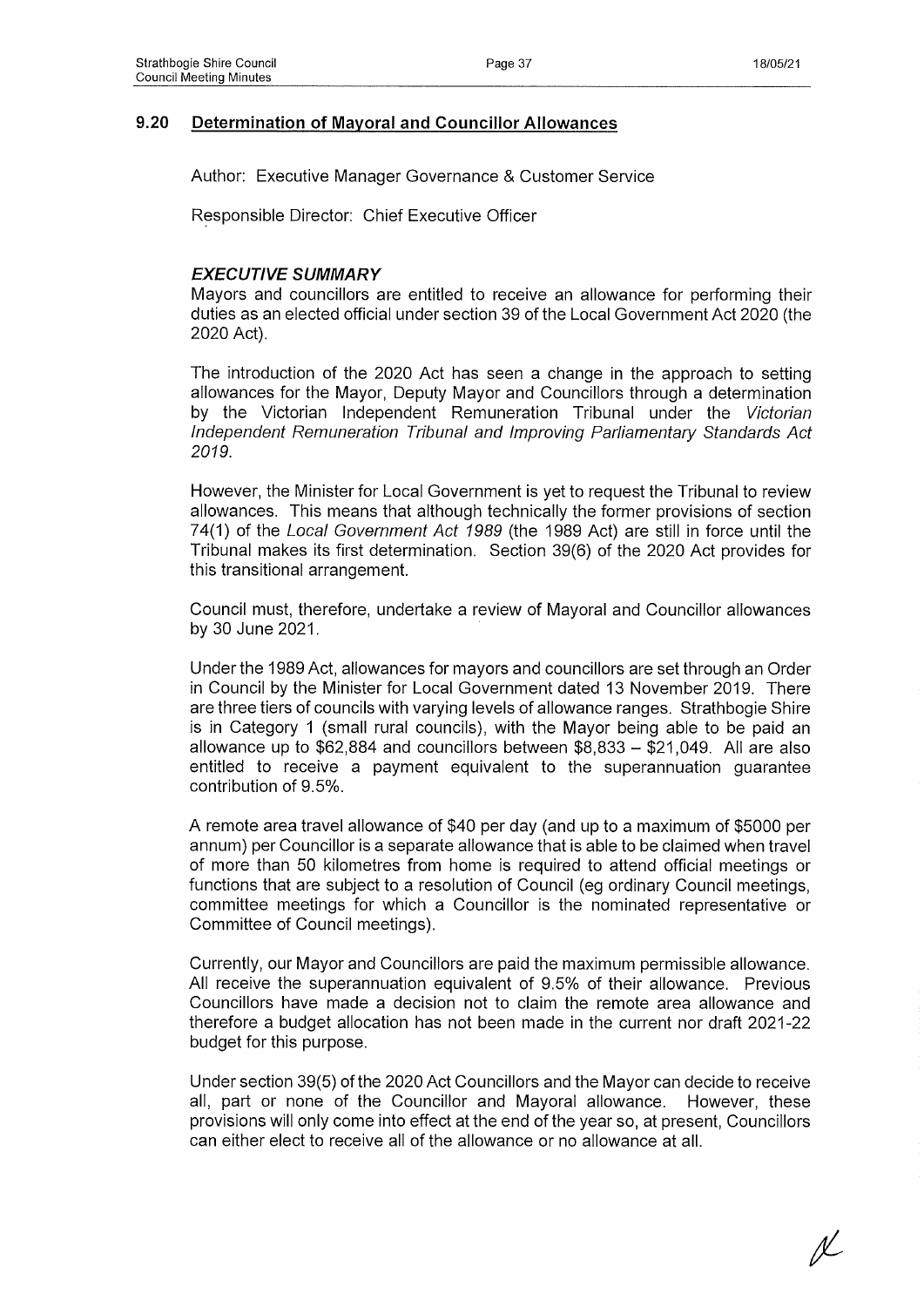## 9-20 Determination of Mayoral and Councillor Allowances (cont.)

An indexation of allowances has not been undertaken by the Minister since 2019. Usually, allowances are indexed to the rate capping figure. Given there has been no change to the quantum allowance amounts, it is recommended that the allowance rates for the Mayor and Councillors remain at current levels.

In reviewing allowances, Council must seek public input through the formal section 223 process under the 1989 Act. This means that a public notice must be published allowing a minimum of 28 days for written submissions to be received. A Committee of Council, which in this case it is recommended the entire Council, must be appointed and a date assigned to consider written and verbal submissions. It is proposed that the meeting date be set for 4pm Tuesday 29 June, 2021 at a time to be determined. This meeting would not be required if there are no submissions received.

*MOVED: COUNCILLOR BINKS SECONDED: DEPUTY MAYOR LIKOS*

*That Council, having reviewed the Mayoral and Councillor allowances in accordance with 74(1) of the Local Government Act 1989:*

- *1. Endorse in principle retaining the Mayoral allowance at its current level of \$62,884 and Councillor allowances at their current level of \$21,049.*
- *2. Endorse in principle the payment of an allowance equivalent to the superannuation guarantee level of 9.5%, or \$5,973.98 for the Mayor and \$1999.66 for Councillors.*
- *3. Give 28 days public notice to seek written submissions in response to the review of Mayoral and Councillor allowances through notices in local newspapers, on Council's website and social media pages, highlighting the ability for submitters to request an opportunity to make a verbal presentation to a Committee of Council in support of their written submission.*
- *4. Appoint the whole Council to be the Committee of Council to consider all written and verbal submissions in relation to the review of Mayoral and Councillor Allowances at a meeting to commence at 4pm on Tuesday 29 June 2021.*
- *4. Determine not to hold the Committee of Council meeting should no written submissions be received and that the decision on the review of Mayoral and Councillor Allowances be considered at the extra ordinary meeting to be held from 5pm on Tuesday 29 June 2021.*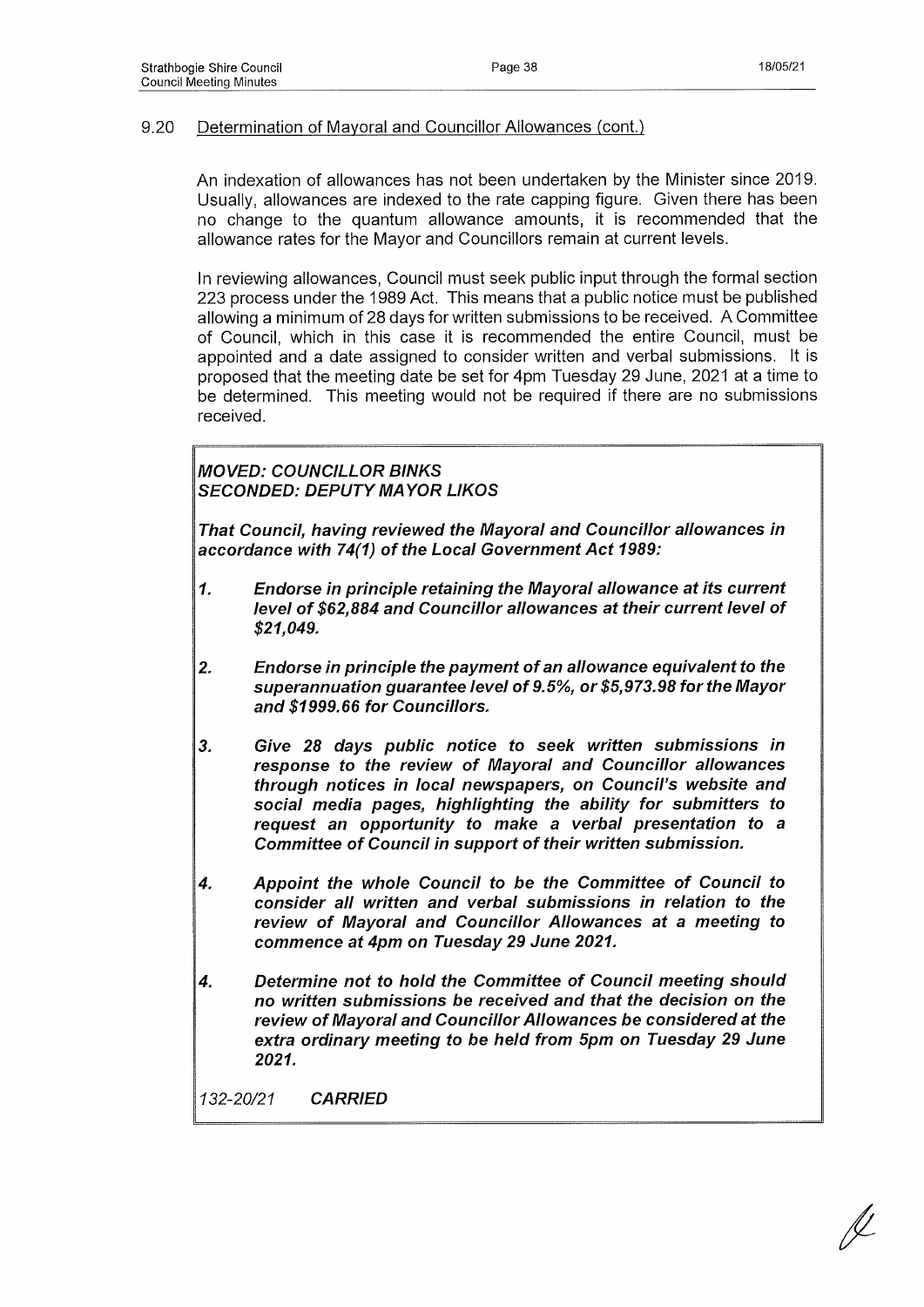## **9.21 Road Exchange - Un-named Road Reserve (Gilgai Farm)**

Author: Manager Asset Planning

Responsible Director: Director Community & Planning

## *EXECUTIVE SUMMARY*

Council approval is sought to commence proceedings to deviate a road for a road reserve adjacent to the un-named road within 4316 Heathcote-Nagambie Road, Gilgai Farm (the Property) for Lots 3 and 8 on Title Plan TP 009233Q, as shown on Attachment 1.

A road exchange will then be undertaken for private property in the western part of Lot 8 - TP 009233Q un-named road, as shown on Attachment 2.

In exchange for the western part of Lot 8 - TP 009233Q as shown on Attachment 2, to realign the unused road reserve with the physical track, the eastern part of the Property adjacent to Lot 3 - TP 009233Q, as shown on Attachment 1, will revert to private property for the construction of staff accommodation. The un-named road (Road) traverses through the Property. The Road is used by Department of Environment, Land, Water and Planning (DELWP), Goulburn Murray Water (GM-W) and is open to members of the public to access the Goulburn River.

The new *Local Government Act 2020* is being introduced gradually over four tranches. At the time of writing this report, the provisions of the *Local Government Act 1989* remain in place in relation to council powers over roads. Further, the requirements for the proposal to be advertised to the public for a period of 28 days and allow written submissions to be lodged under section 223 of the Act still remain in place.

At the March Council Meeting, Council resolved to: -

- *1. Determines under the powers of section 206 and clause (2) Schedule 10 of the Local Government Act 1989 that the road reserve to Lot 3-TP 009233Q is not required for public access or any future public use.*
- *2. Resolve to advertise its intention to deviate part of the road reserve adjacent to Lot 3 - TP 009233Q in the eastern section of the private property, pursuant to Section 206 of the Local Government Act 1989.*
- *3. Authorise Council officers to place a public notice of the proposed road deviation and the road exchange in local newspapers and to obtain the consent of the Minister for Energy, Environment and Climate Change administering the Land Act 1958 via the Department of Environment, Land, Water and Planning in accordance with sections 206, 207a and section 223(a) of the Local Government Act 1989.*
- *4. Appoints a Committee comprising the whole of Council with a quorum of five Councillors, to hear and consider any written public submission received in relation to the proposed road exchange in accordance with section 223(b) of the Local Government Act 1989.*
- *5. Nominates 6th April at 1:00pm (subsequently amended to 11th May at 5:00pm at the April Council Meeting) as the date and time for the Committee to consider any written, or hear any verbal submissions in support of written submissions, in accordance with section 223(b) of the Local Government Act 1989.*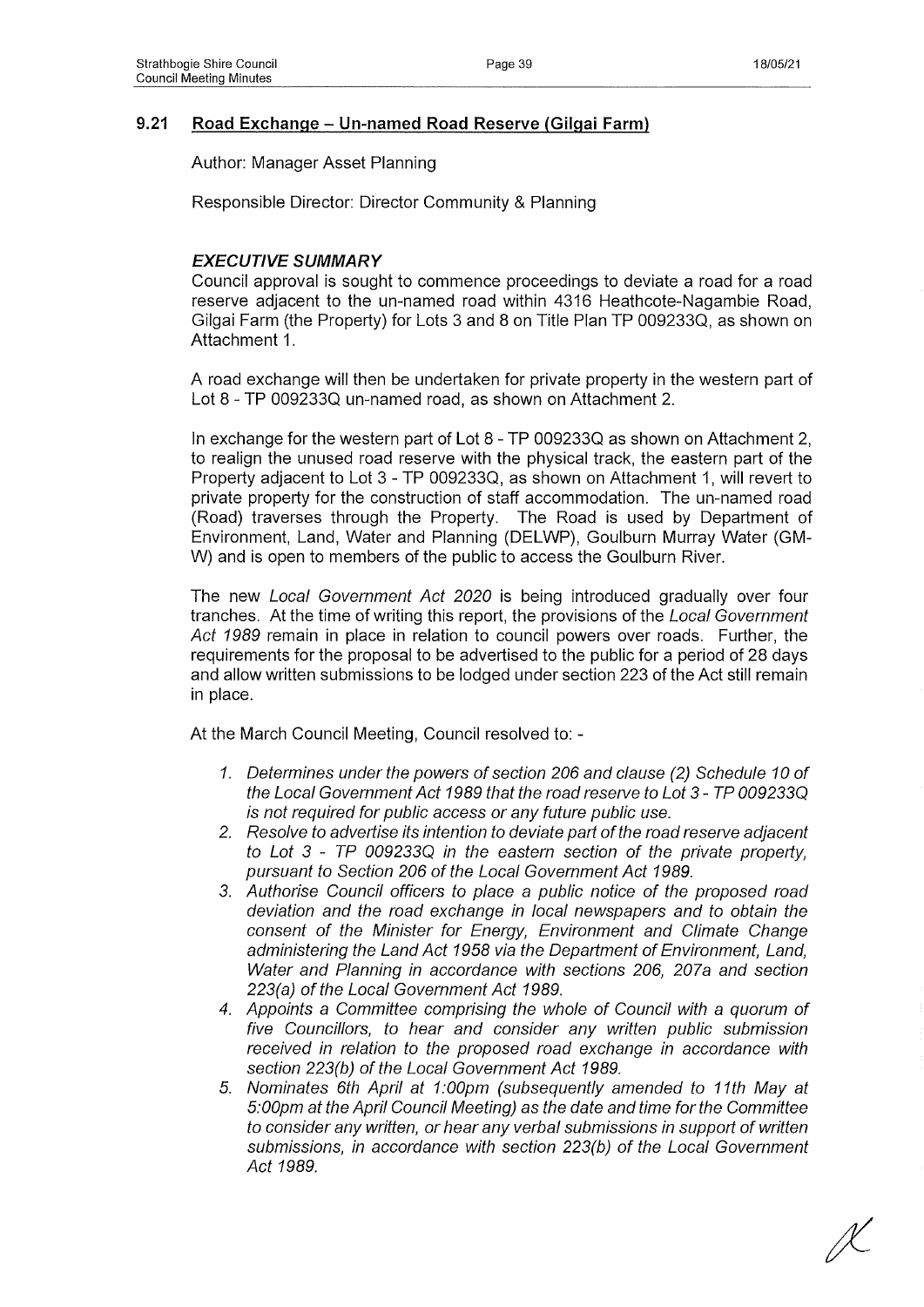## 9.21 Road Exchange - Un-named Road Reserve (Gilgai Farm) (cont.)

- *6. Proceeds to publish a notice in the Government Gazette and all relevant documentation surrounding the exchange to be lodged with the Registrar of Title if no submissions are received on the proposed road exchange.*
- *7. Be provided with a report outlining a recommendation from the Committee hearing for presentation at the next available Council meeting for its consideration, should any submissions be received regarding the proposed road exchange in accordance with section 223(c) of the Local Government Act 1989.*
- *8. Following the advertising period, if no public submissions are received*
	- a. *authorise officers to undertake the exchange of road reserve adjacent to Lot 3-TP 009233Q for part of Lot 8 on TP 009233Q with the owner of 4316 Heathcote-Nagambie Road,*
	- *b. require the owner to install signage advising that the road will remain open for public access, with all costs in parts (a) and (b) to be borne by the owner.*

Following the submission period, one submission regarding the proposal was received. This submitter requested to be heard in support of their written submission. This hearing took place on 11 May 2021. A summary of the submitters' objection can be found further in this report.

## *MOVED: COUNCILLOR DICKINSON SECONDED: DEPUTY MAYOR LIKOS*

*That Council:*

- *1. Note the submission received as a result of the public exhibition period of the proposed road deviation and the road exchange;*
- *2. In consideration of the submission received, proceed with the exchange of road reserve adjacent to Lot 3-TP 009233Q for part of Lot 8 on TP 009233Q with the owner of 4316 Heathcote-Nagambie Road, with all costs to be borne by the owner; and*
- *3. Authorise Officers to:*
	- *a. undertake the exchange of road reserve adjacent to Lot 3-TP 009233Q for part of Lot 8 on TP 009233Q with the owner of 4316 Heathcote-Nagambie Road,*
	- *b. require the owner to install signage advising that the road will remain open for public access, with all costs in parts (a) and (b) to be borne by the owner.*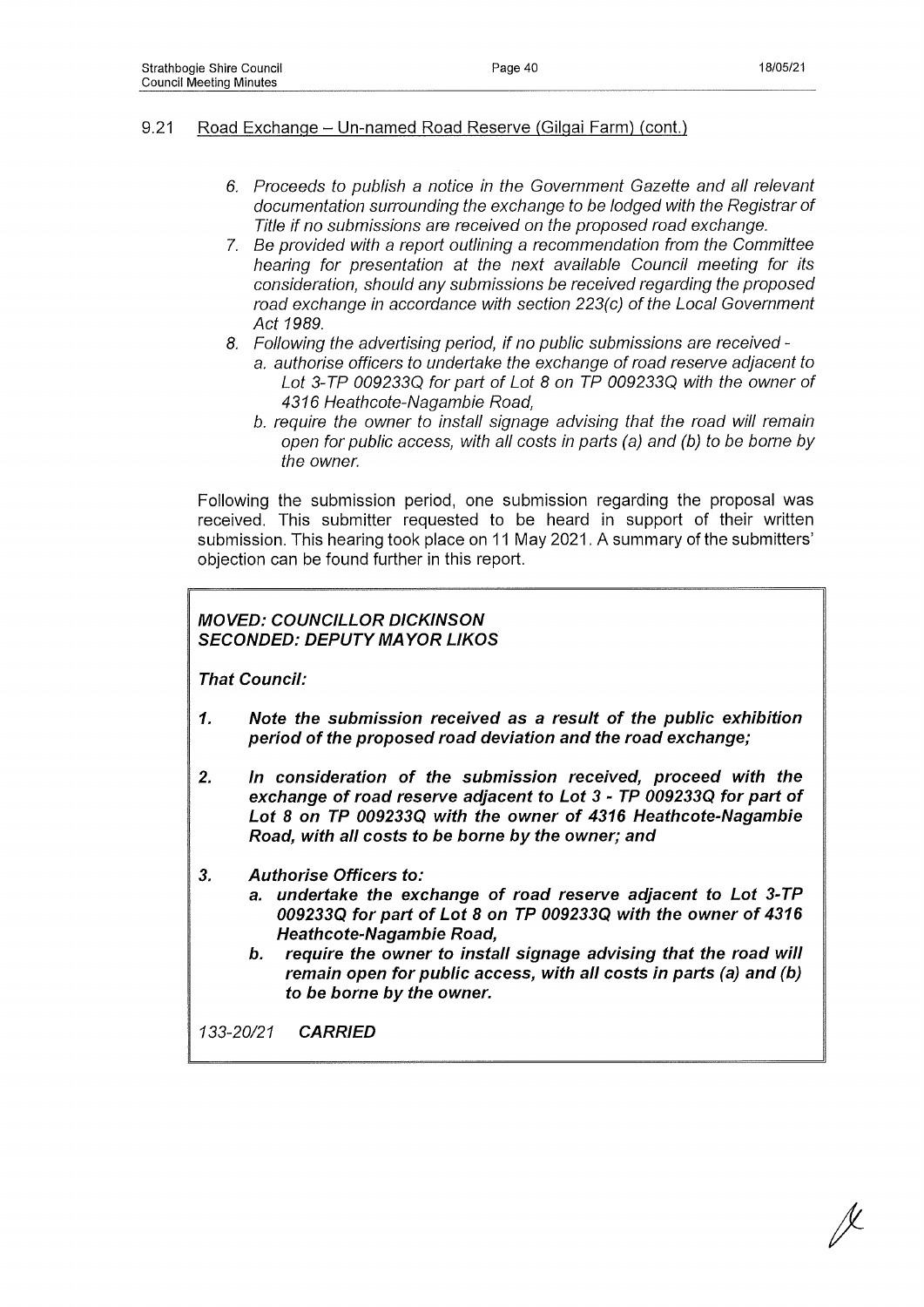## **9.22 Business Management System**

The May 2021 Business Management System Report includes reports as follows:-

- Building Department April 2021 Statistics *(data for April to be included in the June Council Meeting BMS report)*
- Planning Department Planning Application Approvals Development Cost (Capital Improved Value) - April 2021
- Customer Enquiry Analysis Report Report for April 2021
- Waste Management Reporting ~ Year to Date April 2021
- Actioning of Council Reports Resolutions Council Meeting 20 April 2021
- Outstanding Actions of Council Resolutions to 31 April 2021
- Review of Council Policies and Adoption of new Policies April/May 2021
- Records of Informal Council Briefings / Meetings

By reporting on a monthly basis, Council can effectively manage any risks that may arise. The Business Management System will also incorporate Council's corporate goals and objectives.

By reporting on a monthly basis, Council can effectively manage any risks that may arise. The Business Management System will also incorporate Council's corporate goals and objectives.

### *DISCUSSION*

Work has continued across the organisation on improving our performance in ensuring customers are kept informed of the progress of their request and the action taken by Council in response to their issue.

The Customer Request Analysis Report for April shows a reduction this month in the number of outstanding tasks from 2018 and 2019 from 28 to 26.

The number of remaining requests is relatively stable at just over 900, while the number of outstanding requests is up slightly from 497 in March to 508. This is because 840 new requests were received. Some 828 requests for service were completed during April.

*MOVED: COUNCILLOR HOURIGAN SECONDED: DEPUTY MAYOR LIKOS*

*That the report be noted.*